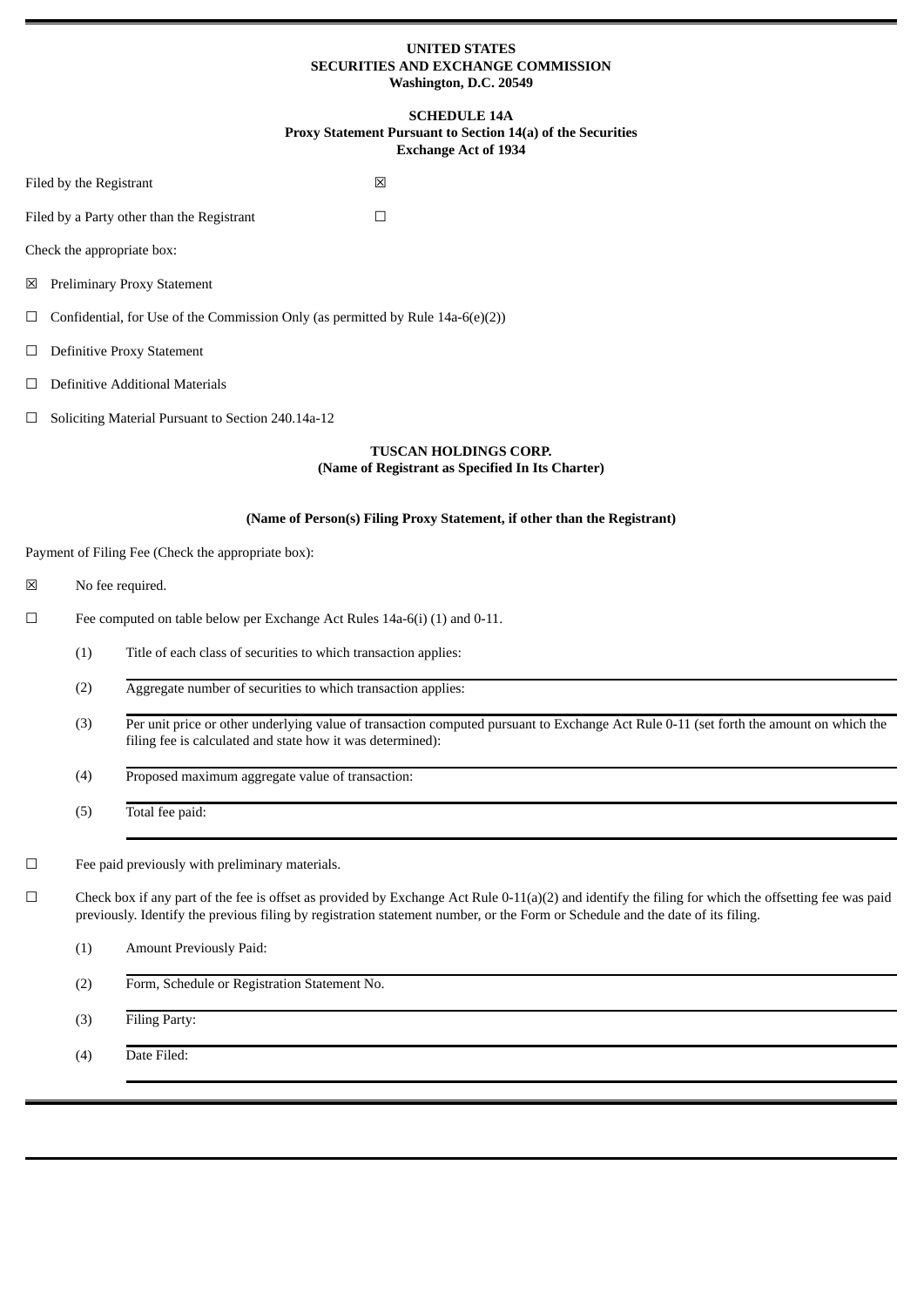# **TUSCAN HOLDINGS CORP. 135 E. 57th Street, 18th Floor New York, New York 10022**

# **NOTICE OF ANNUAL MEETING OF STOCKHOLDERS**

# **TO BE HELD APRIL [●], 2021**

# **TO THE STOCKHOLDERS OF TUSCAN HOLDINGS CORP.:**

You are cordially invited to attend the annual meeting (the "annual meeting") of stockholders of Tuscan Holdings Corp. (the "Company," "Tuscan," "we," "us" or "our") to be held at 10:00 a.m. EST on April [●], 2021 virtually, at https://[●], for the sole purpose of considering and voting upon the following proposals:

- a proposal to amend ("Extension Amendment Proposal") the Company's amended and restated certificate of incorporation, as amended (the "charter"), to extend the date by which the Company has to consummate a business combination (the "Extension") from April 30, 2021 to July 31, 2021 (the "Extended Date");
- a proposal to elect one member of the Company's board of directors ("board") as a Class I director, to hold office for a period of three years or until her successor is elected and qualified or her earlier resignation or removal (the "Director Election Proposal"); and
- a proposal to adjourn the annual meeting to a later date or dates, if we determine that additional time is necessary to effectuate the Extension (the "Adjournment Proposal").

The Extension Amendment Proposal, Director Election Proposal, and Adjournment Proposal are more fully described in the accompanying proxy statement.

Due to health concerns stemming from the COVID-19 pandemic, and to support the health and well-being of our stockholders, the annual meeting will be a virtual meeting. You will be able to attend and participate in the annual meeting online by visiting https://[●]. Please see "*Questions and Answers about the Annual Meeting — How do I attend the annual meeting?*" for more information.

As previously disclosed, on February 1, 2021, Tuscan entered into an agreement and plan of merger (the "Merger Agreement") with Microvast, Inc., a Delaware corporation ("Microvast") and TSCN Merger Sub Inc., a newly formed Delaware corporation and wholly owned subsidiary of Tuscan ("Merger Sub"), pursuant to which Merger Sub will merge into Microvast and Microvast will survive the merger and become a wholly owned subsidiary of Tuscan.

The purpose of the Extension Amendment Proposal is to allow the Company more time to complete its initial business combination with Microvast or another proposed business combination (referred to herein as an "initial business combination"), if such additional time is needed. The Company's prospectus for its initial public offering ("IPO") and its charter originally provided that the Company only had until December 7, 2020 to complete an initial business combination. On December 3, 2020, the Company's shareholders approved an amendment to the charter to provide that the Company would have until April 30, 2021 to complete an initial business combination. Further, the Merger Agreement provides that if the proxy statement to solicit shareholder approval of the initial business combination is not mailed prior to March 22, 2021, then the Company must seek shareholder approval of the Extension. The Company's board has determined that it may not be able to mail the proxy statement to solicit shareholder approval of the initial business combination prior to March 22, 2021 and that it may not be able to complete the initial business combination by April 30, 2021. Accordingly, the board has determined that it is in the best interests of our stockholders to extend the date that the Company has to consummate an initial business combination to the Extended Date. Notwithstanding shareholder approval of the Extension, the Company intends to consummate its proposed business combination with Microvast as soon as practicable.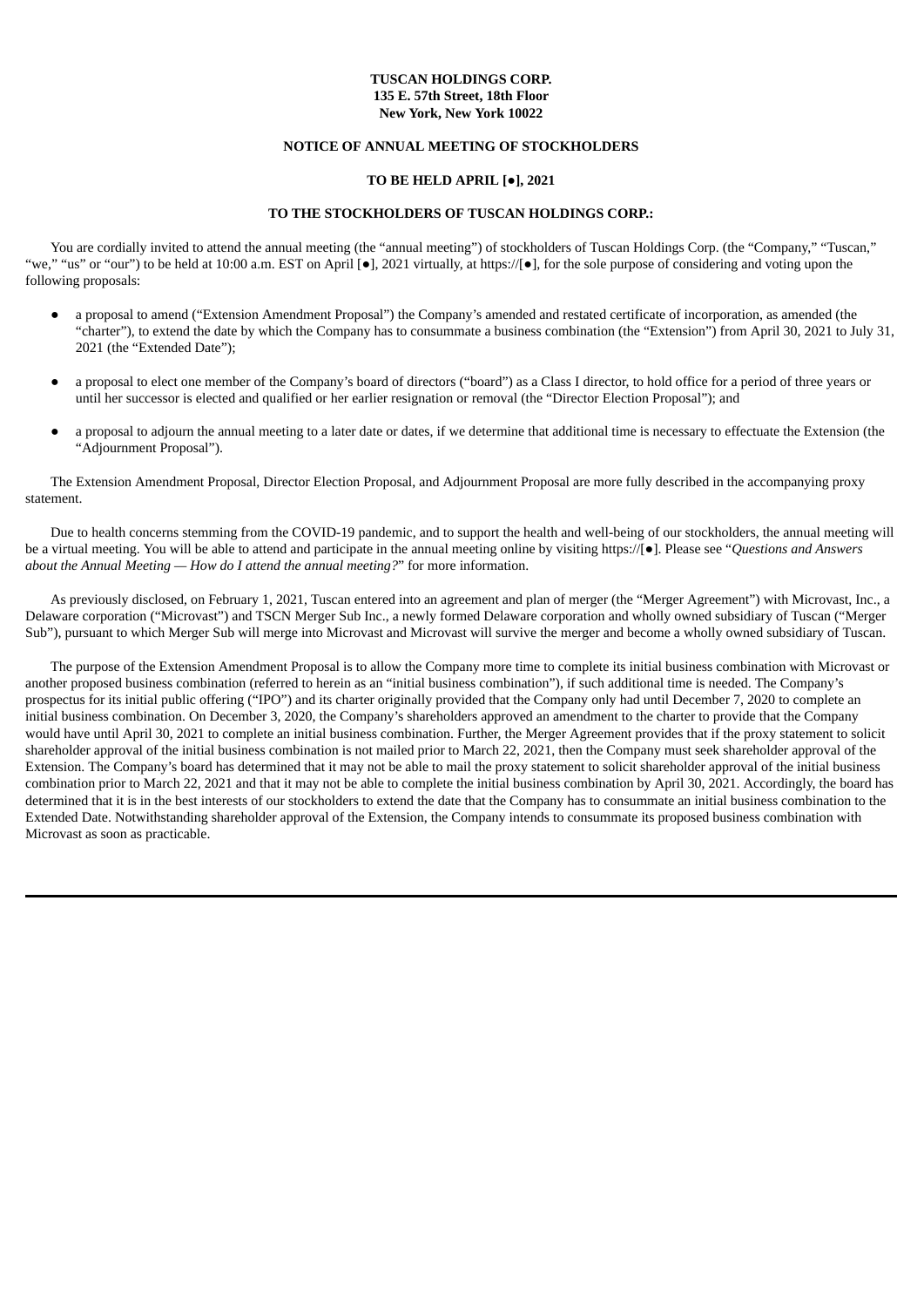The purpose of the Director Election Proposal is to elect one director, which is necessary to satisfy certain listing requirements of The Nasdaq Stock Market ("Nasdaq"), as described in the accompanying proxy statement.

The purpose of the Adjournment Proposal is to allow the Company to adjourn the annual meeting to a later date or dates if we determine that more time is necessary to effectuate the Extension.

The Company's board of directors has fixed the close of business on [●], 2021 as the date for determining the Company's stockholders entitled to receive notice of and vote at the annual meeting and any adjournment thereof. Only holders of record of the Company's common stock on that date are entitled to have their votes counted at the annual meeting or any adjournment thereof. As of [ $\bullet$ ], 2021, there are 35,483,802 outstanding shares of common stock, our only class of voting securities outstanding. A complete list of stockholders of record entitled to vote at the annual meeting will be available for ten days before the annual meeting at the Company's principal executive offices for inspection by stockholders during ordinary business hours for any purpose germane to the annual meeting.

The holders of shares of common stock issued in the Company's IPO (the "public shares") may elect to convert their public shares into their pro rata portion of the funds held in the trust account (calculated as of two business days prior to the annual meeting) if the Extension Amendment Proposal is approved and the Extension is implemented (the "Conversion"). Holders of public shares do not need to vote on the Extension Amendment Proposal or be a holder of record on the record date to exercise conversion rights. The per share pro rata portion of the trust account on the record date after taking into account taxes owed but not paid by such date (which is expected to be the same approximate amount two business days prior to the meeting) was approximately \$[●]. The closing price of the Company's common stock on the record date was \$[●]. Accordingly, if the market price were to remain the same until the date of the meeting, exercising conversion rights would result in a public stockholder receiving approximately  $\mathcal{S}[\bullet]$  [more/less] than if the stockholder sold such shares in the open market. However, the actual market price on the redemption date may be higher or lower than the per share pro rata portion of the trust account on such date. Additionally, the Company cannot assure stockholders that they will be able to sell their common stock in the open market, even if the market price per share is higher than the conversion price stated above, as there may not be sufficient liquidity in its securities when such stockholders wish to sell their shares.

If the Extension Amendment Proposal is not approved by April 30, 2021 (whether at the annual meeting or an adjourned meeting upon approval of the Adjournment Proposal), the Extension will not be implemented and, in accordance with our charter, we will (i) cease all operations except for the purpose of winding up, (ii) as promptly as reasonably possible but not more than ten business days thereafter, redeem 100% of the outstanding public shares, at a per share price, payable in cash, equal to the aggregate amount then on deposit in the trust account, including the interest earned thereon but net of taxes payable, divided by the number of then outstanding public shares, which redemption will completely extinguish public stockholders' rights as stockholders (including the right to receive further liquidation distributions, if any), subject to applicable law, and (iii) as promptly as reasonably possible following such redemption, subject to the approval of our remaining stockholders and our board of directors, dissolve and liquidate, subject (in the case of (ii) and (iii) above) to our obligations under Delaware law to provide for claims of creditors and the requirements of other applicable law.

If the Extension Amendment Proposal is approved and the Extension is implemented, the Company will (i) remove from the trust account an amount (the "Withdrawal Amount") equal to the pro rata portion of funds available in the trust account relating to the converted public shares and (ii) deliver to the holders of such converted public shares their pro rata portion of the Withdrawal Amount. The remainder of such funds shall remain in the trust account and be available for use by the Company to complete the initial business combination on or before the Extended Date. Holders of public shares who do not convert their public shares now will retain their conversion rights and their ability to vote on a business combination through the Extended Date if the Extension Amendment Proposal is approved and the Extension is implemented.

If the Extension Amendment is approved, stockholders will also be asked to elect one member to the board as a Class I director. If the Extension Amendment is not approved, the Director Election Proposal will not be presented as we will be forced to dissolve and liquidate.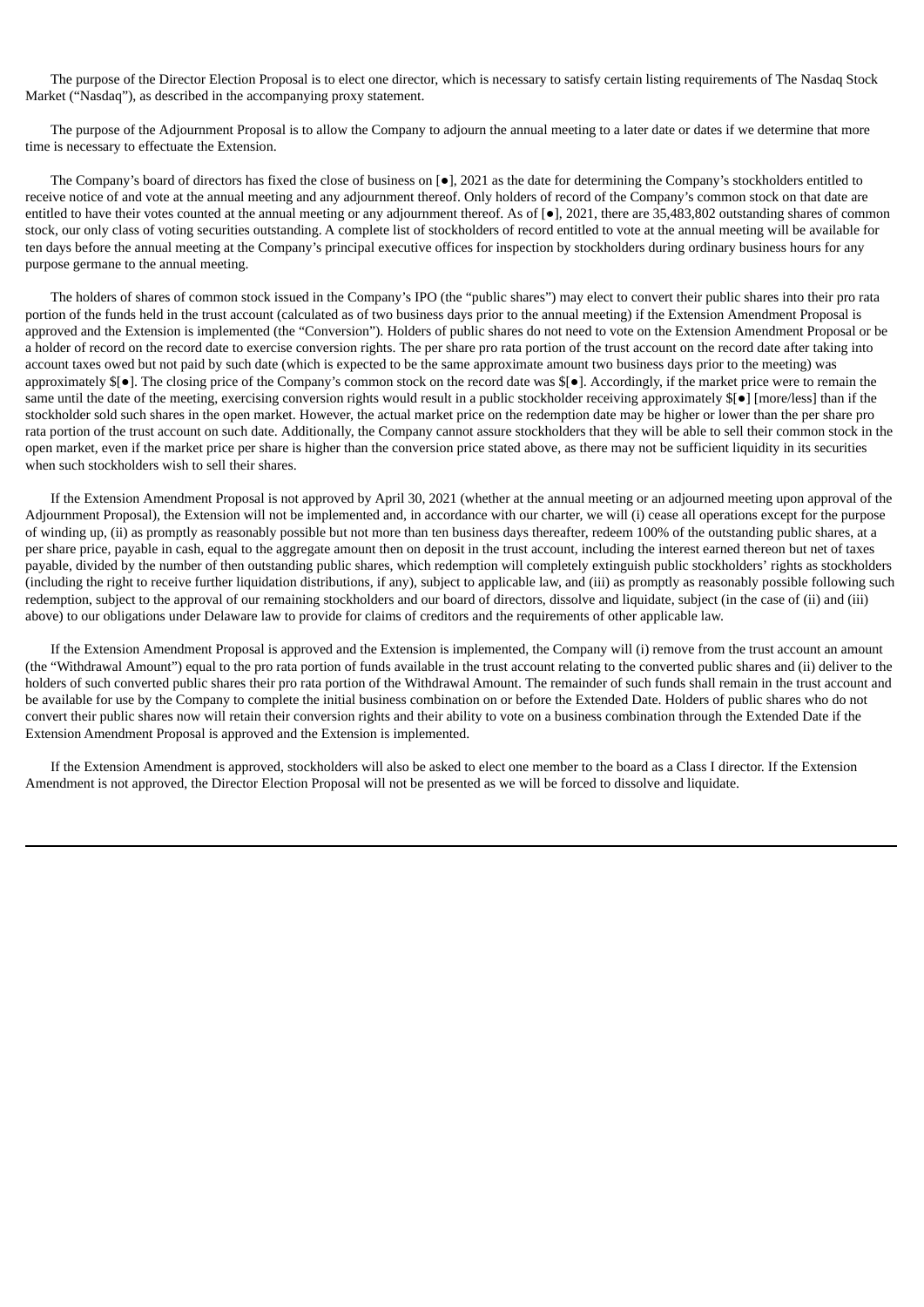After careful consideration of all relevant factors, the Company's board of directors has determined that all of the proposals to be presented at the annual meeting are fair to and in the best interests of the Company and its stockholders, and has declared it advisable and recommends that you vote or give instruction to vote "FOR" the Extension Amendment Proposal, "FOR" the election of the director nominee named in this proxy statement, and "FOR" the Adjournment Proposal, if presented.

Enclosed is the proxy statement containing detailed information concerning the Extension Amendment Proposal, Director Election Proposal, and the Adjournment Proposal, and the annual meeting. Whether or not you plan to attend the annual meeting, we urge you to read this material carefully and vote your shares.

I look forward to seeing you at the meeting.

March [●], 2021 By Order of the Board of Directors

Stephen A. Vogel Chairman and Chief Executive Officer

Your vote is important. Please sign, date and return your proxy card as soon as possible to make sure that your shares are represented at the annual meeting. If you are a stockholder of record, you may also cast your vote virtually at the annual meeting by submitting a ballot via the live webcast. If your shares are held in an account at a brokerage firm or bank, you must instruct your broker or bank how to vote your shares, or you may cast your vote virtually at the annual meeting by obtaining a proxy from your brokerage firm or bank. Your failure to vote or instruct your **broker or bank how to vote will have the same effect as voting against both of the proposals.**

Important Notice Regarding the Availability of Proxy Materials for the Annual Meeting of Stockholders to be held on April [ $\bullet$ ], 2021: This notice of meeting and the accompanying proxy statement and annual reports for the years ended December 31, 2020 and 2019 are available at [ $\bullet$ ].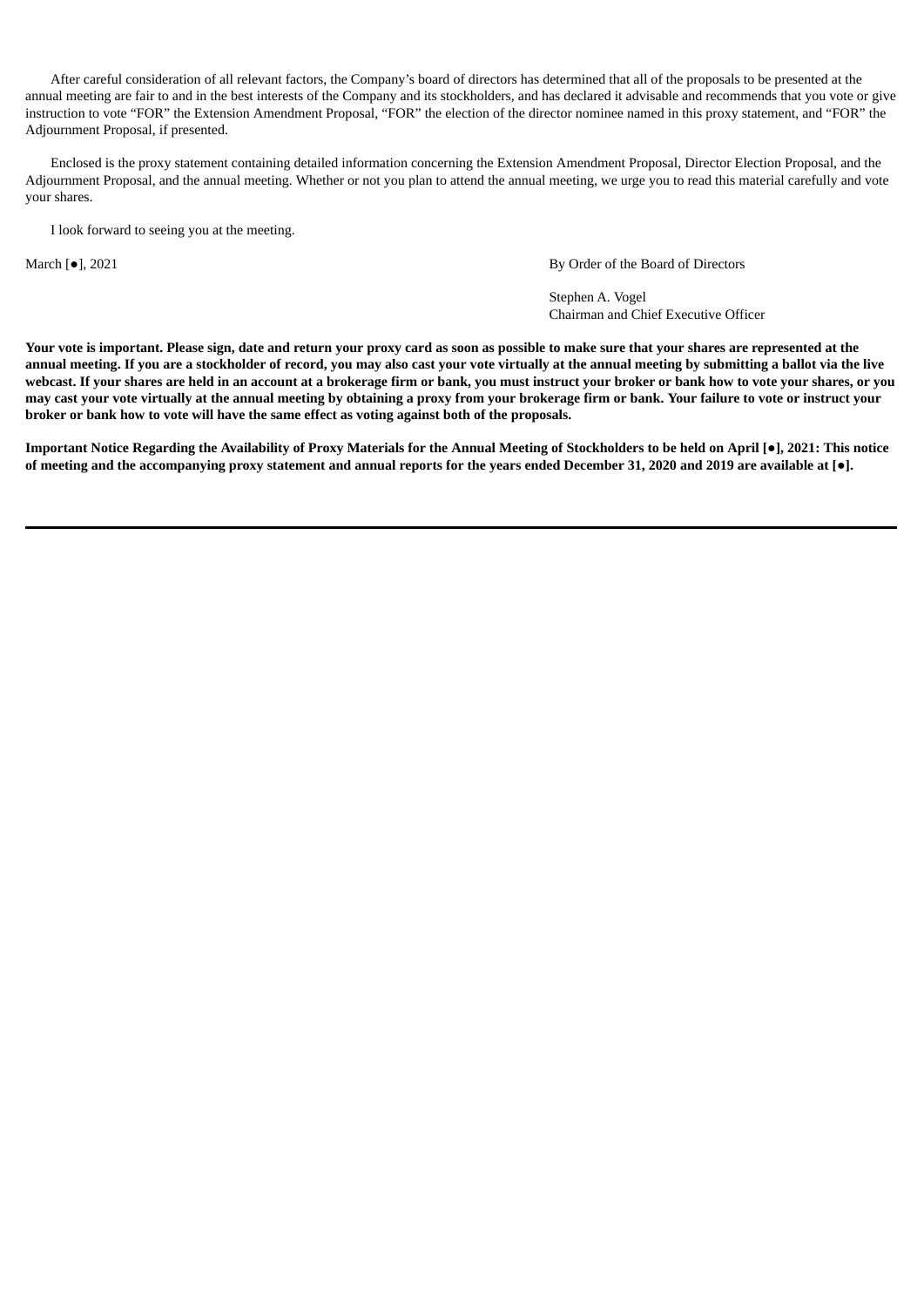# **TUSCAN HOLDINGS CORP. 135 E. 57th Street, 18th Floor New York, New York 10022**

# **TO THE STOCKHOLDERS OF TUSCAN HOLDINGS CORP.: ANNUAL MEETING OF STOCKHOLDERS**

## **TO BE HELD APRIL [**●**], 2021**

## **PRELIMINARY PROXY STATEMENT**

This proxy statement and the accompanying form of proxy is furnished to stockholders of Tuscan Holdings Corp. (the "Company," "Tuscan," "we," "us" or "our") in connection with the solicitation of proxies by our board of directors for use in voting at our annual meeting of stockholders (the "annual meeting") to be held at 10:00 a.m. EST on April [●], 2021 virtually, at https://[●], for the sole purpose of considering and voting upon the following proposals:

- a proposal to amend ("Extension Amendment Proposal") the Company's amended and restated certificate of incorporation (the "charter") to extend the date by which the Company has to consummate a business combination (the "Extension") from April 30, 2021 to July 31, 2021 (the "Extended Date");
- a proposal to elect one member of the Company's board of directors ("board") as a Class I director, to hold office for a period of three years or until her successor is elected and qualified or her earlier resignation or removal (the "Director Election Proposal"); and
- a proposal to adjourn the annual meeting to a later date or dates, if we determine that additional time is necessary to effectuate the Extension (the "Adjournment Proposal").

The Extension Amendment Proposal, Director Election Proposal, and Adjournment Proposal are more fully described in this proxy statement.

Due to health concerns stemming from the COVID-19 pandemic, and to support the health and well-being of our stockholders, the annual meeting will be a virtual meeting. You will be able to attend and participate in the annual meeting online by visiting https://[●]. Please see "*Questions and Answers about the Annual Meeting — How do I attend the annual meeting?*" for more information.

As previously disclosed, on February 1, 2021, Tuscan entered into an agreement and plan of merger (the "Merger Agreement") with Microvast, Inc., a Delaware corporation ("Microvast") and TSCN Merger Sub Inc., a newly formed Delaware corporation and wholly owned subsidiary of Tuscan ("Merger Sub"), pursuant to which Merger Sub will merge into Microvast and Microvast will survive the merger and become a wholly owned subsidiary of Tuscan.

The purpose of the Extension Amendment Proposal is to allow the Company more time to complete its initial business combination with Microvast or another proposed business combination (referred to herein as an "initial business combination"), if such additional time is needed. The Company's prospectus for its initial public offering ("IPO") and its charter originally provided that the Company only had until December 7, 2020 to complete an initial business combination. On December 3, 2020, the Company's shareholders approved an amendment to the charter to provide that the Company would have until April 30, 2021 to complete an initial business combination. Further, the Merger Agreement provides that if the proxy statement to solicit shareholder approval of the initial business combination is not mailed prior to March 22, 2021, then the Company must seek shareholder approval of the Extension. The Company's board has determined that it may not be able to mail the proxy statement to solicit shareholder approval of the initial business combination prior to March 22, 2021 and that it may not be able to complete the initial business combination by April 30, 2021. Accordingly, the board has determined that it is in the best interests of our stockholders to extend the date that the Company has to consummate an initial business combination to the Extended Date. Notwithstanding shareholder approval of the Extension, the Company intends to consummate its proposed business combination with Microvast as soon as practicable.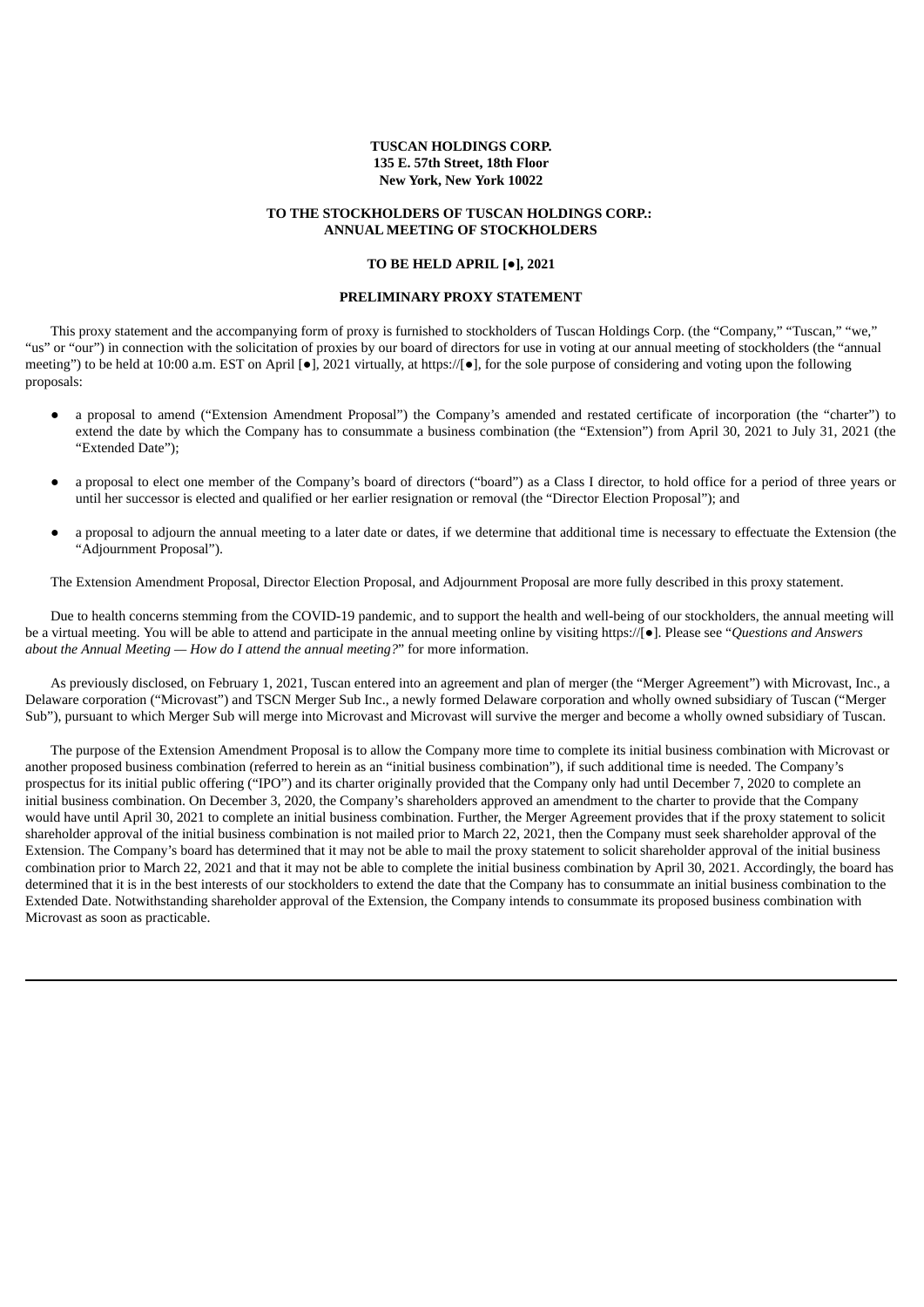The purpose of the Director Election Proposal is to elect one director, which is necessary to satisfy certain listing requirements of The Nasdaq Stock Market ("Nasdaq"), as described in the accompanying proxy statement.

The purpose of the Adjournment Proposal is to allow the Company to adjourn the annual meeting to a later date or dates if we determine that more time is necessary to effectuate the Extension.

The Company's board of directors has fixed the close of business on [●], 2021 as the date for determining the Company's stockholders entitled to receive notice of and vote at the annual meeting and any adjournment thereof. Only holders of record of the Company's common stock on that date are entitled to have their votes counted at the annual meeting or any adjournment thereof. As of the record date, there are 35,483,802 outstanding shares of common stock, our only class of voting securities outstanding. A complete list of stockholders of record entitled to vote at the annual meeting will be available for ten days before the annual meeting at the Company's principal executive offices for inspection by stockholders during ordinary business hours for any purpose germane to the annual meeting.

The holders of shares of common stock issued in the IPO (the "public shares") may elect to convert their public shares into their pro rata portion of the funds held in the trust account established at the time of the IPO (the "trust account") if the Extension Amendment Proposal is approved and the Extension is implemented (the "Conversion"). Holders of public shares do not need to vote on the Extension Amendment Proposal or be a holder of record on the record date to exercise conversion rights. Holders of public shares who do not convert their public shares now will retain their conversion rights and their ability to vote on a business combination through the Extended Date if the Extension Amendment Proposal is approved and the Extension is implemented.

Approval of the Extension Amendment Proposal is a condition to the implementation of the Extension.

If the Extension Amendment Proposal is approved and the Extension is implemented, the Company will (i) remove from the trust account an amount (the "Withdrawal Amount") equal to the pro rata portion of funds available in the trust account relating to the converted public shares and (ii) deliver to the holders of such converted public shares their pro rata portion of the Withdrawal Amount. The remainder of such funds shall remain in the trust account and be available for use by the Company to complete a business combination on or before the Extended Date. Accordingly, if the Extension Amendment Proposal is approved, the amount remaining in the trust account may be only a small fraction of the approximately \$282 million that was in the trust account as of the record date. In such event, the Company may need to obtain additional funds to complete an initial business combination and there can be no assurance that such funds will be available on terms acceptable to the Company or at all. Additionally, if the Extension Amendment Proposal is approved, the Company's warrants will remain outstanding in accordance with their existing terms.

If the Extension Amendment Proposal is not approved by April 30, 2021 (whether at the annual meeting or an adjourned meeting upon approval of the Adjournment Proposal), the Extension will not be implemented and, in accordance with our charter, we will (i) cease all operations except for the purpose of winding up, (ii) as promptly as reasonably possible but not more than ten business days thereafter, redeem 100% of the outstanding public shares, at a per share price, payable in cash, equal to the aggregate amount then on deposit in the trust account, including the interest earned thereon but net of taxes payable, divided by the number of then outstanding public shares, which redemption will completely extinguish public stockholders' rights as stockholders (including the right to receive further liquidation distributions, if any), subject to applicable law, and (iii) as promptly as reasonably possible following such redemption, subject to the approval of our remaining stockholders and our board of directors, dissolve and liquidate, subject (in the case of (ii) and (iii) above) to our obligations under Delaware law to provide for claims of creditors and the requirements of other applicable law.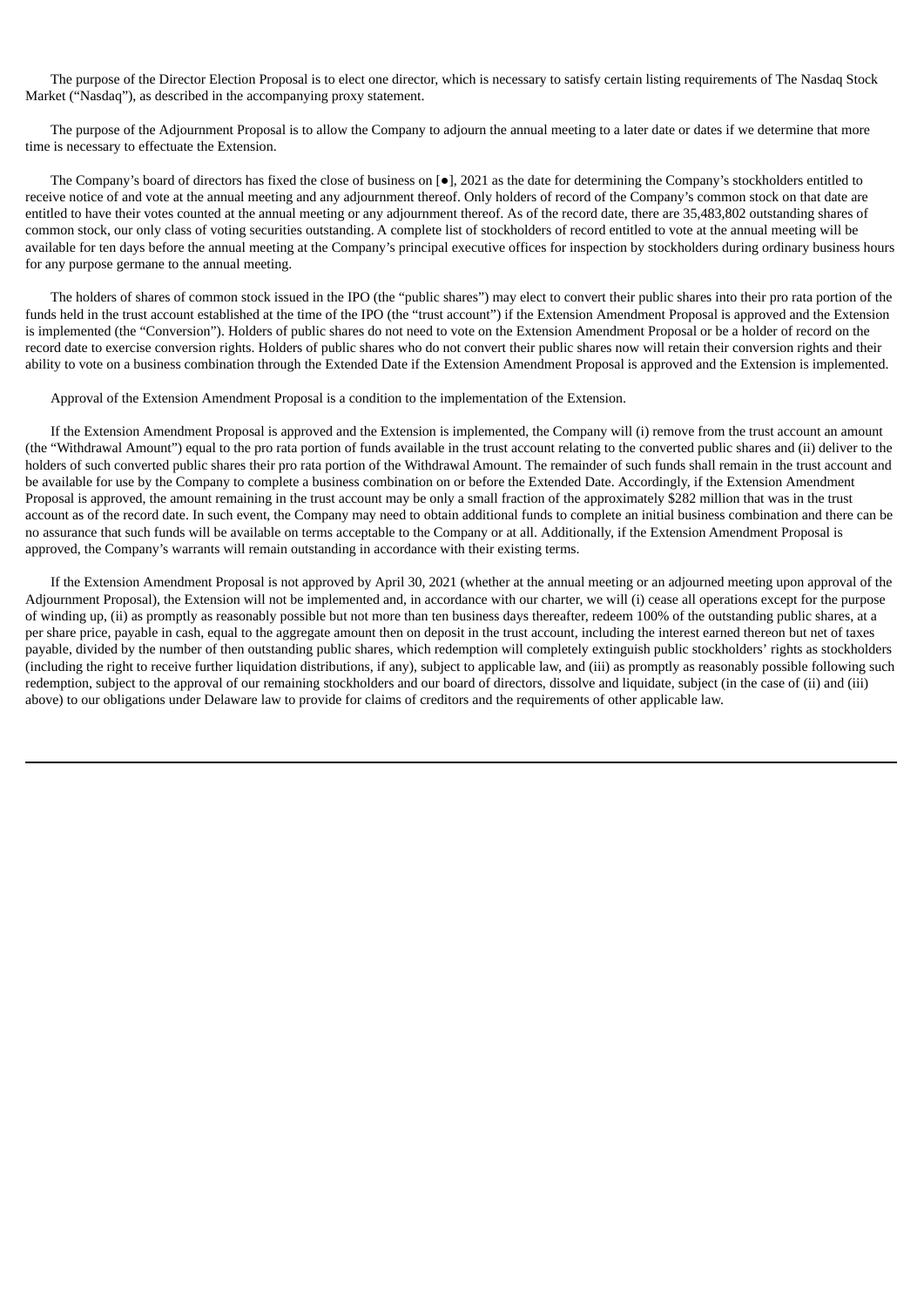Tuscan Holdings Acquisition LLC, our sponsor and an affiliate of Stephen A. Vogel, the Company's Chief Executive Officer ("sponsor") has waived its rights to participate in any liquidation distribution with respect to the 6,900,000 insider shares and the 558,589 shares of common stock underlying the units purchased in a private placement simultaneously with the IPO (such shares, the "private placement shares"). Additionally, the holders of an aggregate of 300,000 shares of common stock (the "representative shares") and 128,411 private placement shares issued to EarlyBirdCapital, Inc., the representative of the underwriters in the IPO, and its designees have waived their rights to participate in any liquidation distribution with respect to such shares. As a consequence of such waivers, a liquidating distribution will be made only with respect to the public shares. There will be no distribution from the trust account with respect to the Company's warrants, which will expire worthless in the event we wind up.

If the Extension Amendment Proposal is not approved and the Company liquidates, our sponsor has agreed that it will be liable to us if and to the extent any claims by a vendor for services rendered or products sold to us, or a prospective target business with which we have discussed entering into a transaction agreement, reduces the amount of funds in the trust account to below \$10.00 per public share, except as to any claims by a third party who executed a waiver of any and all rights to seek access to the trust account and except as to any claims under our indemnity of the underwriters of our IPO against certain liabilities, including liabilities under the Securities Act of 1933, as amended. The sponsor will not be responsible for such third party claims even if a trust account waiver executed by such third party is deemed to be unenforceable. Furthermore, it will not be liable to our public stockholders and instead will only have liability to us. There is no assurance, however, that it will be able to satisfy those obligations to us. Based on the cash available to the Company outside of its trust account for working capital and the Company's outstanding expenses owed to all creditors (both those that have signed trust fund waivers and those that have not), it is not anticipated that the sponsor will have any indemnification obligations. Accordingly, regardless of whether an indemnification obligation exists, the per share liquidation price for the public shares is anticipated to be approximately \$[●]. Nevertheless, the Company cannot assure you that the per share distribution from the trust account, if the Company liquidates, will not be less than approximately \$[●], due to unforeseen claims of creditors.

Under the Delaware General Corporation Law (the "DGCL"), stockholders may be held liable for claims by third parties against a corporation to the extent of distributions received by them in a dissolution. If the corporation complies with certain procedures set forth in Section 280 of the DGCL intended to ensure that it makes reasonable provision for all claims against it, including a 60-day notice period during which any third-party claims can be brought against the corporation, a 90-day period during which the corporation may reject any claims brought, and an additional 150-day waiting period before any liquidating distributions are made to stockholders, any liability of stockholders with respect to a liquidating distribution is limited to the lesser of such stockholder's pro rata share of the claim or the amount distributed to the stockholder, and any liability of the stockholder would be barred after the third anniversary of the dissolution. However, because the Company will not be complying with Section 280 of the DGCL, Section 281(b) of the DGCL requires us to adopt a plan, based on facts known to us at such time that will provide for our payment of all existing and pending claims or claims that may be potentially brought against us within the subsequent ten years. Because we are a blank check company, rather than an operating company, and our operations have been and will continue to be limited to searching for prospective target businesses to acquire, the only likely claims to arise would be from our vendors (such as lawyers, investment bankers, etc.) or prospective target businesses.

If the Extension Amendment is approved, stockholders will also be asked to elect one member to the board as a Class I director. If the Extension Amendment is not approved, the Director Election Proposal will not be presented as we will be forced to dissolve and liquidate.

The record date for the annual meeting is March [●], 2021. Record holders of common stock of the Company at the close of business on the record date are entitled to vote or have their votes cast at the annual meeting. On the record date, there were 35,483,802 shares of common stock outstanding, including 27,596,802 outstanding public shares. The Company's warrants do not have voting rights.

This proxy statement contains important information about the annual meeting and the proposals described herein. Please read it carefully and vote your shares.

This proxy statement is dated March [●], 2021 and is first being mailed to stockholders on or about that date.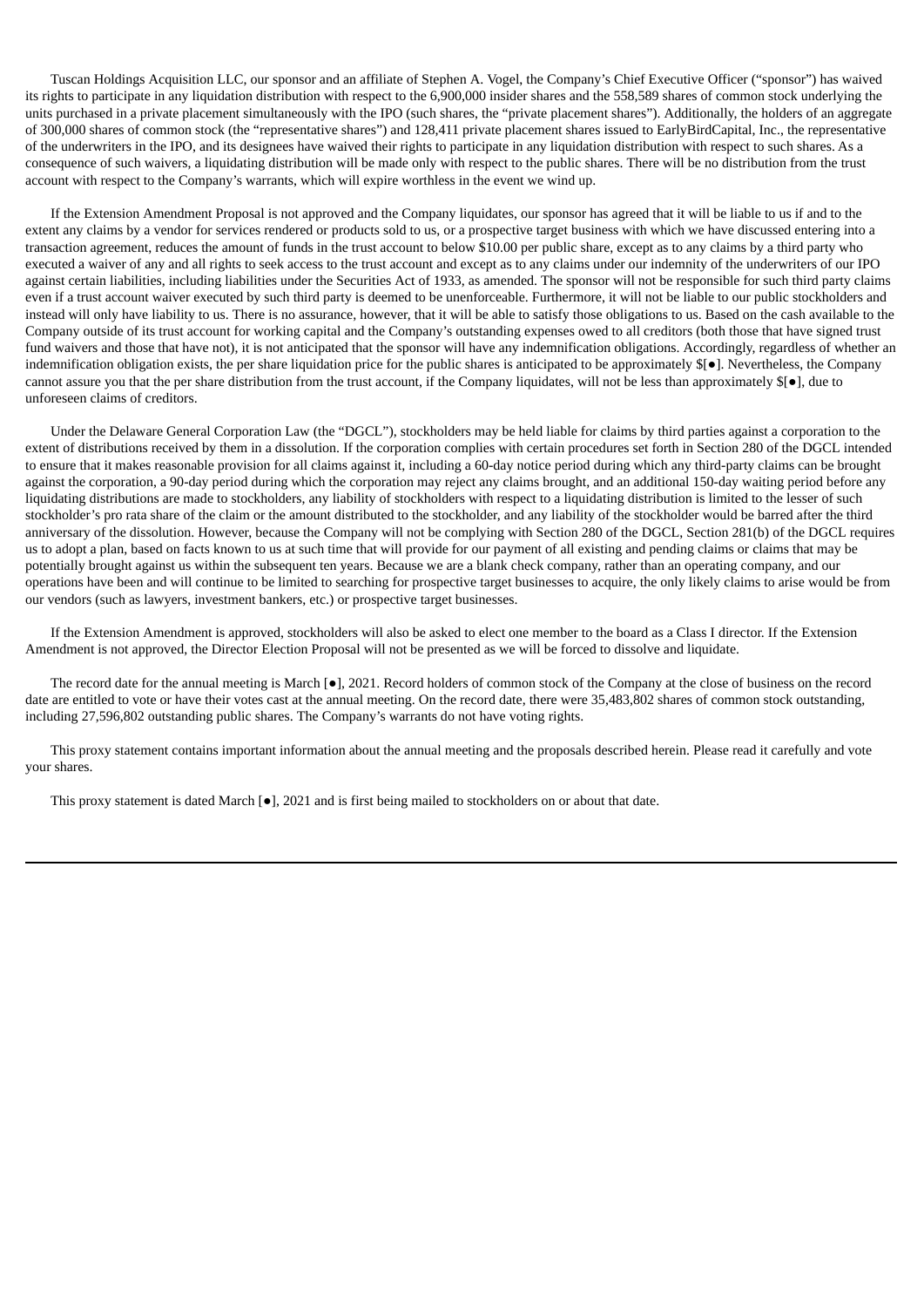# **QUESTIONS AND ANSWERS ABOUT THE ANNUAL MEETING**

These Questions and Answers are only summaries of the matters they discuss. They do not contain all of the information that may be important to you. You should read carefully the entire document, including the annexes to this proxy statement.

| Q. Why am I receiving this proxy statement? | A. The Company is a blank check company incorporated in Delaware on November 5, 2018.<br>The Company was formed for the purpose of acquiring, engaging in a share exchange, share<br>reconstruction and amalgamation with, purchasing all or substantially all of the assets of,<br>entering into contractual arrangements with, or engaging in any other similar business<br>combination with one or more businesses or entities. In March 2019, the Company<br>consummated its IPO from which it derived gross proceeds of \$276,000,000 (including<br>\$36,000,000 from the exercise of the underwriters' over-allotment option). Like most blank<br>check companies, our charter provides for the return of the IPO proceeds held in the trust<br>account to the holders of public shares if there is no qualifying business combination(s)<br>consummated on or before a certain date (in our case, December 7, 2020). On December 3,<br>2020, the Company's shareholders approved an amendment to the charter to provide that the<br>Company would have until April 30, 2021 to complete an initial business combination.                                     |  |  |
|---------------------------------------------|---------------------------------------------------------------------------------------------------------------------------------------------------------------------------------------------------------------------------------------------------------------------------------------------------------------------------------------------------------------------------------------------------------------------------------------------------------------------------------------------------------------------------------------------------------------------------------------------------------------------------------------------------------------------------------------------------------------------------------------------------------------------------------------------------------------------------------------------------------------------------------------------------------------------------------------------------------------------------------------------------------------------------------------------------------------------------------------------------------------------------------------------------------------------|--|--|
|                                             | On February 1, 2021, Tuscan entered into the Merger Agreement with Microvast and Merger<br>Sub. The Merger Agreement provides that if the proxy statement to solicit shareholder<br>approval of the initial business combination is not mailed prior to March 22, 2021, then the<br>Company must seek shareholder approval of the Extension. Further, the Company's charter<br>provides that the Company only has until April 30, 2021 to complete an initial business<br>combination. The Company's board has determined that it may not be able to mail the proxy<br>statement to solicit shareholder approval of the initial business combination prior to March<br>22, 2021 and that it may not be able to complete the initial business combination by April 30,<br>2021. Accordingly, the board has determined that it is in the best interests of our stockholders<br>to extend the date that the Company has to consummate an initial business combination to<br>the Extended Date. Notwithstanding shareholder approval of the Extension, the Company<br>intends to consummate its proposed business combination with Microvast as soon as<br>practicable. |  |  |
| Q. What is being voted on?                  | A. You are being asked to vote on three proposals:                                                                                                                                                                                                                                                                                                                                                                                                                                                                                                                                                                                                                                                                                                                                                                                                                                                                                                                                                                                                                                                                                                                  |  |  |
|                                             | a proposal to amend the Company's charter to extend the date by which the<br>Company has to consummate a business combination to the Extended Date $-$ we<br>refer to this proposal as the "Extension Amendment Proposal";                                                                                                                                                                                                                                                                                                                                                                                                                                                                                                                                                                                                                                                                                                                                                                                                                                                                                                                                          |  |  |

- a proposal to elect one member of the board as a Class I director, to hold office for the following three years or until a successor is elected and qualified or her earlier resignation or removal – we refer to this proposal as the "Director Election Proposal"; and
- a proposal to adjourn the annual meeting to a later date or dates, if we determine that additional time is necessary to effectuate the Extension – we refer to this proposal as the "Adjournment Proposal".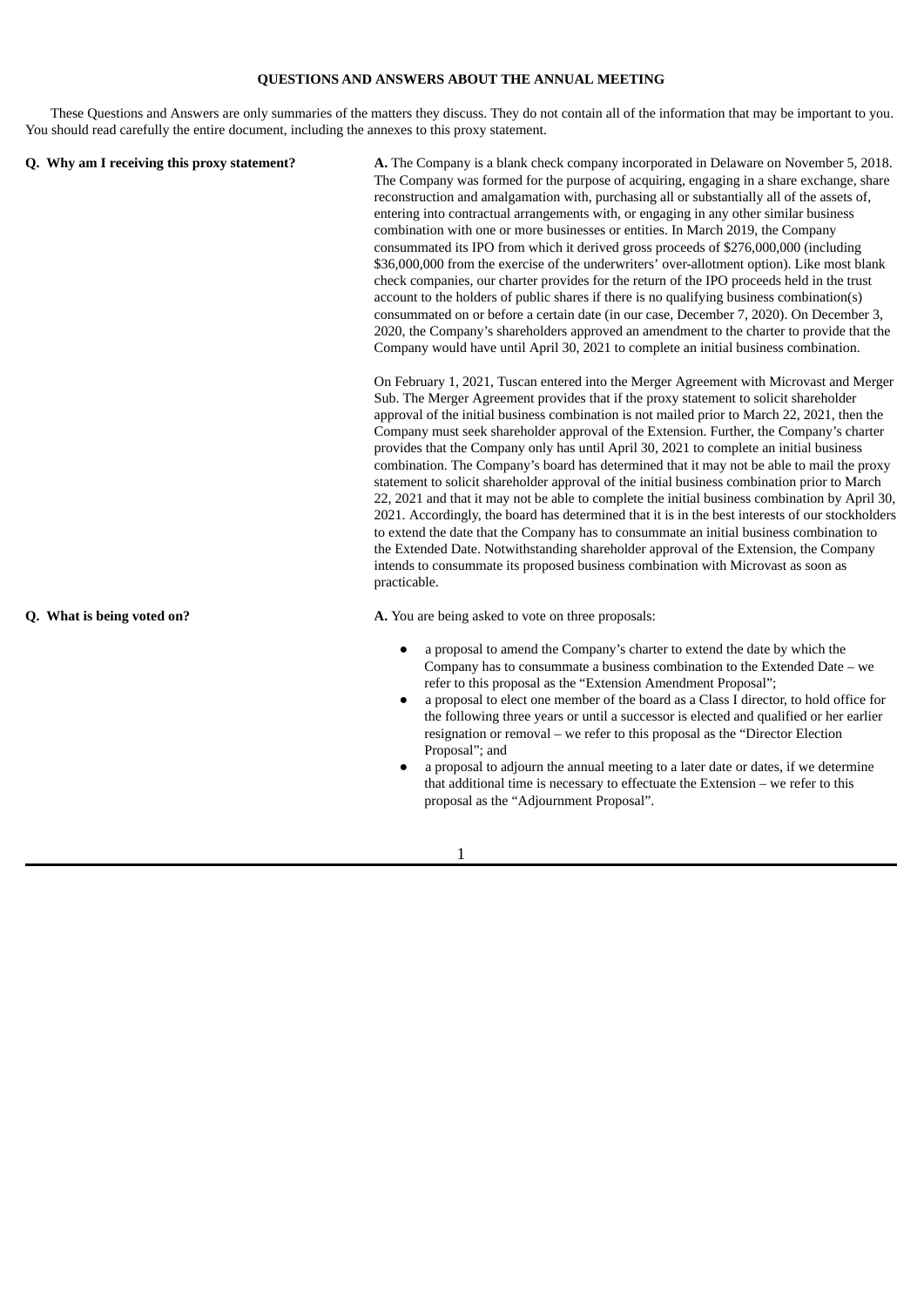Approval of the Extension Amendment Proposal is a condition to the implementation of the Extension. If the Extension is implemented, the Company will remove the Withdrawal Amount from the trust account, deliver to the holders of converted public shares the pro rata portion of the Withdrawal Amount and retain the remainder of the funds in the trust account for the Company's use in connection with consummating a business combination on or before the Extended Date.

If the Extension Amendment Proposal is approved and the Extension is implemented, the removal of the Withdrawal Amount from the trust account will reduce the Company's net asset value. The Company cannot predict the amount that will remain in the trust account if the Extension Amendment Proposal is approved and the amount remaining in the trust account may be only a small fraction of the approximately \$282 million that was in the trust account as of the record date. In such event, the Company may need to obtain additional funds to complete an initial business combination and there can be no assurance that such funds will be available on terms acceptable to the Company or at all.

If the Extension Amendment Proposal is not approved by April 30, 2021 (whether at the annual meeting or an adjourned meeting upon approval of the Adjournment Proposal), the Extension will not be implemented and, in accordance with our charter, we will (i) cease all operations except for the purpose of winding up, (ii) as promptly as reasonably possible but not more than ten business days thereafter, redeem 100% of the outstanding public shares, at a per share price, payable in cash, equal to the aggregate amount then on deposit in the trust account, including the interest earned thereon but net of taxes payable, divided by the number of then outstanding public shares, which redemption will completely extinguish public stockholders' rights as stockholders (including the right to receive further liquidation distributions, if any), subject to applicable law, and (iii) as promptly as reasonably possible following such redemption, subject to the approval of our remaining stockholders and our board of directors, dissolve and liquidate, subject (in the case of (ii) and (iii) above) to our obligations under Delaware law to provide for claims of creditors and the requirements of other applicable law.

If the Extension Amendment Proposal is not approved, the Director Election Proposal will not be submitted to stockholders for a vote because we will be dissolving and liquidating promptly after the annual meeting.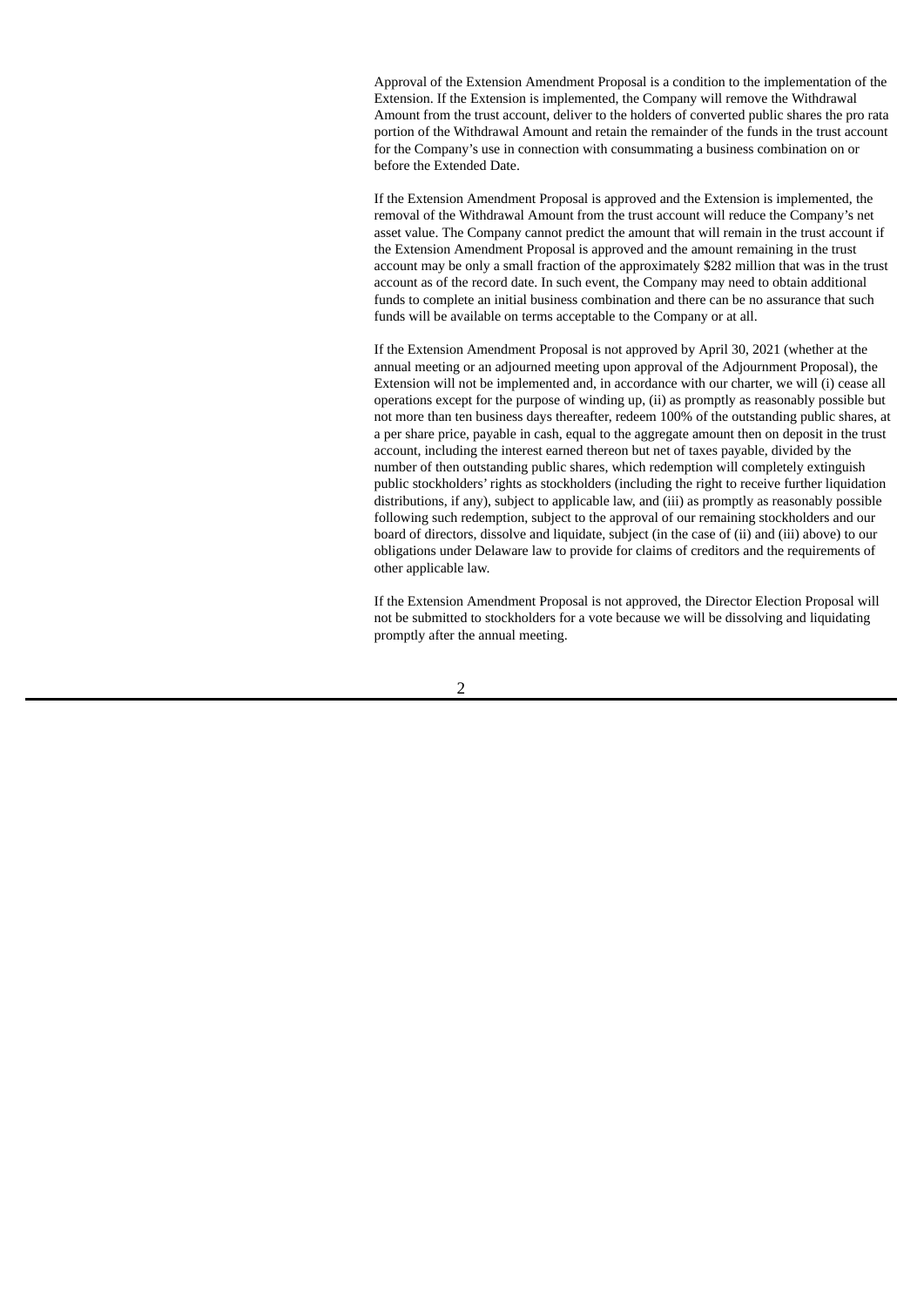waived their rights to participate in any liquidation distribution with respect to such shares. There will be no distribution from the trust account with respect to our warrants, which will expire worthless in the event we wind up. The Company will pay the costs of liquidation from its remaining assets outside of the trust account. If such funds are insufficient, our sponsor has agreed to advance it the funds necessary to complete such liquidation and has agreed not to seek repayment of such expenses. **Q. Why is the Company proposing the Extension Amendment Proposal? A.** The Company's charter provides for the return of the IPO proceeds held in the trust account to the holders of public shares if there is no qualifying business combination(s) consummated on or before April 30, 2021. On February 1, 2021, Tuscan entered into the Merger Agreement with Microvast and Merger Sub. The Merger Agreement provides that if the proxy statement to solicit shareholder approval of the initial business combination is not mailed prior to March 22, 2021, then the Company must seek shareholder approval of the Extension. Further, the Company's charter provides that the Company only has until April 30, 2021 to complete an initial business combination. The Company's board has determined that it may not be able to mail the proxy statement to solicit shareholder approval of the initial business combination prior to March 22, 2021 and that it may not be able to complete the initial business combination by April 30, 2021. The Company believes that given the Company's expenditure of time, effort and money on searching for potential business combination opportunities, circumstances warrant providing public shareholders an opportunity to consider a business combination Accordingly, the board has determined that it is in the best interests of our stockholders to extend the date that the Company has to consummate an initial business combination to the Extended Date. Notwithstanding shareholder approval of the Extension, the Company intends to consummate its proposed business combination with Microvast as soon as practicable. **You are not being asked to vote on any proposed business combination at this time. If the Extension is implemented and you do not elect to convert your public shares now, you will retain the right to vote on the initial business combination when and if one is submitted to stockholders and the right to convert your public shares into a pro rata portion of the trust account in the such business combination is approved and completed or the Company has not consummated a business combination by the Extended Date. Q. Why should I vote for the Extension Amendment Proposal? A.** The Company's board of directors believes stockholders will benefit from the Company consummating its initial business combination and is proposing the Extension Amendment Proposal to extend the date by which the Company has to complete the initial business combination until the Extended Date and to allow for the Conversion. Given the Company's expenditure of time, effort and money on searching for potential business combination opportunities, circumstances warrant providing public stockholders an opportunity to consider an initial business combination, inasmuch as the Company is also affording stockholders who wish to convert their public shares as originally contemplated, the opportunity to do so as well. Accordingly, we believe that the Extension is consistent with the spirit in which the Company offered its securities to the public.

The holders of the sponsor shares, private placement shares, and representative shares have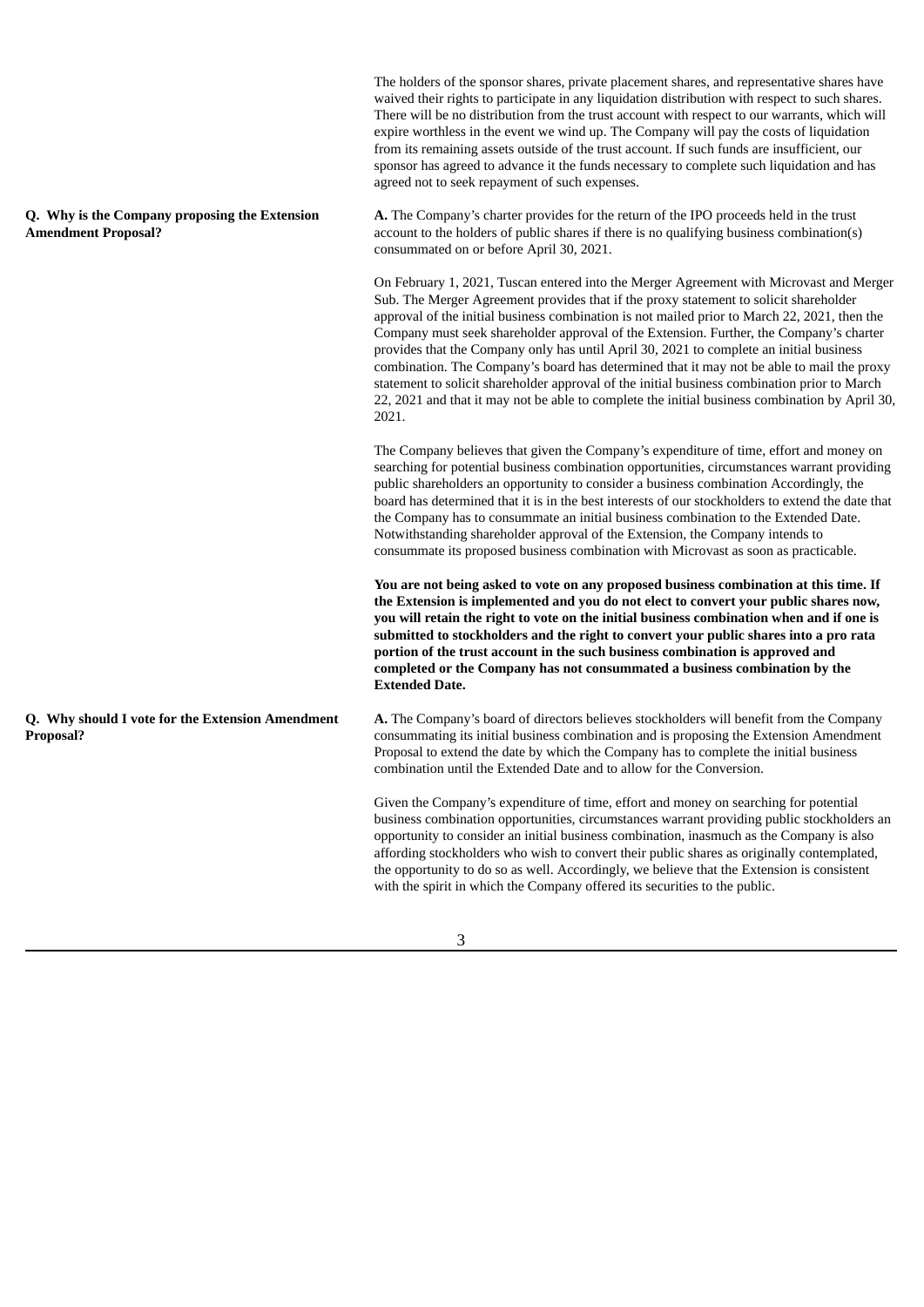**Q, Why is the Company proposing the Director Election Proposal? A.** On January 6, 2021, the Company received a notice from the Listing Qualifications Department of Nasdaq stating that the Company failed to hold an annual meeting of stockholders within 12 months after its fiscal year ended December 31, 2019, as required by Nasdaq Listing Rule 5620(a). The Company submitted a plan to regain compliance with the listing rule, and Nasdaq approved the plan and granted the Company an extension until June 29, 2021 to regain compliance with the listing rule by holding an annual meeting for the election of directors. In addition to sending our stockholders this proxy statement, we are also sending our Annual Reports for the years ended December 31, 2020 and 2019. **Q. Why is the Company proposing the Adjournment Proposal? A.** The Company is proposing the Adjournment Proposal to provide flexibility to adjourn the annual meeting to give the Company more time to seek approval of the Extension Amendment Proposal and Director Election Approval, if necessary. If the Adjournment Proposal is not approved, the Company will not have the ability to adjourn the annual meeting to a later date for the purpose of soliciting additional proxies. In such event, the Extension would not be completed, the Company would cease all operations except for the purpose of winding up, redeeming 100% of the outstanding public shares for cash and, subject to the approval of its remaining shareholders and its board of directors, dissolving and liquidating. **Q. How do the Company's executive officers, directors and affiliates intend to vote their shares? A.** All of the Company's directors, executive officers and their respective affiliates are expected to vote any shares of common stock over which they have voting control (including any public shares owned by them) in favor of the Extension Amendment Proposal, the election of the director nominee named in this proxy statement, and Adjournment Proposal, if presented. The holders of the sponsor shares, private placement shares, and representative shares are not entitled to convert such shares in connection with the Extension. On the record date, the 7,877,000 sponsor shares, private placement shares, and representative shares represented approximately 22.2% of the Company's issued and outstanding common stock. Neither the Company's directors or executive officers nor any of their respective affiliates beneficially owned any public shares as of the record date. However, they may choose to buy public shares in the open market and/or through negotiated private purchases after the date of

this proxy statement. In the event that purchases do occur, the purchasers may seek to purchase shares from stockholders who would otherwise have voted against the Extension Amendment Proposal and/or elected to convert their shares. Any public shares so purchased will be voted in favor of the Extension Amendment Proposal, the election of the director nominee, and the Adjournment Proposal, if presented.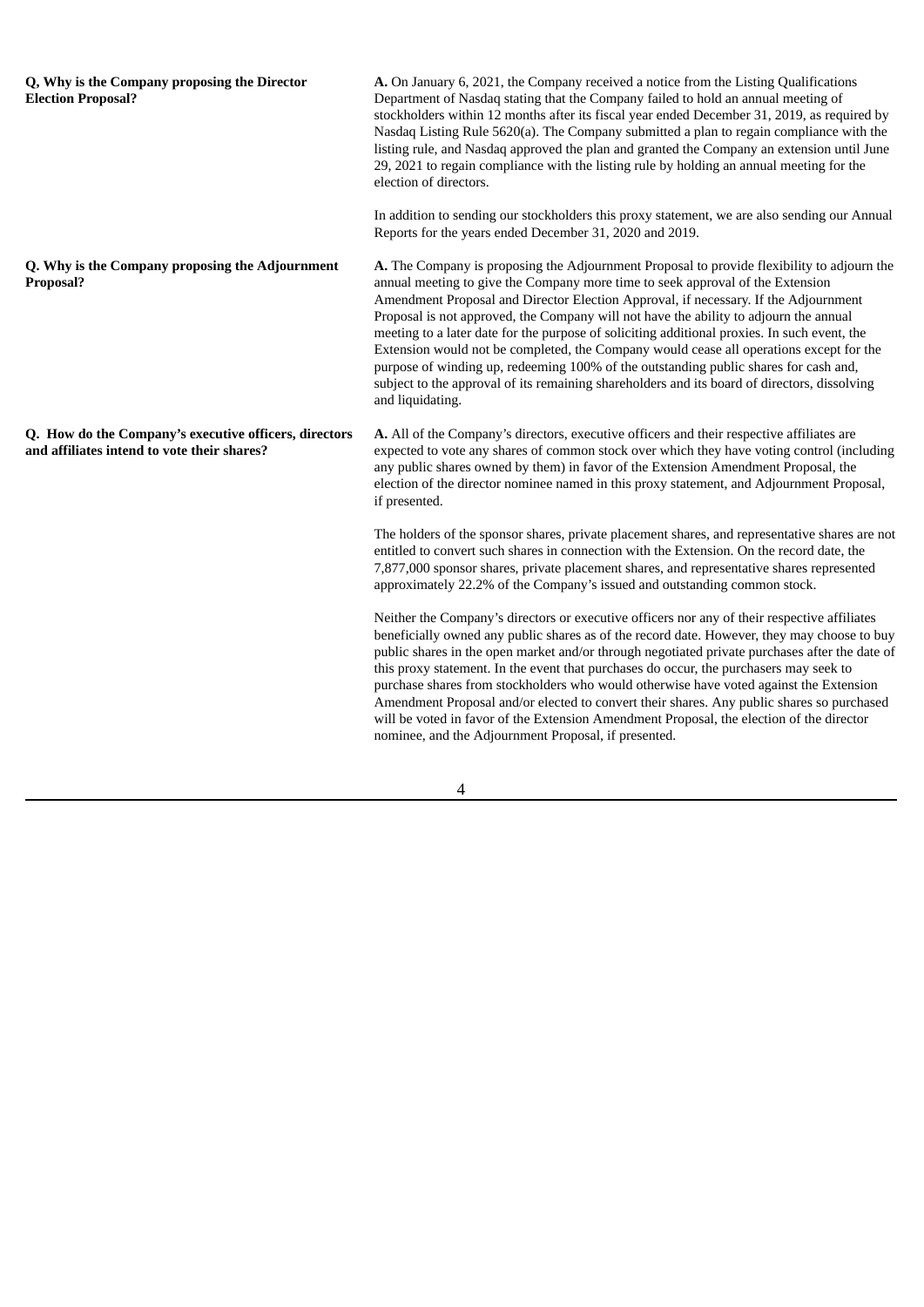| Q. What vote is required to adopt each proposal?                           | A. Extension Amendment Proposal. Approval of the Extension Amendment Proposal will<br>require the affirmative vote of stockholders holding at least 65% of the shares of common<br>stock outstanding on the record date.                                                                                                                                                                                                                                                                                                                                                                                                                                                                                                                                                                                                                                                                                                                                                                                                                                                                                                                                                                                                                                                                             |  |  |  |
|----------------------------------------------------------------------------|------------------------------------------------------------------------------------------------------------------------------------------------------------------------------------------------------------------------------------------------------------------------------------------------------------------------------------------------------------------------------------------------------------------------------------------------------------------------------------------------------------------------------------------------------------------------------------------------------------------------------------------------------------------------------------------------------------------------------------------------------------------------------------------------------------------------------------------------------------------------------------------------------------------------------------------------------------------------------------------------------------------------------------------------------------------------------------------------------------------------------------------------------------------------------------------------------------------------------------------------------------------------------------------------------|--|--|--|
|                                                                            | Director Election Proposal. The election of the director nominee requires the affirmative<br>vote of a plurality of the issued and outstanding shares of the Company's common stock<br>represented in person (including virtually) or by proxy at the meeting and entitled to vote<br>thereon. "Plurality" means that the individuals who receive the largest number of votes cast<br>"FOR" are elected as directors.                                                                                                                                                                                                                                                                                                                                                                                                                                                                                                                                                                                                                                                                                                                                                                                                                                                                                |  |  |  |
|                                                                            | Adjournment Proposal. Approval of the Adjournment Proposal will require the affirmative<br>vote of the holders of a majority of the shares of the Company's common stock represented<br>in person (including virtually) or by proxy at the meeting and entitled to vote thereon.                                                                                                                                                                                                                                                                                                                                                                                                                                                                                                                                                                                                                                                                                                                                                                                                                                                                                                                                                                                                                     |  |  |  |
| Q. What if I don't want to vote for one or all of the<br>proposals?        | A. If you do not want the Extension Amendment Proposal to be approved, you must abstain,<br>not vote, or vote against the proposal. If the Extension Amendment Proposal is approved,<br>and the Extension is implemented, then the Withdrawal Amount will be withdrawn from the<br>trust account and paid to the stockholders who exercise their conversion rights.                                                                                                                                                                                                                                                                                                                                                                                                                                                                                                                                                                                                                                                                                                                                                                                                                                                                                                                                  |  |  |  |
|                                                                            | If you do not want the director nominee to be elected or the Adjournment Proposal to be<br>approved, you must abstain or vote against such proposal.                                                                                                                                                                                                                                                                                                                                                                                                                                                                                                                                                                                                                                                                                                                                                                                                                                                                                                                                                                                                                                                                                                                                                 |  |  |  |
| Q. Will you seek any further extensions to liquidate the<br>trust account? | A. Other than the Extension until the Extended Date as described in this proxy statement, the<br>Company does not currently anticipate seeking any further extension to consummate an<br>initial business combination, although it may determine to do so in the future.                                                                                                                                                                                                                                                                                                                                                                                                                                                                                                                                                                                                                                                                                                                                                                                                                                                                                                                                                                                                                             |  |  |  |
| Q. What happens if the Extension Amendment<br>Proposal is not approved?    | A. If the Extension Amendment Proposal is not approved by April 30, 2021 (whether at the<br>annual meeting or an adjourned meeting upon approval of the Adjournment Proposal), the<br>Extension will not be implemented and, in accordance with our charter, we will (i) cease all<br>operations except for the purpose of winding up, (ii) as promptly as reasonably possible but<br>not more than ten business days thereafter, redeem 100% of the outstanding public shares, at<br>a per share price, payable in cash, equal to the aggregate amount then on deposit in the trust<br>account, including the interest earned thereon but net of taxes payable, divided by the<br>number of then outstanding public shares, which redemption will completely extinguish<br>public stockholders' rights as stockholders (including the right to receive further liquidation<br>distributions, if any), subject to applicable law, and (iii) as promptly as reasonably possible<br>following such redemption, subject to the approval of our remaining stockholders and our<br>board of directors, dissolve and liquidate, subject (in the case of (ii) and (iii) above) to our<br>obligations under Delaware law to provide for claims of creditors and the requirements of<br>other applicable law. |  |  |  |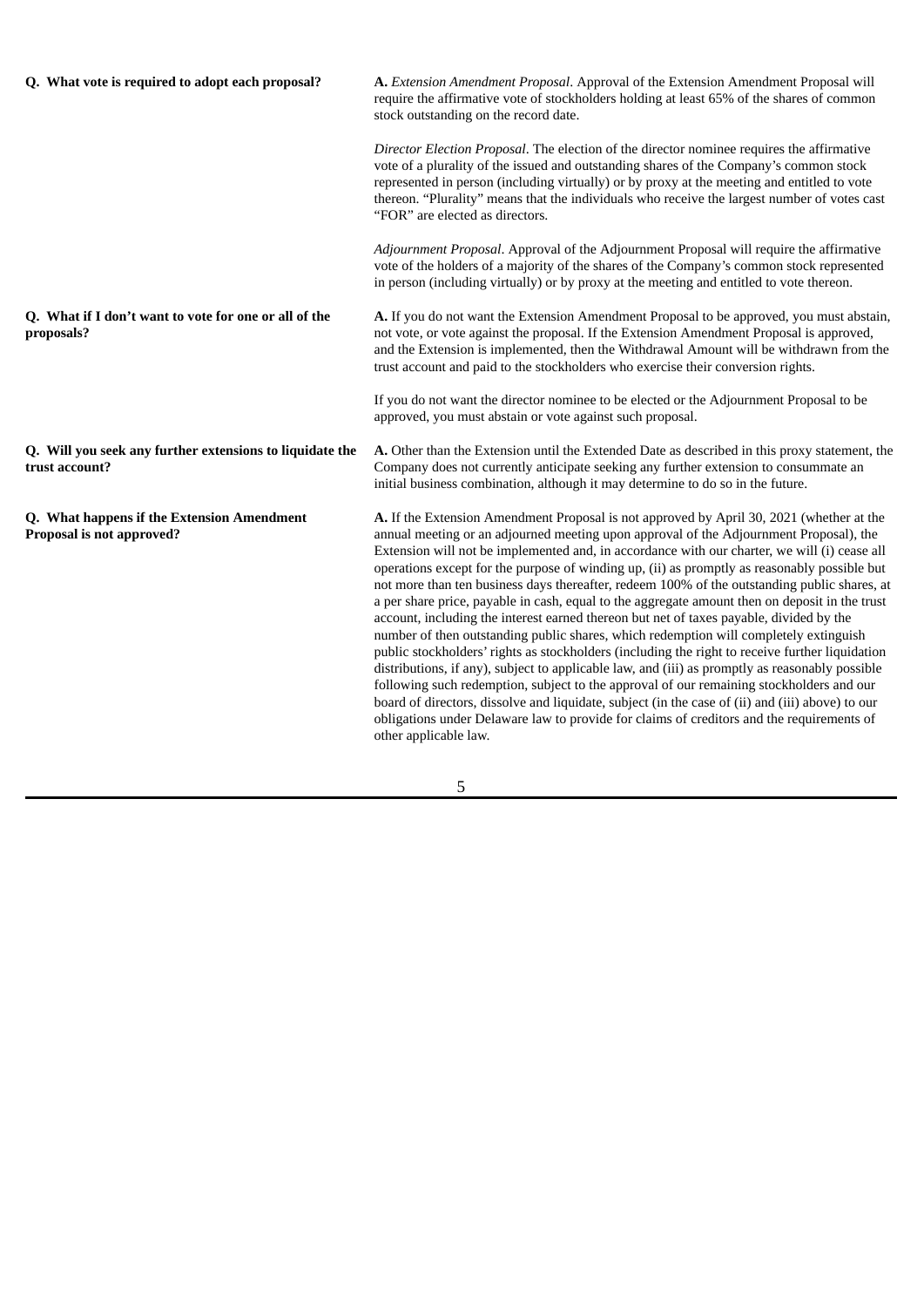|                                                                                                                                   | The holders of the sponsor shares, private placement shares, and representative shares<br>waived their rights to participate in any liquidation distribution with respect to such shares.<br>There will be no distribution from the trust account with respect to our warrants which will<br>expire worthless in the event we wind up. The Company will pay the costs of liquidation<br>from its remaining assets outside of the trust account, which it believes are sufficient for such<br>purposes. If such funds are insufficient, our sponsor has agreed to advance the Company the<br>funds necessary to complete such liquidation and has agreed not to seek repayment of such<br>expenses. |
|-----------------------------------------------------------------------------------------------------------------------------------|----------------------------------------------------------------------------------------------------------------------------------------------------------------------------------------------------------------------------------------------------------------------------------------------------------------------------------------------------------------------------------------------------------------------------------------------------------------------------------------------------------------------------------------------------------------------------------------------------------------------------------------------------------------------------------------------------|
|                                                                                                                                   | If the Extension Amendment Proposal is not approved, the Director Election Proposal will<br>not be submitted to stockholders for a vote as we will be dissolving and liquidating promptly<br>after the annual meeting.                                                                                                                                                                                                                                                                                                                                                                                                                                                                             |
| Q. If the Extension Amendment Proposal is approved,<br>what happens next?                                                         | <b>A.</b> If the Extension Amendment Proposal is approved, the Company will continue to attempt<br>to consummate its initial business combination with Microvast until the Extended Date.                                                                                                                                                                                                                                                                                                                                                                                                                                                                                                          |
|                                                                                                                                   | The Company will remain a reporting company under the Securities Exchange Act of 1934,<br>as amended ("Exchange Act") and its units, common stock and warrants will remain publicly<br>traded until the Extended Date.                                                                                                                                                                                                                                                                                                                                                                                                                                                                             |
|                                                                                                                                   | If the Extension Amendment Proposal is approved, the removal of the Withdrawal Amount<br>from the trust account will reduce the amount remaining in the trust account and increase the<br>percentage interest of Company shares held by the Company's officers, directors and their<br>affiliates.                                                                                                                                                                                                                                                                                                                                                                                                 |
| Q. Would I still be able to exercise my conversion<br>rights if I vote against any subsequently proposed<br>business combination? | A. Unless you elect to convert your shares, you will be able to vote on any subsequently<br>proposed business combination when it is submitted to stockholders, including the business<br>combination with Microvast. If you disagree with the business combination, you will retain<br>your right to vote against it and/or convert your public shares upon consummation of the<br>business combination in connection with the stockholder vote to approve such business<br>combination, subject to any limitations set forth in the charter.                                                                                                                                                     |
| Q. How do I change my vote?                                                                                                       | <b>A.</b> If you have submitted a proxy to vote your shares and wish to change your vote, you may<br>do so by delivering a later-dated, signed proxy card to the Company's secretary prior to the<br>date of the annual meeting or by voting virtually by submitting a ballot at the annual meeting<br>live webcast. Attendance at the annual meeting alone will not change your vote. You also<br>may revoke your proxy by sending a notice of revocation to the Company's counsel,<br>Graubard Miller, at 405 Lexington Avenue, 11th Floor, New York, New York 10174.                                                                                                                            |
| Q. How are votes counted?                                                                                                         | <b>A.</b> Votes will be counted by the inspector of election appointed for the meeting, who will<br>separately count "FOR" and "AGAINST" votes, abstentions and broker non-votes.                                                                                                                                                                                                                                                                                                                                                                                                                                                                                                                  |
|                                                                                                                                   | Extension Amendment Proposal. Approval of the Extension Amendment Proposal will<br>require the affirmative vote of the stockholders holding at least 65% of the shares of common<br>stock outstanding on the record date. Abstentions and broker non-votes will have the same<br>effect as votes against the Extension Amendment Proposal.                                                                                                                                                                                                                                                                                                                                                         |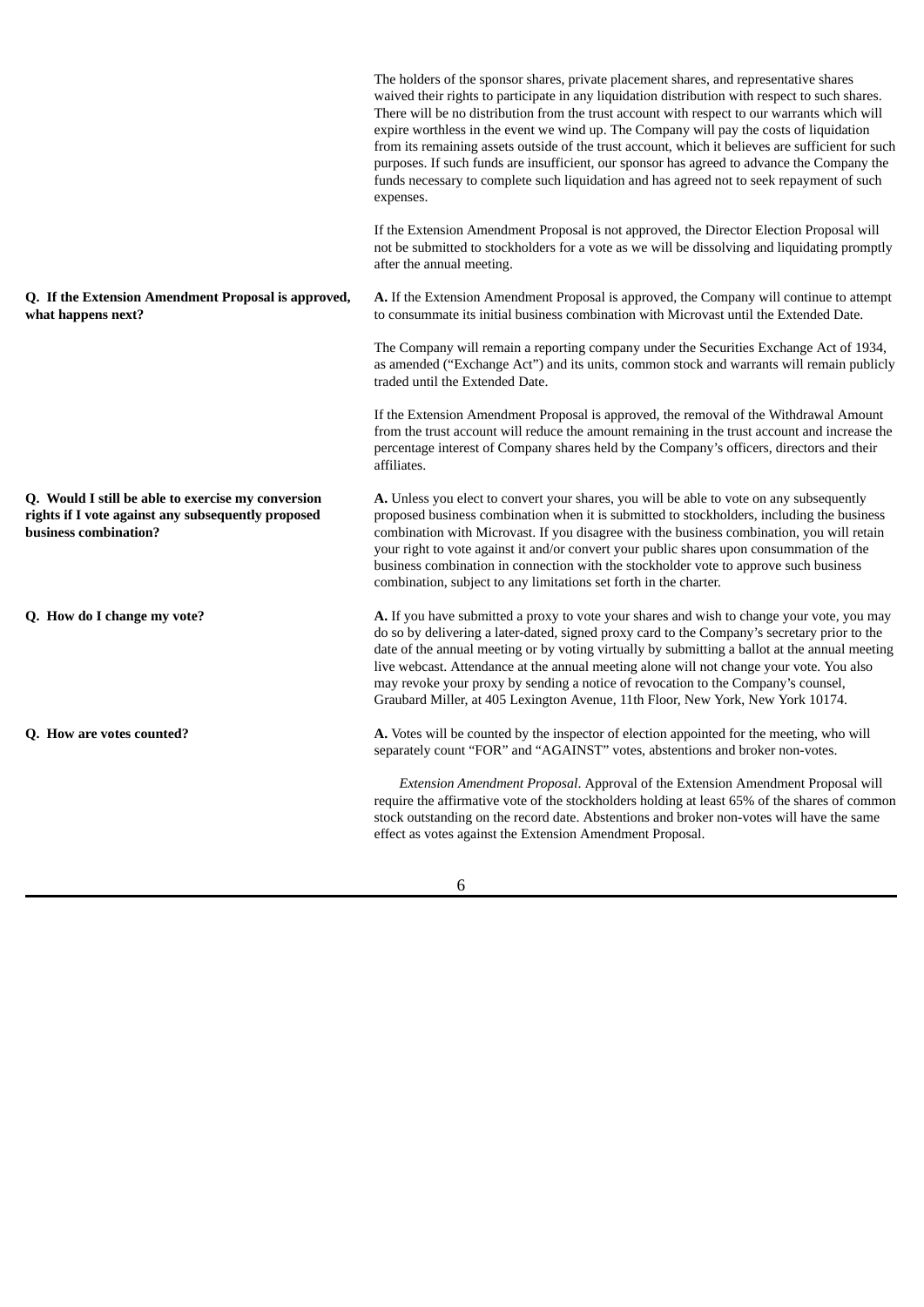*Director Election Proposal*. The director nominee must receive the affirmative vote of a plurality of the issued and outstanding shares of common stock. Any shares not voted "FOR" any director nominee (whether as a result of an abstention, a direction to withhold authority or a broker non-vote) will not be counted in the nominee's favor. *Adjournment Proposal*. Approval of the Adjournment Proposal will require the affirmative vote of the holders of a majority of the shares of the Company's common stock represented in person (including virtually) or by proxy at the meeting and entitled to vote thereon. Abstentions will have the same effect as a vote against the Adjournment Proposal. Brokers are entitled to vote on the Adjournment Proposal absent voting instructions from the beneficial holder because the proposal is considered "routine". Consequently, there should be no broker non-votes with respect to the Adjournment Proposal. If your shares are held by your broker as your nominee (that is, in "street name"), you may need to obtain a proxy form from the institution that holds your shares and follow the instructions included on that form regarding how to instruct your broker to vote your shares. If you do not give instructions to your broker, your broker can vote your shares with respect to "discretionary" items, but not with respect to "non-discretionary" items. Discretionary items are proposals considered routine under the rules of the New York Stock Exchange applicable to member brokerage firms. These rules provide that for routine matters your broker has the discretion to vote shares held in street name in the absence of your voting instructions. On non-discretionary items for which you do not give your broker instructions, the shares will be treated as broker non-votes. **Q. If my shares are held in "street name," will my broker automatically vote them for me? A.** Your broker, bank or nominee can vote your shares without receiving your instructions on "routine" proposals only. Your broker, bank or nominee cannot vote your shares with respect to "non-routine" proposals unless you provide instructions on how to vote in accordance with the information and procedures provided to you by your broker, bank or nominee. The Adjournment Proposal is considered a routine proposal. Accordingly, your broker, bank or nominee may vote your shares with respect to such proposal without receiving voting instructions. The Extension Amendment Proposal and Director Election Proposal are nonroutine proposals. Accordingly, your broker, bank or nominee may not vote your shares with respect to these proposals unless you provide voting instructions. **Q. What is a quorum requirement? A**. A quorum of stockholders is necessary to hold a valid meeting. A quorum will be present if at least a majority of the outstanding common stock on the record date are represented by stockholders present at the meeting or by proxy. Your shares will be counted towards the quorum only if you submit a valid proxy (or one is submitted on your behalf by your broker, bank or other nominee) or if you vote virtually by submitting a ballot at the annual meeting live webcast. Abstentions and broker non-votes will be counted towards the quorum requirement. If there is no quorum, a majority of the votes present at the annual meeting may adjourn the annual meeting to another date.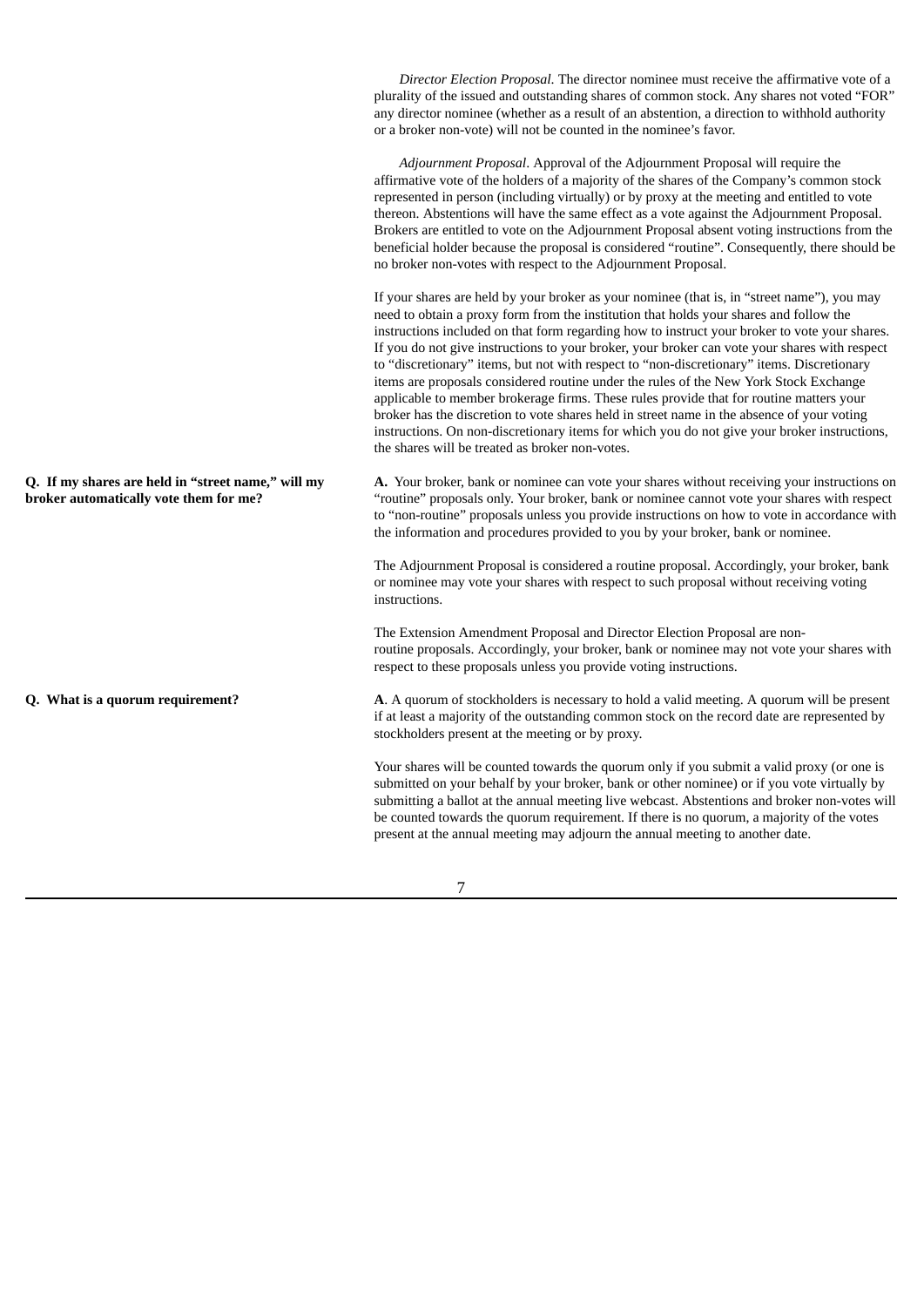**Q. Who can vote at the annual meeting? A.** Only holders of record of the Company's common stock at the close of business on March [●], 2021 are entitled to have their vote counted at the annual meeting and any adjournments or postponements thereof. On the record date, 35,483,802 shares of common stock were outstanding and entitled to vote.

> *Stockholder of Record: Shares Registered in Your Name*. If on the record date your shares were registered directly in your name with the Company's transfer agent, Continental Stock Transfer & Trust Company, then you are a stockholder of record. As a stockholder of record, you may vote virtually at the annual meeting by submitting a ballot at the live webcast or you may vote by proxy. Whether or not you plan to attend the annual meeting, we urge you to fill out and return the enclosed proxy card to ensure your vote is counted.

> *Beneficial Owner: Shares Registered in the Name of a Broker or Bank*. If on the record date your shares were held, not in your name, but rather in an account at a brokerage firm, bank, dealer, or other similar organization, then you are the beneficial owner of shares held in "street name" and these proxy materials are being forwarded to you by that organization. As a beneficial owner, you have the right to direct your broker or other agent on how to vote the shares in your account. You are also invited to attend the annual meeting. However, since you are not the stockholder of record, you may not vote your shares virtually at the annual meeting unless you request and obtain a valid proxy from your broker or other agent.

**Q. How do I attend the annual meeting? A.** Due to health concerns stemming from the COVID-19 pandemic, the annual meeting will be a virtual meeting. Any stockholder wishing to attend the annual meeting must register in advance. To register for and attend the annual meeting, please follow these instructions as applicable to the nature of your ownership of the Company's common stock:

> *Record Owners*. If you are a record holder and you wish to attend the annual meeting, go to https://[●], enter the control number you received on your proxy card or notice of the meeting and click on the "Click here to preregister for the online meeting" link at the top of the page. You will need to log back into the meeting site using your control number immediately prior to the start of the annual meeting. You must register before the meeting starts.

*Beneficial Owners*. Beneficial owners who wish to attend the annual meeting must obtain a legal proxy from the shareholder of record and e-mail a copy of their legal proxy to proxy@continentalstock.com. Beneficial owners should contact their bank, broker, or other nominee for instructions regarding obtaining a legal proxy. Beneficial owners who email a valid legal proxy will be issued a meeting control number that will allow them to register to attend and participate in the annual meeting. You will receive an e-mail prior to the meeting with a link and instructions for entering the annual meeting. Beneficial owners should contact Continental Stock Transfer on or before 5:00 p.m. Eastern Time on April [26], 2021.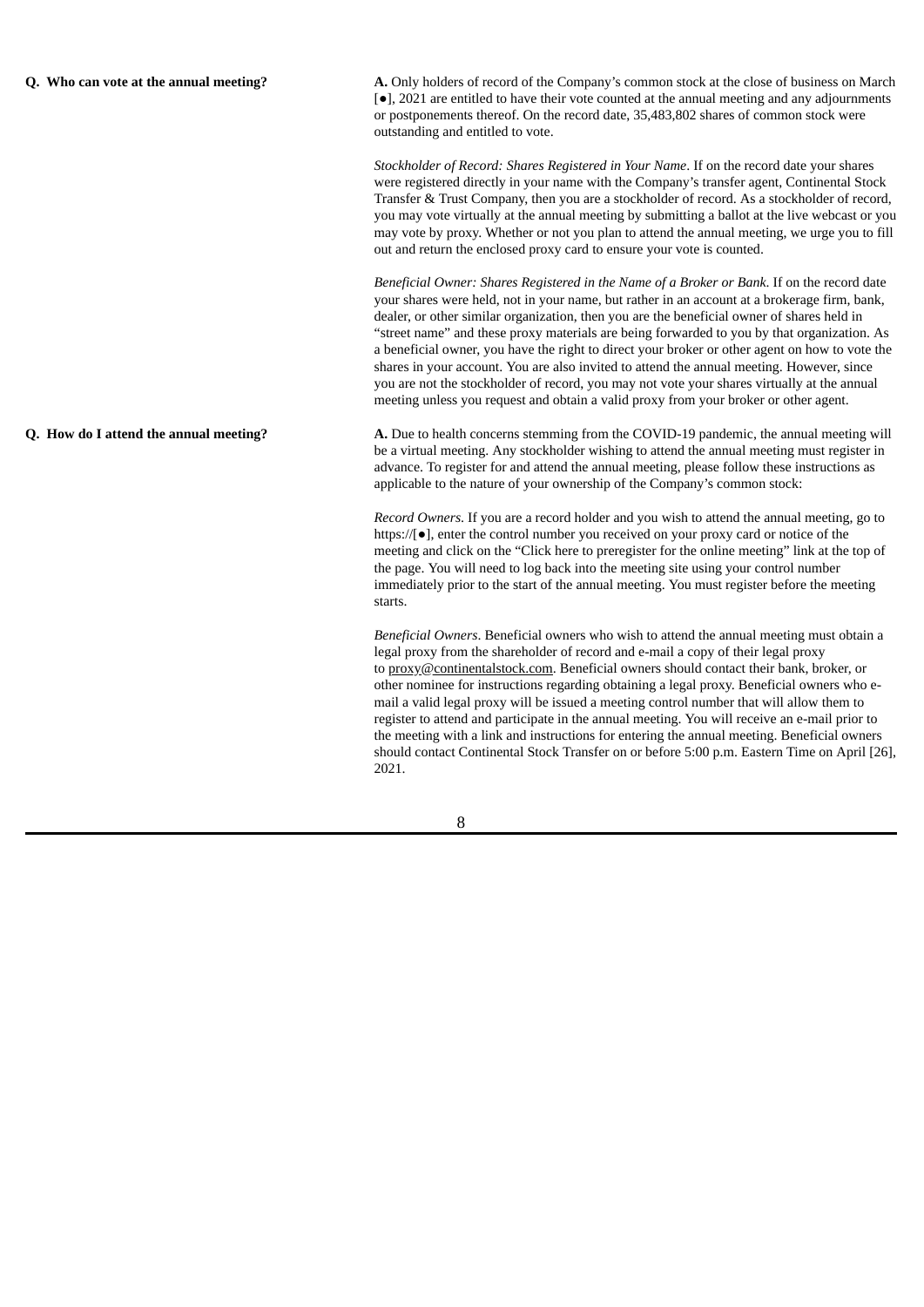| Q. Does the board recommend voting for the approval<br>of the proposals?                                                         | A. Yes. After careful consideration of the terms and conditions of the proposals, the board of<br>directors of the Company has determined that the Extension Amendment Proposal, Director<br>Election Proposal, and Adjournment Proposal are fair to and in the best interests of the<br>Company and its stockholders. The board of directors recommends that the Company's<br>stockholders vote "FOR" the Extension Amendment Proposal, "FOR" the election of the<br>director nominee, and "FOR" the Adjournment Proposal, if presented.                                                                                                                                                                                                                                                                                                                                                                                                                                                                                                                                                                                                                                                                                                                                                                                                                |  |  |  |
|----------------------------------------------------------------------------------------------------------------------------------|----------------------------------------------------------------------------------------------------------------------------------------------------------------------------------------------------------------------------------------------------------------------------------------------------------------------------------------------------------------------------------------------------------------------------------------------------------------------------------------------------------------------------------------------------------------------------------------------------------------------------------------------------------------------------------------------------------------------------------------------------------------------------------------------------------------------------------------------------------------------------------------------------------------------------------------------------------------------------------------------------------------------------------------------------------------------------------------------------------------------------------------------------------------------------------------------------------------------------------------------------------------------------------------------------------------------------------------------------------|--|--|--|
| Q. What interests do the Company's directors and<br>officers have in the approval of the Extension<br><b>Amendment Proposal?</b> | A. The Company's directors, officers and their affiliates have interests in the Extension<br>Amendment Proposal that may be different from, or in addition to, your interests as a<br>stockholder. These interests include, but are not limited to, beneficial ownership of sponsor<br>shares, private placement shares, and warrants that will become worthless if the Extension<br>Amendment Proposal is not approved, loans by them that will not be repaid in the event of<br>our winding up, and the possibility of future compensatory arrangements. See the section<br>entitled "The Annual Meeting - Interests of the Company's Directors and Officers."                                                                                                                                                                                                                                                                                                                                                                                                                                                                                                                                                                                                                                                                                         |  |  |  |
| Q. What if I object to the proposals? Do I have<br>appraisal rights?                                                             | A. Company stockholders do not have appraisal rights in connection with the Extension<br>Amendment Proposal.                                                                                                                                                                                                                                                                                                                                                                                                                                                                                                                                                                                                                                                                                                                                                                                                                                                                                                                                                                                                                                                                                                                                                                                                                                             |  |  |  |
| Q. What happens to the Company's warrants if the<br><b>Extension Amendment Proposal is not approved?</b>                         | A. If the Extension Amendment Proposal is not approved by April 30, 2021 (whether at the<br>annual meeting or an adjourned meeting upon approval of the Adjournment Proposal), the<br>Extension will not be implemented and, in accordance with our charter, we will (i) cease all<br>operations except for the purpose of winding up, (ii) as promptly as reasonably possible but<br>not more than ten business days thereafter, redeem 100% of the outstanding public shares, at<br>a per share price, payable in cash, equal to the aggregate amount then on deposit in the trust<br>account, including the interest earned thereon but net of taxes payable, divided by the<br>number of then outstanding public shares, which redemption will completely extinguish<br>public stockholders' rights as stockholders (including the right to receive further liquidation<br>distributions, if any), subject to applicable law, and (iii) as promptly as reasonably possible<br>following such redemption, subject to the approval of our remaining stockholders and our<br>board of directors, dissolve and liquidate, subject (in the case of (ii) and (iii) above) to our<br>obligations under Delaware law to provide for claims of creditors and the requirements of<br>other applicable law. In such event, your warrants will become worthless. |  |  |  |
| Q. What happens to the Company's warrants if the<br><b>Extension Amendment Proposal is approved?</b>                             | A. If the Extension Amendment Proposal is approved, the Company will continue to attempt<br>to consummate its initial business combination with Microvast until the Extended Date. The<br>warrants will remain outstanding in accordance with their terms during any extension period.                                                                                                                                                                                                                                                                                                                                                                                                                                                                                                                                                                                                                                                                                                                                                                                                                                                                                                                                                                                                                                                                   |  |  |  |
| Q. What do I need to do now?                                                                                                     | A. The Company urges you to read carefully and consider the information contained in this<br>proxy statement, including the annexes, and to consider how the proposals will affect you as<br>a Company stockholder. You should then vote as soon as possible in accordance with the<br>instructions provided in this proxy statement and on the enclosed proxy card.                                                                                                                                                                                                                                                                                                                                                                                                                                                                                                                                                                                                                                                                                                                                                                                                                                                                                                                                                                                     |  |  |  |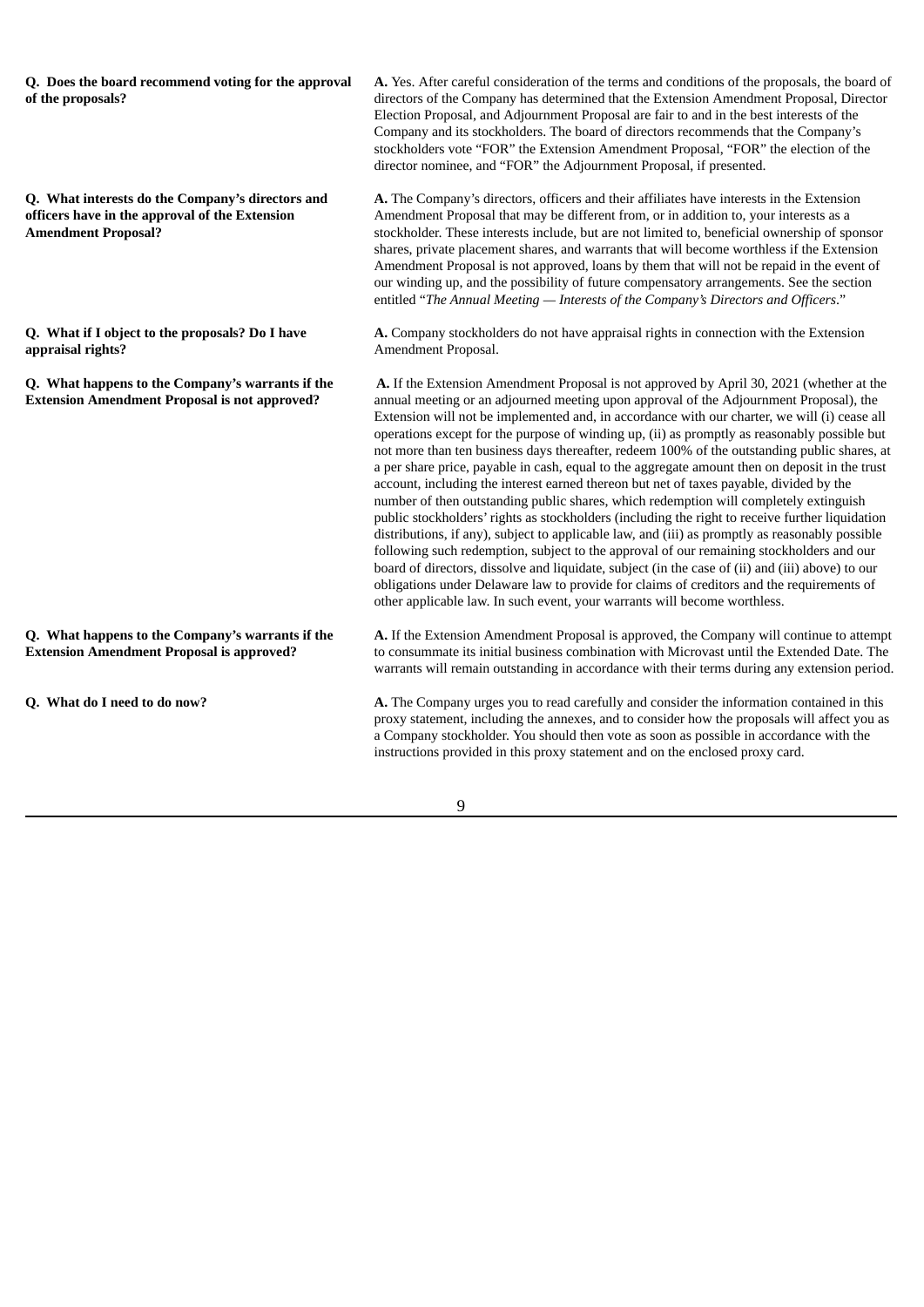**Company?**

**Q. How do I convert my shares of common stock of the**

**Q. How do I vote? A.** If you are a holder of record of Company common stock, you may vote virtually at the annual meeting by submitting a ballot during the live webcast or by submitting a proxy for the annual meeting. Whether or not you plan to attend the annual meeting, we urge you to vote by proxy to ensure your vote is counted. You may submit your proxy by completing, signing, dating and returning the enclosed proxy card in the accompanying pre-addressed postage paid envelope. You may still attend the annual meeting and vote virtually if you have already voted by proxy.

> If your shares of common stock are held in "street name" by a broker or other agent, you have the right to direct your broker or other agent on how to vote the shares in your account. You are also invited to attend the annual meeting. However, since you are not the stockholder of record, you may not vote your shares virtually at the annual meeting unless you request and obtain a valid proxy from your broker or other agent.

**A.** If the Extension Amendment Proposal is approved and the Extension is implemented, each public stockholder may seek to convert his public shares for a pro rata portion of the funds available in the trust account, less any taxes we anticipate will be owed on such funds but have not yet been paid. Holders of public shares do not need to vote on the Extension Amendment Proposal or be a holder of record on the record date to exercise conversion rights.

To demand conversion, you must either physically tender your stock certificates to Continental Stock Transfer & Trust Company, the Company's transfer agent, at Continental Stock Transfer & Trust Company, 1 State Street, New York, New York 10004, Attn: Mark Zimkind, mzimkind@continentalstock.com, no later than two business days prior to the vote for the Extension Amendment Proposal or deliver your shares to the transfer agent electronically no later than two business days prior to the vote for the Extension Amendment using The Depository Trust Company's DWAC (Deposit/Withdrawal At Custodian) System, which election would likely be determined based on the manner in which you hold your shares.

**Q. What should I do if I receive more than one set of voting materials? A.** You may receive more than one set of voting materials, including multiple copies of this proxy statement and multiple proxy cards or voting instruction cards, if your shares are registered in more than one name or are registered in different accounts. For example, if you hold your shares in more than one brokerage account, you will receive a separate voting instruction card for each brokerage account in which you hold shares. Please complete, sign, date and return each proxy card and voting instruction card that you receive in order to cast a vote with respect to all of your Company shares.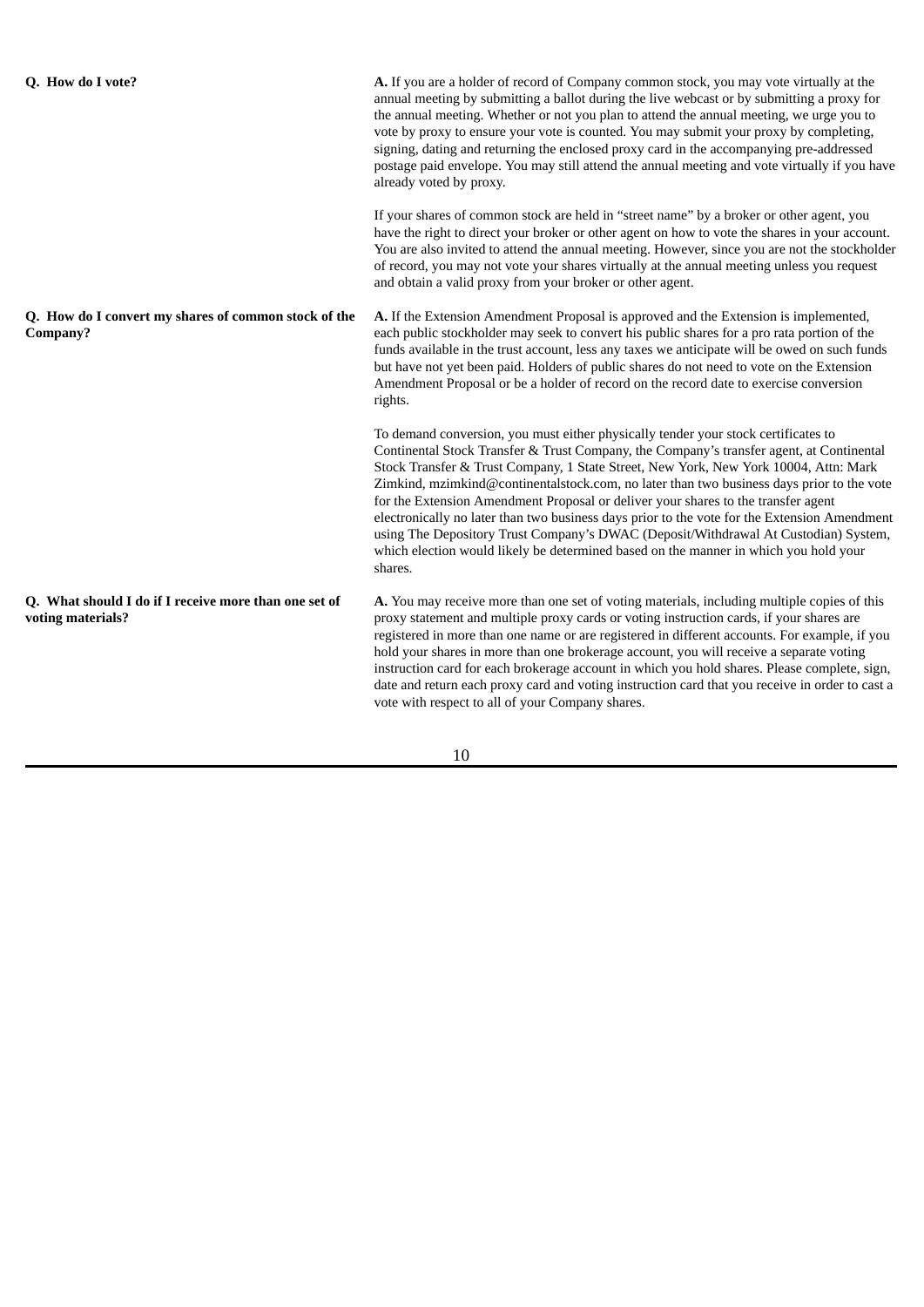**Q. Who is paying for this proxy solicitation? A.** The Company will pay for the entire cost of soliciting proxies. In addition to these mailed proxy materials, our directors and officers may also solicit proxies in person, by telephone or by other means of communication. These parties will not be paid any additional compensation for soliciting proxies. We may also reimburse brokerage firms, banks and other agents for the cost of forwarding proxy materials to beneficial owners. **Q. Who can help answer my questions? A.** If you have questions about the proposals or if you need additional copies of the proxy statement or the enclosed proxy card you should contact: Tuscan Holdings Corp. 135 E. 57th Street, 18th Floor New York, New York 10022 Attn: Stephen A. Vogel Telephone: (646) 948-7100

or

[Proxy Solicitor]

You may also obtain additional information about the Company from documents filed with the SEC by following the instructions in the section entitled "*Where You Can Find More Information*."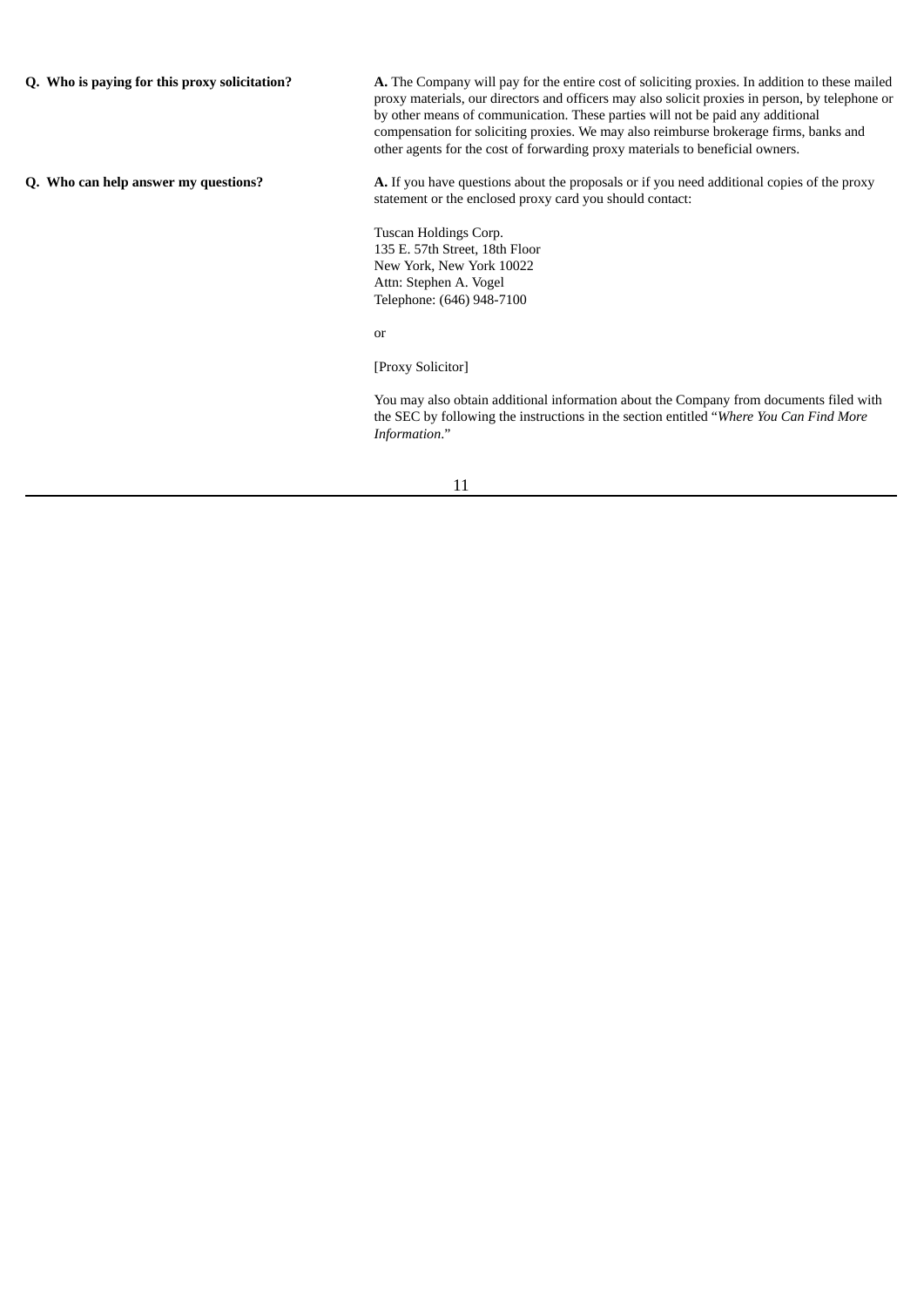# **FORWARD-LOOKING STATEMENTS**

We believe that some of the information in this proxy statement constitutes forward-looking statements. You can identify these statements by forwardlooking words such as "may," "expect," "anticipate," "contemplate," "believe," "estimate," "intends," and "continue" or similar words. You should read statements that contain these words carefully because they:

- discuss future expectations;
- contain projections of future results of operations or financial condition; or
- state other "forward-looking" information.

We believe it is important to communicate our expectations to our stockholders. However, there may be events in the future that we are not able to predict accurately or over which we have no control. The cautionary language discussed in this proxy statement provide examples of risks, uncertainties and events that may cause actual results to differ materially from the expectations described by us in such forward-looking statements, including, among other things, claims by third parties against the trust account, unanticipated delays in the distribution of the funds from the trust account and the Company's ability to finance and consummate a business combination following the distribution of funds from the trust account. You are cautioned not to place undue reliance on these forward-looking statements, which speak only as of the date of this proxy statement.

All forward-looking statements included herein attributable to the Company or any person acting on the Company's behalf are expressly qualified in their entirety by the cautionary statements contained or referred to in this section. Except to the extent required by applicable laws and regulations, the Company undertakes no obligation to update these forward-looking statements to reflect events or circumstances after the date of this proxy statement or to reflect the occurrence of unanticipated events.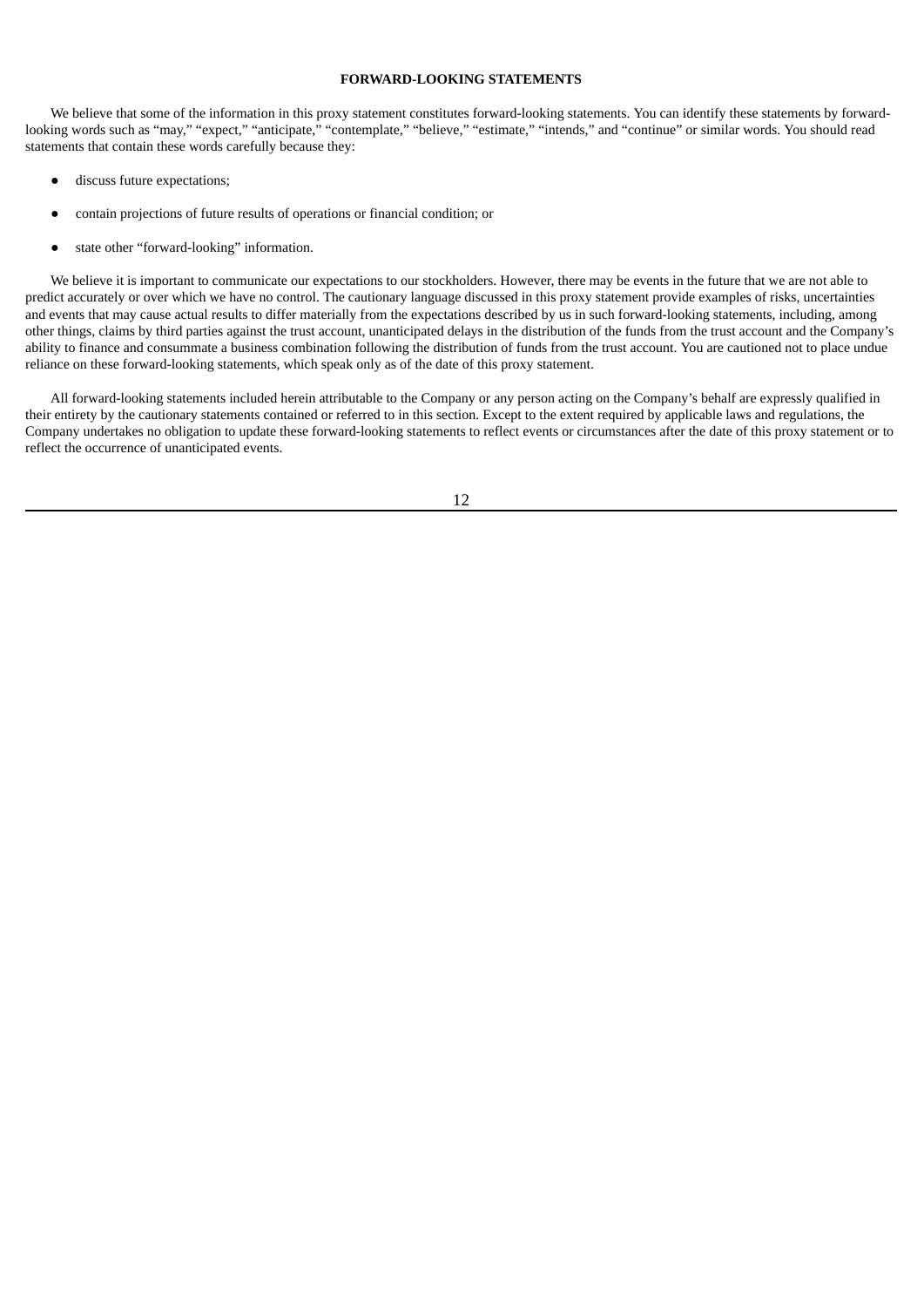# **BACKGROUND**

# **The Company**

The Company is a blank check company incorporated in Delaware on November 5, 2018. The Company was formed for the purpose of acquiring, engaging in a share exchange, share reconstruction and amalgamation with, purchasing all or substantially all of the assets of, entering into contractual arrangements with, or engaging in any other similar business combination with one or more businesses or entities.

In March 2019, the Company consummated its IPO of 27,600,000 units, which included the full exercise by the underwriters of their over-allotment option, with each unit consisting of one share of common stock and one redeemable warrant. The units were sold at an offering price of \$10.00 per unit, generating gross proceeds of \$276,000,000.

In connection with our incorporation, in November 2018, we issued our sponsor an aggregate of 5,750,000 sponsor shares for an aggregate purchase price of \$25,000, or approximately \$0.004 per share. In March 2019, we effectuated a stock dividend of 0.2 shares of common stock for each outstanding share of common stock, resulting in the sponsor holding an aggregate of 6,900,000 insider shares. In November 2018, we also issued to designees of EarlyBirdCapital, Inc., the representative of the underwriters in the IPO, an aggregate of 300,000 representative shares (after giving effect to the stock dividend referred to above), at a price of \$0.0001 per share.

Simultaneously with the consummation of the IPO, we consummated the private placement of 687,000 private units at a price of \$10.00 per private unit, generating gross proceeds of \$6,870,000. The private units are identical to the units sold in the IPO, except that the warrants underlying the private units are non-redeemable and may be exercised on a cashless basis, in each case so long as they continue to be held by the initial purchasers or their permitted transferees.

The net proceeds of the IPO plus the proceeds of the sale of the private placement were deposited in the trust account. As of the record date, the Company had approximately \$282 million of cash in the trust account.

The mailing address of the Company's principal executive office is 135 E. 57th Street, 18th Floor, New York, NY 10022, and its telephone number is (646) 948-7100.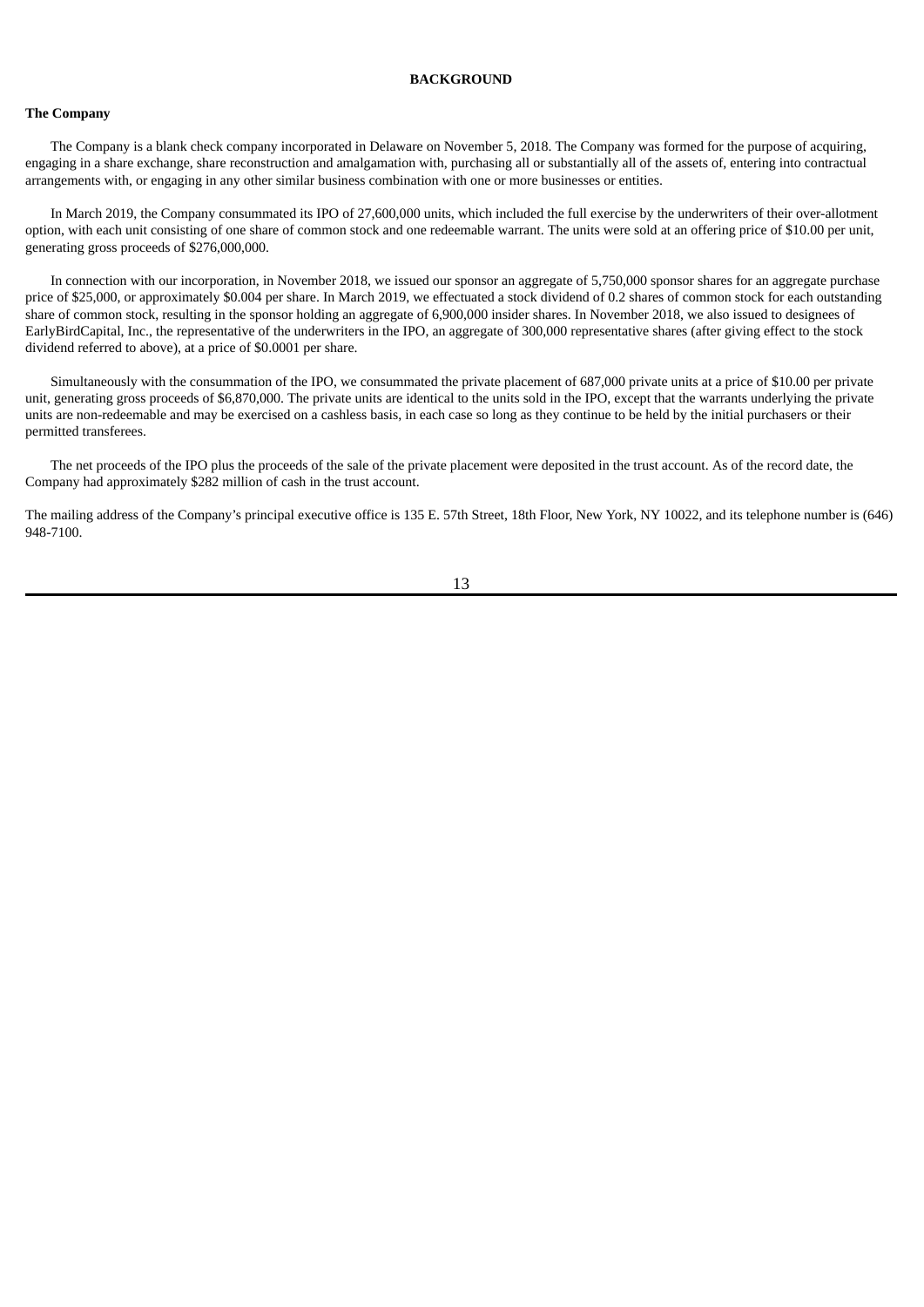# **THE EXTENSION AMENDMENT PROPOSAL**

The Company is proposing to amend its charter to extend the date by which the Company has to consummate a business combination to the Extended Date. The approval of the Extension Amendment Proposal is essential to the overall implementation of the board of directors' plan to allow the Company more time to complete an initial business combination. Approval of the Extension Amendment Proposal is a condition to the implementation of the Extension. A copy of the proposed amendment to the charter of the Company to effectuate the Extension is attached to this proxy statement as *Annex A*.

All holders of the Company's public shares, whether they vote for or against the Extension Amendment Proposal or do not vote at all, will be permitted to convert all or a portion of their public shares into their pro rata portion of the trust account, provided that the Extension is implemented. Holders of public shares do not need to be a holder of record on the record date in order to exercise conversion rights.

The per share pro rata portion of the trust account on the record date after taking into account taxes owed but not paid by such date (which is expected to be the same approximate amount two business days prior to the meeting) was approximately \$[●]. The closing price of the Company's common stock on the record date was \$[●]. Accordingly, if the market price were to remain the same until the date of the meeting, exercising conversion rights would result in a public stockholder receiving approximately \$[●] [more/less] than if the stockholder sold such shares in the open market. However, the actual market price on the redemption date may be higher or lower than the per share pro rata portion of the trust account on such date. Additionally, the Company cannot assure stockholders that they will be able to sell their shares in the open market, even if the market price per share is higher than the conversion price stated above, as there may not be sufficient liquidity in its securities when such stockholders wish to sell their shares.

#### **Reasons for the Extension Amendment Proposal**

On February 1, 2021, Tuscan entered into the Merger Agreement with Microvast and Merger Sub. The Merger Agreement provides that if the proxy statement to solicit shareholder approval of the initial business combination is not mailed prior to March 22, 2021, then the Company must seek shareholder approval of the Extension. Further, the Company's charter provides that the Company only has until April 30, 2021 to complete an initial business combination. The Company's board has determined that it may not be able to mail the proxy statement to solicit shareholder approval of the initial business combination prior to March 22, 2021 and that it may not be able to complete the initial business combination by April 30, 2021. Accordingly, the board has determined that it is in the best interests of our stockholders to extend the date that the Company has to consummate an initial business combination to the Extended Date. Notwithstanding shareholder approval of the Extension, the Company intends to consummate its proposed business combination with Microvast as soon as practicable.

## **If the Extension Amendment Proposal is not Approved**

If the Extension Amendment Proposal is not approved by April 30, 2021 (whether at the annual meeting or an adjourned meeting upon approval of the Adjournment Proposal), the Extension will not be implemented and, in accordance with our charter, we will (i) cease all operations except for the purpose of winding up, (ii) as promptly as reasonably possible but not more than ten business days thereafter, redeem 100% of the outstanding public shares, at a per share price, payable in cash, equal to the aggregate amount then on deposit in the trust account, including the interest earned thereon but net of taxes payable, divided by the number of then outstanding public shares, which redemption will completely extinguish public stockholders' rights as stockholders (including the right to receive further liquidation distributions, if any), subject to applicable law, and (iii) as promptly as reasonably possible following such redemption, subject to the approval of our remaining stockholders and our board of directors, dissolve and liquidate, subject (in the case of (ii) and (iii) above) to our obligations under Delaware law to provide for claims of creditors and the requirements of other applicable law.

If the Extension Amendment is not approved, the Director Election Proposal will not be presented to stockholders.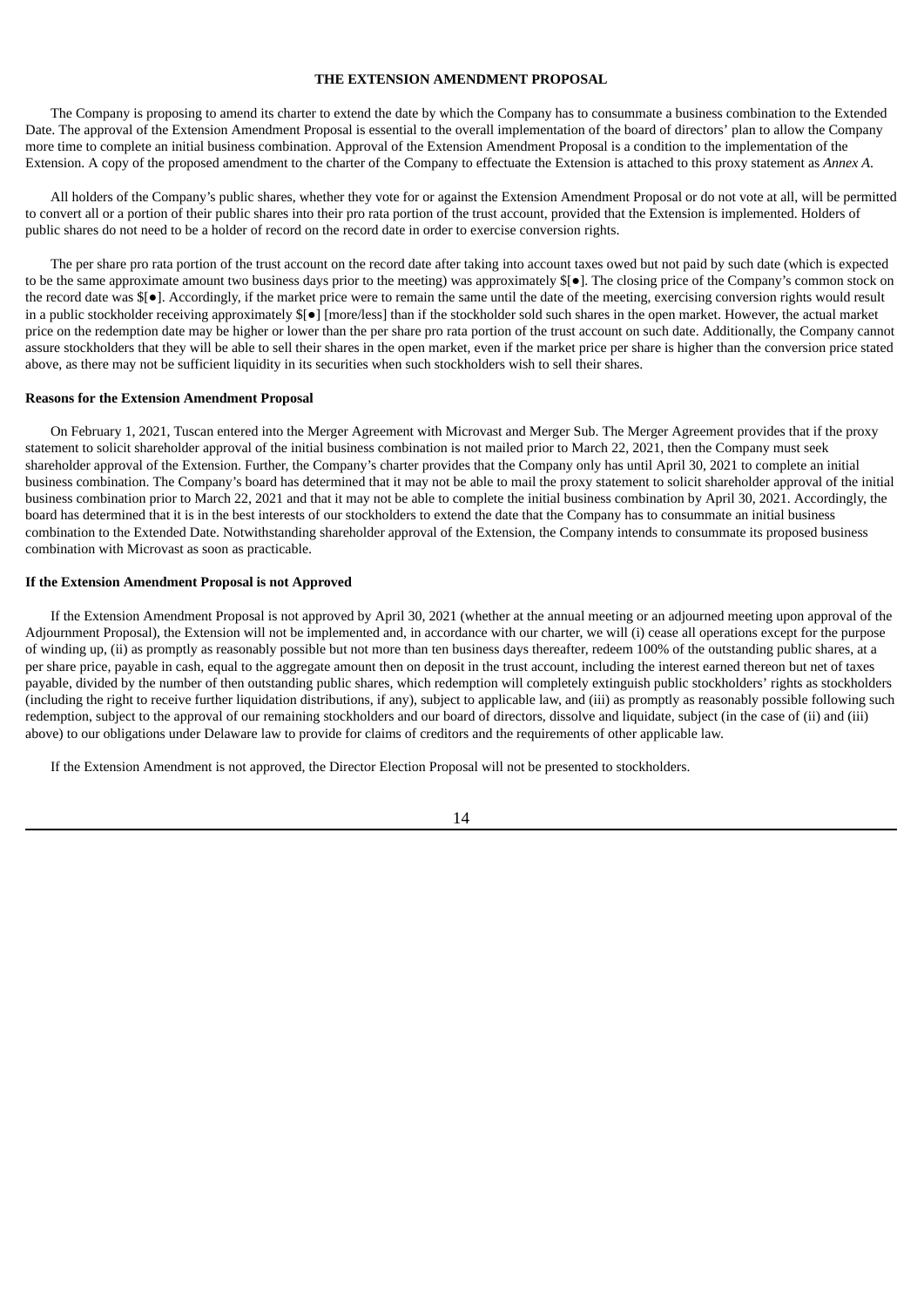The holders of the sponsor shares, private placement shares and representative shares have waived their rights to participate in any liquidation distribution with respect to such shares. There will be no distribution from the trust account with respect to the Company's warrants which will expire worthless in the event the Extension Amendment Proposal is not approved. The Company will pay the costs of liquidation from its remaining assets outside of the trust account. If such funds are insufficient, the sponsor has agreed to advance it the funds necessary to complete such liquidation and has agreed not to seek repayment of such expenses.

#### **If the Extension Amendment Proposal is Approved**

If the Extension Amendment Proposal is approved, the Company intends to continue to attempt to consummate its initial business combination with Microvast until the Extended Date. The Company will remain a reporting company under the Exchange Act and its units, common stock, and warrants will remain publicly traded during the extension period. The warrants will continue in existence in accordance with their terms.

You are not being asked to vote on any business combination at this time. If the Extension is implemented and you do not elect to convert your public shares now, you will retain the right to vote on any proposed business combination when and if it is submitted to stockholders and the right to convert your public shares into a pro rata portion of the trust account in the event the proposed business combination is approved and **completed or if the Company has not consummated a business combination by the Extended Date.**

If the Extension Amendment Proposal is approved, and the Extension is implemented, the removal of the Withdrawal Amount from the trust account will reduce the Company's net asset value. The Company cannot predict the amount that will remain in the trust account if the Extension Amendment Proposal is approved, and the amount remaining in the trust account may be only a small fraction of the approximately \$282 million that was in the trust account as of the record date.

#### **Conversion Rights**

If the Extension Amendment Proposal is approved, and the Extension is implemented, each public stockholder may seek to convert his public shares for a pro rata portion of the funds available in the trust account, less any taxes we anticipate will be owed on such funds but have not yet been paid, calculated as of two business days prior to the annual meeting. Holders of public shares do not need to vote on the Extension Amendment Proposal or be a holder of record on the record date to exercise conversion rights.

**TO DEMAND CONVERSION, YOU MUST EITHER PHYSICALLY TENDER YOUR STOCK CERTIFICATES TO CONTINENTAL STOCK TRANSFER & TRUST COMPANY, THE COMPANY'S TRANSFER AGENT, AT CONTINENTAL STOCK TRANSFER & TRUST COMPANY, 1 STATE STREET, NEW YORK, NEW YORK 10004, ATTN: MARK ZIMKIND, MZIMKIND@CONTINENTALSTOCK.COM, NO LATER THAN TWO BUSINESS DAYS PRIOR TO THE VOTE FOR THE EXTENSION AMENDMENT PROPOSAL OR DELIVER YOUR SHARES TO THE TRANSFER AGENT ELECTRONICALLY NO LATER THAN TWO BUSINESS DAYS PRIOR TO THE VOTE FOR THE EXTENSION AMENDMENT PROPOSAL USING THE DEPOSITORY TRUST COMPANY'S DWAC (DEPOSIT/WITHDRAWAL AT CUSTODIAN) SYSTEM.** The requirement for physical or electronic delivery prior to the vote at the annual meeting ensures that a converting holder's election is irrevocable once the Extension Amendment Proposal is approved and the Extension is implemented. In furtherance of such irrevocable election, stockholders making the election will not be able to tender their shares after the date that is two business days prior to the vote at the annual meeting.

The electronic delivery process through the DWAC system can be accomplished by the stockholder, whether or not it is a record holder or its shares are held in "street name," by contacting the transfer agent or its broker and requesting delivery of its shares through the DWAC system. Delivering shares physically may take significantly longer. In order to obtain a physical stock certificate, a stockholder's broker and/or clearing broker, DTC, and the Company's transfer agent will need to act together to facilitate this request. There is a nominal cost associated with the above-referenced tendering process and the act of certificating the shares or delivering them through the DWAC system. The transfer agent will typically charge the tendering broker a nominal amount and the broker would determine whether or not to pass this cost on to the redeeming holder. It is the Company's understanding that stockholders should generally allot at least two weeks to obtain physical certificates from the transfer agent. The Company does not have any control over this process or over the brokers or DTC, and it may take longer than two weeks to obtain a physical stock certificate. Such stockholders will have less time to make their investment decision than those stockholders that deliver their shares through the DWAC system. Stockholders who request physical stock certificates and wish to convert may be unable to meet the deadline for tendering their shares before exercising their conversion rights and thus will be unable to convert their shares.

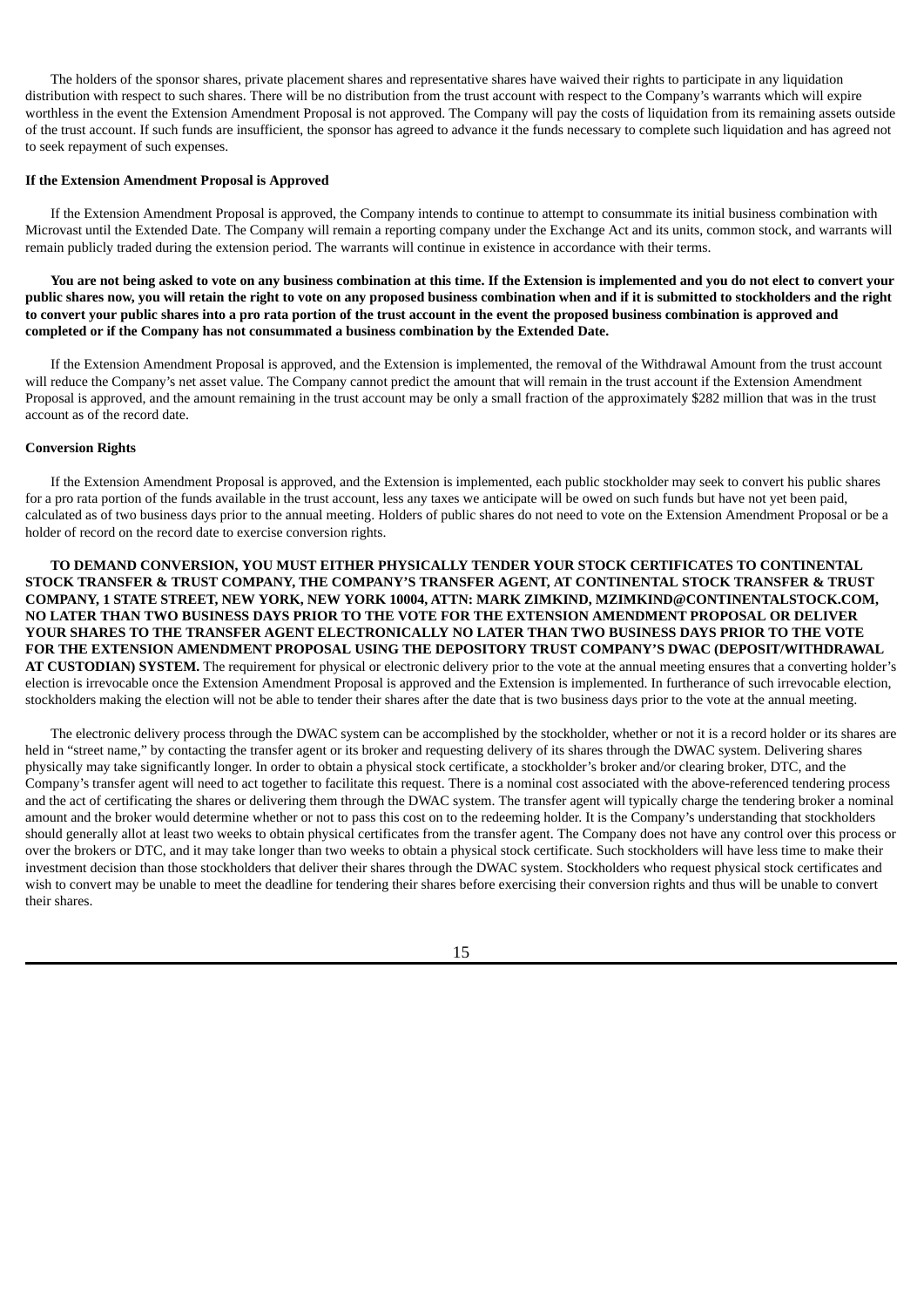Certificates that have not been tendered in accordance with these procedures at least two business days prior to the vote for the Extension Amendment Proposal will not be converted into a pro rata portion of the funds held in the trust account. In the event that a public stockholder tenders its shares and decides prior to the vote at the annual meeting that it does not want to convert its shares, the stockholder may withdraw the tender. If you delivered your shares for conversion to our transfer agent and decide prior to the vote at the annual meeting not to convert your shares, you may request that our transfer agent return the shares (physically or electronically). You may make such request by contacting our transfer agent at address listed above. In the event that a public stockholder tenders shares and the Extension Amendment Proposal is not approved or is abandoned, these shares will be redeemed in accordance with the terms of the charter promptly following the meeting, as described elsewhere herein. The Company anticipates that a public stockholder who tenders shares for conversion in connection with the vote to approve the Extension Amendment Proposal would receive payment of the conversion price for such shares soon after the implementation of the Extension. The transfer agent will hold the certificates of public stockholders that make the election until such shares are converted for cash or redeemed in connection with our winding up.

If properly demanded, the Company will convert each public share for a pro rata portion of the funds available in the trust account, less any taxes we anticipate will be owed on such funds but have not yet been paid, calculated as of two business days prior to the meeting. As of the record date, after taking into account taxes owed but not paid by such date, this would amount to approximately \$[●] per share (which is expected to be the same approximate amount as of two business days prior to the meeting). The closing price of the Company's common stock on the record date was \$[●]. Accordingly, if the market price were to remain the same until the date of the meeting, exercising conversion rights would result in a public stockholder receiving approximately \$[●] [more/less] than if the stockholder sold such shares in the open market. However, the actual market price on the redemption date may be higher or lower than the per share pro rata portion of the trust account on such date.

If you exercise your conversion rights, you will be exchanging your shares of common stock of the Company for cash and will no longer own the shares. You will be entitled to receive cash for these shares only if you properly demand conversion by tendering your shares to the Company's transfer agent two business days prior to the vote for the Extension Amendment Proposal. If the Extension Amendment Proposal is not approved or if it is abandoned, these shares will be redeemed in accordance with the terms of the charter promptly following the meeting as described elsewhere herein.

#### **Board Recommendation**

The board of directors recommends that stockholders vote "FOR" the approval of the Extension Amendment Proposal.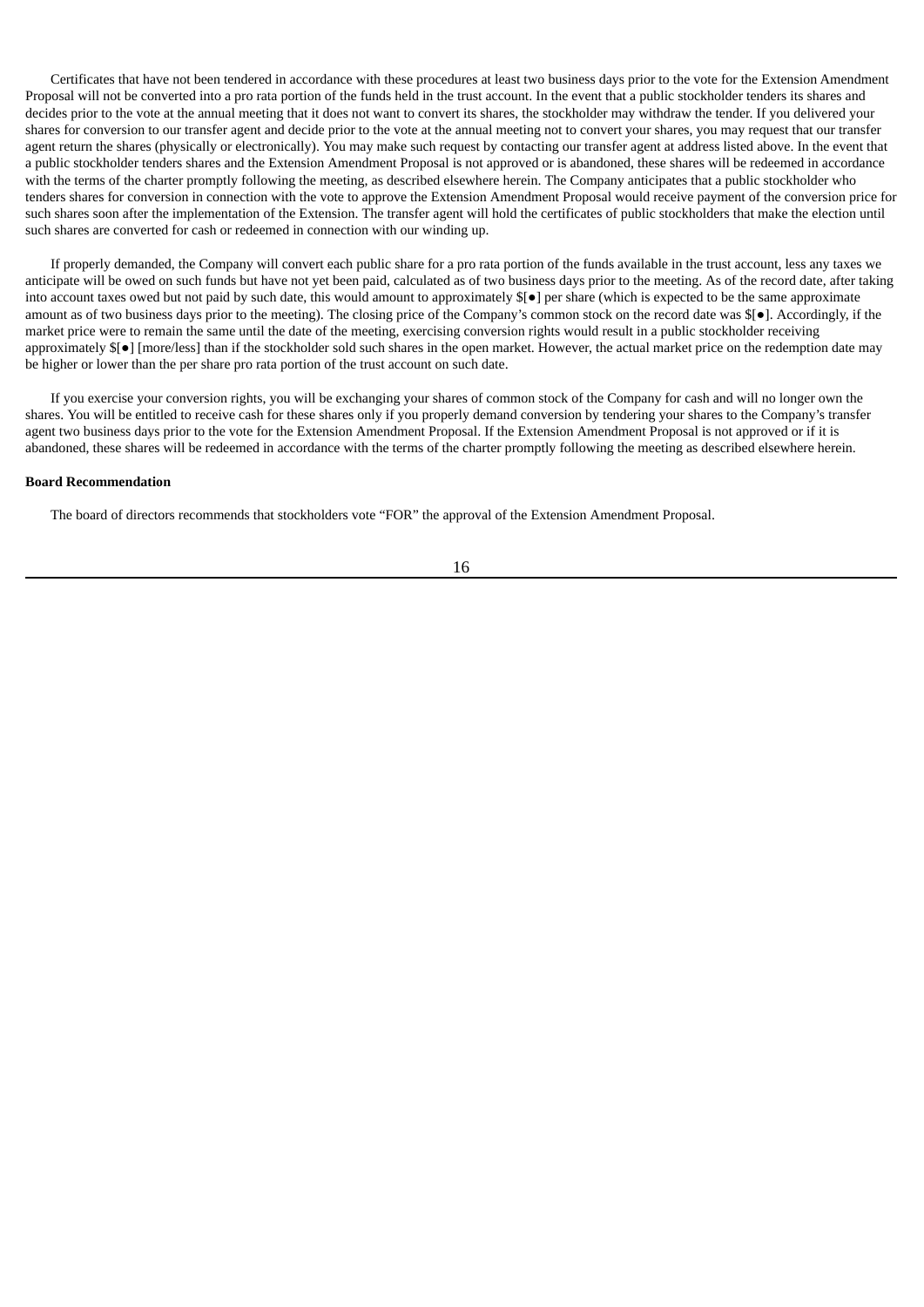# **THE DIRECTOR ELECTION PROPOSAL**

Our board of directors is divided into three classes, each of which will generally serve for a term of three years with only one class of directors being elected in each year. The term of office of the Class I director, Amy Butte, will expire at this annual meeting of stockholders. The term of office of the Class II directors, Ruth Epstein and Richard O. Rieger, will expire at the annual meeting of stockholders to be held in 2022. The term of office of the Class III directors, Stephen Vogel and Stefan Selig, will expire at the annual meeting of stockholders to be held in 2023.

At the annual meeting, one Class I director will be elected to the Company's board of directors to serve for the ensuing three-year period or until a successor is elected and qualified or her earlier resignation or removal. The board has nominated Amy Butte for election as a Class I director. The biography of Ms. Butte is set forth below.

The election of directors requires a plurality vote of the shares of common stock present in person (including virtually) or represented by proxy and entitled to vote at the annual meeting. "Plurality" means that the individuals who receive the largest number of votes cast "FOR" are elected as directors. Consequently, any shares not voted "FOR" a particular nominee (whether as a result of an abstention, a direction to withhold authority or a broker nonvote) will not be counted in the nominee's favor.

Unless authority is withheld or the shares are subject to a broker non-vote, the proxies solicited by the board of directors will be voted "FOR" the election of the nominee. In case any director nominee becomes unavailable for election to the board of directors, an event that is not anticipated, the persons named as proxies, or their substitutes, will have full discretion and authority to vote or refrain from voting in accordance with their judgment.

#### **Board Recommendation**

The board of directors recommends that stockholders vote "FOR" the election of the director nominee.

# **Information About Executive Officers, Directors and Nominees**

If the proposed nominee is elected, the Company's directors and executive officers will be as follows:

| <b>Name</b>       | Age | <b>Position</b>                                 |
|-------------------|-----|-------------------------------------------------|
| Stephen A. Vogel  | 71  | Chairman and Chief Executive Officer            |
| Ruth Epstein      | 57  | President, Chief Financial Officer and Director |
| Stefan M. Selig   | 57  | <b>Director</b>                                 |
| Richard O. Rieger | 62  | Director                                        |
| Amy Butte         | 52  | Director (Proposed Nominee)                     |

*Stephen A. Vogel* has served as Tuscan's Chairman and Chief Executive Officer since our inception. He has also served as Chairman and Chief Executive Officer of Tuscan Holdings Corp. II ("Tuscan II"), a blank check company that is searching for a target business with which to consummate an initial business company, since March 2019. Mr. Vogel has over 40 years of operating and private equity experience. He has served as General Partner of Vogel Partners, LLP, a private investment firm, since 1996. He served as President of Twelve Seas Investment Company, a blank check company from May 2018 until the completion of its business combination with Brooge Holdings Limited in December 2019, and he served as a director of the company from June 2018 until December 2019. From December 2016 until February 2018, Mr. Vogel was Executive Chairman of Forum Merger Corporation, a blank check company that completed its initial public offering in April 2017. Forum completed its initial business combination in February 2018 with C1 Investment Corp. and in connection with the consummation of the business combination changed its name to ConvergeOne Holdings, Inc. (NASDAQ: CVON). Mr. Vogel began his career in 1971 as President, Chief Executive Officer and co-founder of Synergy Gas Corp., a retail propane distribution company. After selling Synergy Gas Corp. to Northwestern Corp. in 1995, Mr. Vogel co-founded EntreCapital Partners, a private equity firm that focused on companies facing operational or management challenges, and served until 1999. Additionally, he was a venture partner at EnerTech Capital Partners, an energy focused venture capital firm, from 1999 to 2002, and an operating partner at Tri-Artisan Capital Partners, LLC, an investment bank, from 2004 to 2006. Mr. Vogel also served as Chief Executive Officer of Grameen America, a not-for-profit organization that provides microloans to lowincome borrowers in the United States, from 2008 to 2013. He was on the board of Netspend (NASDAQ: NTSP), a leader for prepaid stored value platforms, from 2011 to 2013. Mr. Vogel was a member of the Board of Trustees at Montefiore Medical Center and Children's Hospital for over 20 years and served on the Board of Trustees at Lighthouse International, a non-profit organization. Mr. Vogel is a past Trustee of the Horace Mann School and previously served on the Board of Directors of the National Propane Gas Association. Mr. Vogel received a BS degree from Syracuse University School of Management. We believe Mr. Vogel is well-qualified to serve as a member of the board due to his business experience, including prior blank check company experience and his contacts.

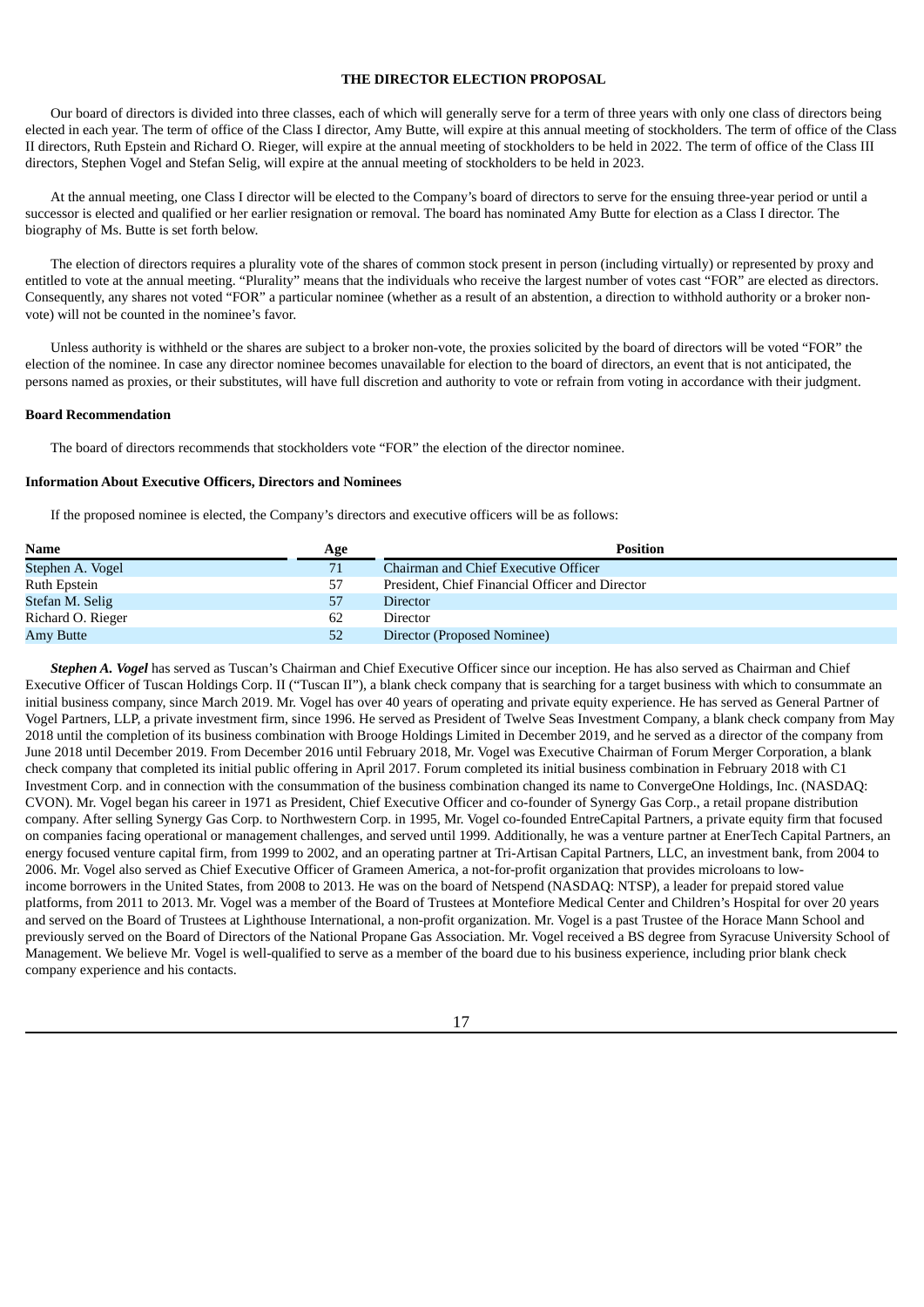*Ruth Epstein* has served as Tuscan's President, Chief Financial Officer and a member of Tuscan's board of directors since November 2018. Ms. Epstein has over 25 years' experience providing financial and strategic advisory services to companies across a wide range of mature and emerging growth industries. In 2017, she founded, and has since served as a Partner of, BGP Advisors LLC, a financial and strategic advisory firm providing consulting and management services to companies in the emerging legal cannabis industry. She has also been a registered representative at Pickwick Capital Partners since January 2019. In 2018, Ms. Epstein served as Chief Financial Officer and Chief Operating Officer of Treez, Inc., California's leading provider of point of sale and retail management solutions to cannabis dispensaries. From 2014 through February 2017, Ms. Epstein served as Senior Vice President of Business Development for Holt Media Companies. From 2009 to 2013, Ms. Epstein served as Chief Operating Officer for Arjewel Partners, LLC/ Bigelow Capital, LP, a long-short hedge fund. Prior to 2009, Ms. Epstein raised an independent film fund and served as Executive Producer on several independent feature films. She began her career at Goldman, Sachs & Co. in the Investment Banking Division. During her ten-year tenure with Goldman, Ms. Epstein served as Vice President in Corporate Finance, working on numerous IPOs, debt and equity offerings and M&A transactions. Ms. Epstein received a BA in Economics with Highest Honors from Wesleyan University and an MBA from Harvard Business School with First Year Honors. We believe Ms. Epstein is well-qualified to serve as a member of the board due to her business experience and her substantial industry contacts.

*Stefan M. Selig* has served as a member of Tuscan's board of directors since November 2018. He has also served as chairman of the board of Rotor Acquisition Corp., a blank check company that is searching for a target business with which to consummate an initial business company, since August 2020. Mr. Selig is the founder and Managing Partner of BridgePark Advisors LLC, a firm formed in January 2017 which provides personalized strategic advice on a broad range of critical business and financial issues and transaction execution. Mr. Selig served as President Obama's Under Secretary of Commerce for International Trade at the U.S. Department of Commerce from June 2014 to June 2016, and during this period headed the International Trade Administration, a global bureau of more than 2,200 trade and investment professionals. During this period, he also served as the Executive Director of the U.S. Travel and Tourism Advisory Board, sat on the board of directors of the Overseas Private Investment Corporation, was a Commissioner for the Congressional Executive Commission on China and was the Executive Director of the President's Advisory Council on Doing Business in Africa. Before joining the Obama Administration, Mr. Selig held various senior level leadership positions at Bank of America Merrill Lynch beginning in 1999, including being the Executive Vice Chairman of Global Corporate & Investment Banking from 2009 to 2014, and prior to that, he was Vice Chairman of Global Investment Banking and Global Head of Mergers & Acquisitions. Mr. Selig currently serves on the board of directors of Simon Property Group, Inc. (NYSE: SPG), Entercom Communications Corp. (NYSE: ETM) and Safehold Inc. (NYSE: SAFE). and of Drive DeVilibiss Healthcare, a leading manufacturer of medical products controlled by Clayton, Dubilier & Rice. He is a member of the Council on Foreign Relations, The Economic Club of New York, the Bretton Woods Committee and the Atlantic Council Councilors Program. Mr. Selig received an MBA from Harvard Business School and a BA from Wesleyan University. We believe Mr. Selig is well-qualified to serve as a member of our board of directors due to his business experience serving in prominent leadership roles in both the private and public sectors as well as his business contacts.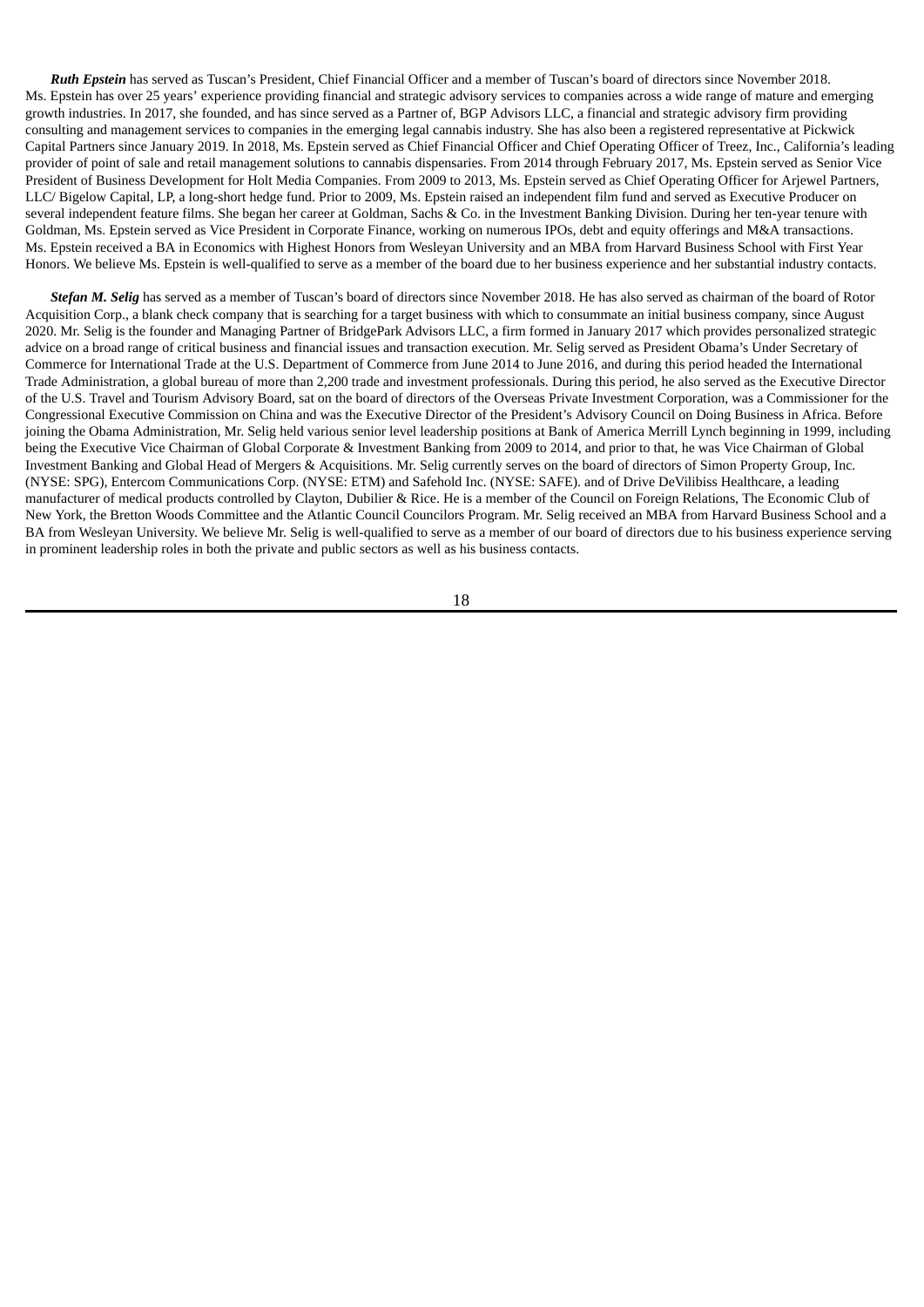*Richard O. Rieger* has been a member of Tuscan's board of directors since February 2019. He has also served as Chief Financial Officer of Tuscan II since June 2019 and served as a director of Tuscan II from March 2019 to June 2019. Mr. Rieger has over 33 years of investment experience. Since January 2016, he has served as the President of Inkblot Capital, LLC, which is a family office. Prior to this, Mr. Rieger was a Principal, Member of the Executive Committee and Co-Chief Investment Officer of Kingdon Capital Management LLC ("Kingdon") from 1992 to September 2014 and then served as a consultant to Kingdon until December 2015. He joined Kingdon in December 1992 as a Portfolio Manager and was named Co-Director of Domestic Equity Research in March 1995 and the Chief Investment Officer in May 2002. From January 1992 to December 1992, Mr. Rieger worked as a securities Analyst and a Portfolio Manager for Glickenhaus & Co., an investment manager. Prior to this, Mr. Rieger served as an Analyst for several investment firms, including Ladenburg Thalmann & Co. Inc., Allen & Company and Sloate, Weisman, Murray & Co. Mr. Rieger is on the Photography Committee at the Museum of Modern Art and the Investment Committee of Ethical Cultural Fieldston School. He previously served on the board of the University Settlement House in New York City and was a trustee at the Ethical Cultural Fieldston School and the Rippowam Cisqua School in Bedford NY. We believe Mr. Rieger is well-qualified to serve as a member of our board of directors due to his business experience and his business contacts and relationships.

*Amy Butte* has been a member of Tuscan's board of directors since February 2019. Ms. Butte has significant experience in leading and advising companies through the IPO process. She spearheaded two public offerings as Chief Financial Officer, including the public offering of the New York Stock Exchange in 2006. She has served as a Board Member and Audit Chair for Digital Ocean Inc., a high-growth technology company, since 2018 and an Independent Director, Audit Chair and Risk Committee member for BNP Paribas USA, Inc., an entity created to ensure compliance with Dodd-Frank regulations, since 2016. She has also served as an advisor to the Long Term Stock Exchange, Inc., a Silicon Valley led start up creating a vision and market place for long-term investors, issuers, and leaders, and Carbon38, Inc., an online athleisure destination, each since 2015, and previously served as an advisor to other start-up companies. Previously, she was an Independent Director for the Fidelity Investments Strategic Advisors Funds (2011 to 2017), a Board Member for Accion International, a global microfinance organization (2008 to 2016) and the founder of a fintech startup, TILE Financial (2008 to 2012). From 2002 to 2008, Ms. Butte was CFO and Strategist for the Financial Services Division of Credit Suisse First Boston, Inc., CFO and Executive Vice President at Nasdaq, and CFO of Man Financial, Inc. Between 1996 and 2002, Ms. Butte was an equity research analyst at Merrill Lynch & Co. and Bear Stearns & Co., where she took part in multiple capital markets transactions. We believe Ms. Butte is well-qualified to serve as a member of our board of directors due to her business experience, business contacts and relationships.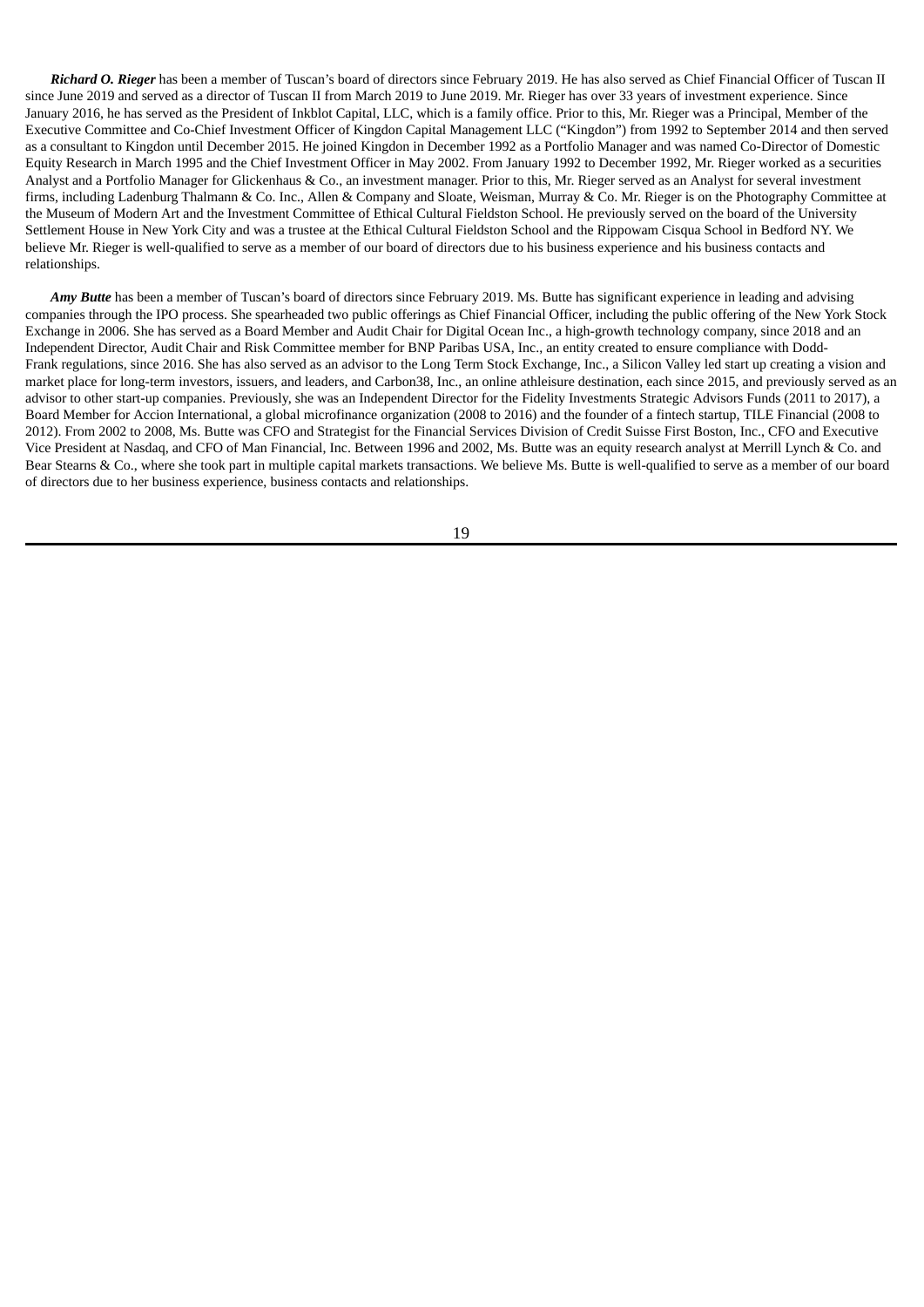#### **Corporate Governance Matters**

#### **Meetings and Committees of the Board of Directors of the Company**

During the fiscal year ended December 31, 2020, the Company's board of directors held [●] meetings. The Company expects its directors to attend all board and any meetings of committees of which they are members and to spend the time needed and meet as frequently as necessary to properly discharge their responsibilities. Each of the Company's current directors attended all of the meetings of the board and meetings of committees of which he or she was a member in 2020. Although the Company does not have any formal policy regarding director attendance at stockholder meetings, the Company will attempt to schedule its meetings so that all of its directors can attend.

#### **Board Leadership Structure and Role in Risk Oversight**

Currently, Stephen Vogel serves as the Company's Chairman of the Board and Chief Executive Officer. The Company's board of directors' primary function is one of oversight. Its board of directors as a whole has responsibility for risk oversight and reviews management's risk assessment and risk management policies and procedures. Its audit committee discusses with management the Company's major financial risk exposures and the committee reports findings to the Company's board of directors in connection with its risk oversight review.

## **Independence of Directors**

The Company adheres to the rules of Nasdaq in determining whether a director is independent. The board of directors of the Company consults with its counsel to ensure that the board's determinations are consistent with those rules and all relevant securities and other laws and regulations regarding the independence of directors. The Nasdaq listing standards define an "independent director" as a person, other than an executive officer of a company or any other individual having a relationship which, in the opinion of the issuer's board of directors, would interfere with the exercise of independent judgment in carrying out the responsibilities of a director. We have determined that Amy Butte, Stefan Selig, and Richard O. Rieger are independent directors under the Nasdaq Listing rules.

## **Committees of the Board of Directors**

We have three standing committees: an audit committee, a nominating committee, and a compensation committee. Each such committee is composed of solely independent directors.

#### **Audit Committee**

Effective March 5, 2019, we established an audit committee of the board of directors, in accordance with Section 3(a)(58)(A) of the Exchange Act, which is currently comprised of Stefan M. Selig, Richard O. Rieger and Amy Butte, each of whom is an independent director under Nasdaq's listing standards. The audit committee's duties, which are specified in our Audit Committee Charter, include, but are not limited to:

- reviewing and discussing with management and the independent auditor the annual audited financial statements, and recommending to the board whether the audited financial statements should be included in our Form 10-K;
- discussing with management and the independent auditor significant financial reporting issues and judgments made in connection with the preparation of our financial statements;
- discussing with management major risk assessment and risk management policies;
- monitoring the independence of the independent auditor;
- verifying the rotation of the lead (or coordinating) audit partner having primary responsibility for the audit and the audit partner responsible for reviewing the audit as required by law;

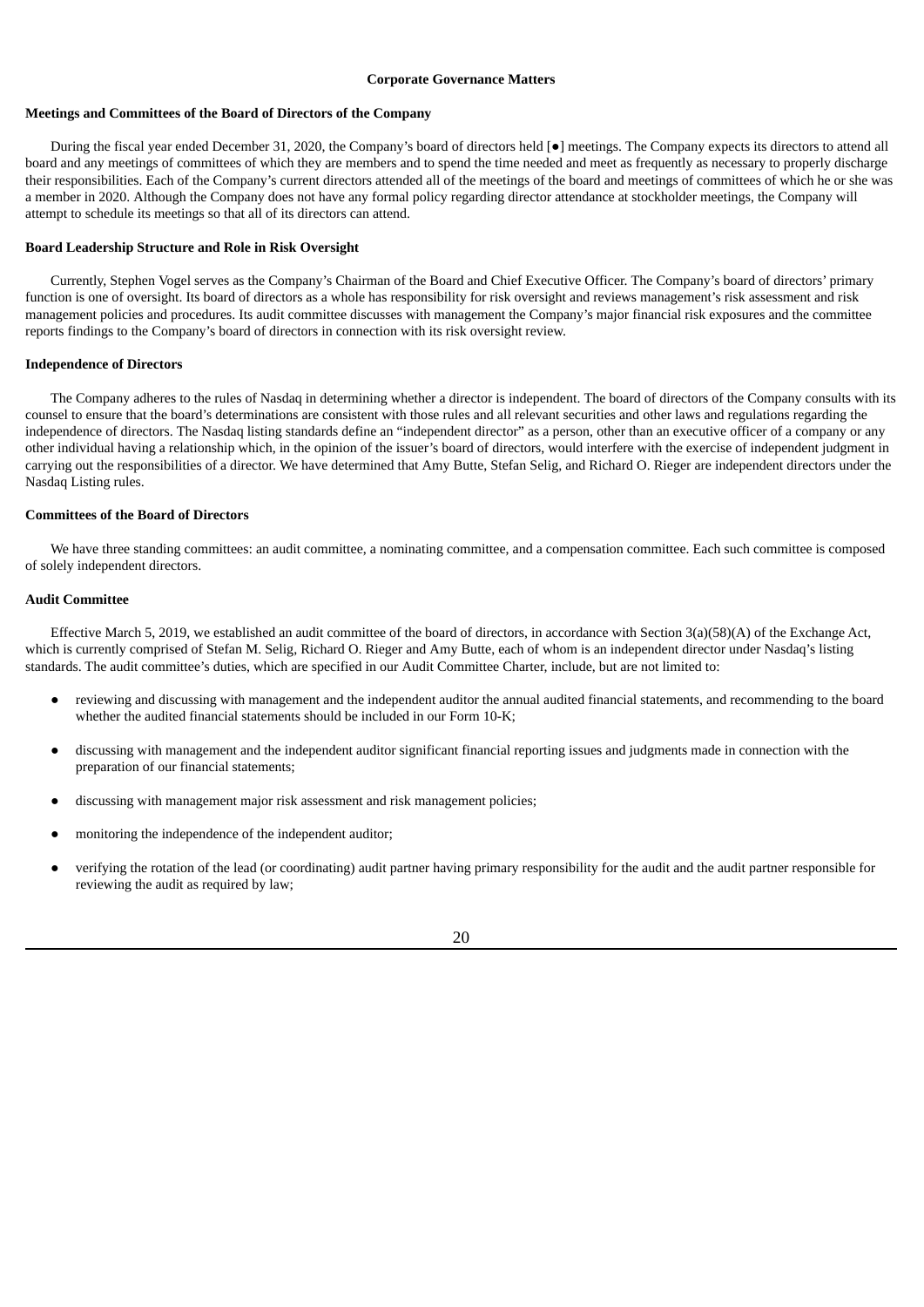- reviewing and approving all related-party transactions;
- inquiring and discussing with management our compliance with applicable laws and regulations;
- pre-approving all audit services and permitted non-audit services to be performed by our independent auditor, including the fees and terms of the services to be performed;
- appointing or replacing the independent auditor;
- determining the compensation and oversight of the work of the independent auditor (including resolution of disagreements between management and the independent auditor regarding financial reporting) for the purpose of preparing or issuing an audit report or related work;
- establishing procedures for the receipt, retention and treatment of complaints received by us regarding accounting, internal accounting controls or reports which raise material issues regarding our financial statements or accounting policies; and
- approving reimbursement of expenses incurred by our management team in identifying potential target businesses

During the fiscal year ended December 31, 2020, our audit committee held [3] meetings. Each of the audit committee members attended all of the meetings of the audit committee in fiscal year 2020.

#### **Financial Experts on Audit Committee**

The audit committee will at all times be composed exclusively of "independent directors" who are "financially literate" as defined under Nasdaq's listing standards. Nasdaq listing standards define "financially literate" as being able to read and understand fundamental financial statements, including a company's balance sheet, income statement and cash flow statement. In addition, we must certify to Nasdaq that the committee has, and will continue to have, at least one member who has past employment experience in finance or accounting, requisite professional certification in accounting, or other comparable experience or background that results in the individual's financial sophistication. The board of directors has determined that Amy Butte qualifies as an "audit committee financial expert," as defined under rules and regulations of the SEC.

## **Audit Committee Report**

The Company's audit committee is responsible for supervising the Company's independent accountants, reviewing the results and scope of the audit and other accounting related services and reviewing the Company's accounting practices and systems of internal accounting and disclosure controls, among other things. These responsibilities include reviewing and discussing with management and the independent auditor the annual audited financial statements. The audit committee does not itself prepare financial statements or perform audits, and its members are not auditors or certifiers of the Company's financial statements.

In fulfilling its oversight responsibility of appointing and reviewing the services performed by the Company's independent registered public accounting firm, the audit committee carefully reviews the policies and procedures for the engagement of the independent registered public accounting firm, including the scope of the audit, audit fees, auditor independence matters and the extent to which the independent registered public accounting firm may be retained to perform non-audit related services.

The audit committee has reviewed and discussed the audited financial statements for the year ended December 31, 2020 with the Company's management and Marcum LLP ("Marcum"), the Company's independent registered public accounting firm. The audit committee has also discussed with Marcum the matters required to be discussed by the Statement on Auditing Standards No. 61, as amended (AICPA, Professional Standards, Vol. 1, AU Section 380), as adopted by the Public Company Accounting Oversight Board (United States) in Rule 3200T regarding "Communication with Audit Committees."

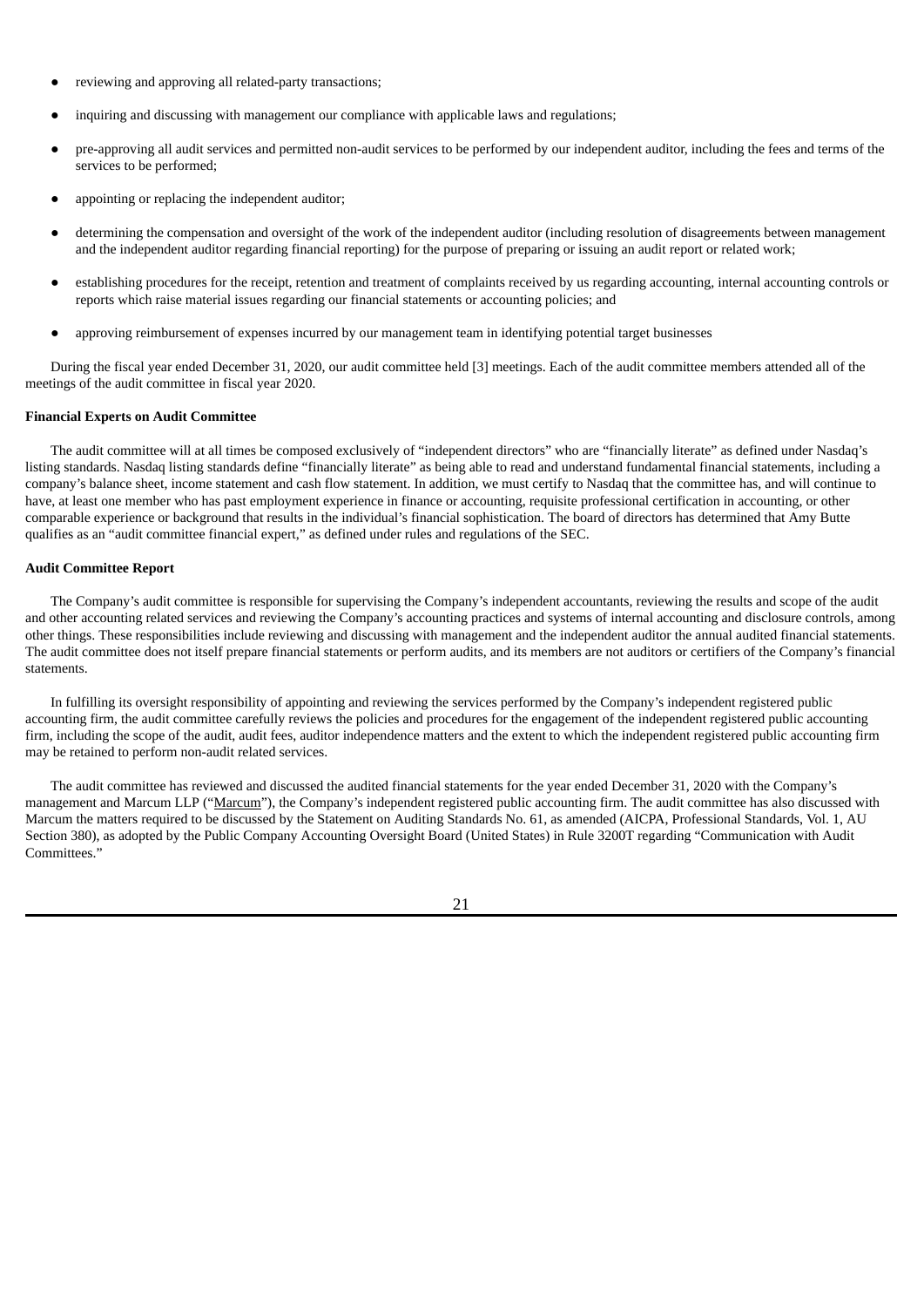The audit committee also has received and reviewed the written disclosures and the letter from Marcum required by applicable requirements of the Public Company Accounting Oversight Board regarding Marcum's communications with the audit committee concerning independence, and has discussed with Marcum its independence from the Company.

Based on the reviews and discussions referred to above, the audit committee recommended to the board that the financial statements referred to above be included in the Company's annual reports on Form 10-K for the years ended December 31, 2020 and 2019.

> Members of the Audit Committee: Stefan M. Selig Richard O. Rieger Amy Butte

# **Nominating Committee**

Effective March 5, 2019, we established a nominating committee of the board of directors, which consists of Stefan M. Selig, Richard O. Rieger and Amy Butte, each of whom is an independent director under Nasdaq's listing standards. The nominating committee is responsible for overseeing the selection of persons to be nominated to serve on our board of directors. The nominating committee considers persons identified by its members, management, shareholders, investment bankers and others.

During the fiscal year ended December 31, 2020 the nominating committee did not hold any meetings.

# *Guidelines for Selecting Director Nominees*

The guidelines for selecting nominees, which are specified in the Nominating Committee Charter, generally provide that persons to be nominated:

- should have demonstrated notable or significant achievements in business, education or public service;
- should possess the requisite intelligence, education and experience to make a significant contribution to the board of directors and bring a range of skills, diverse perspectives and backgrounds to its deliberations; and
- should have the highest ethical standards, a strong sense of professionalism and intense dedication to serving the interests of the shareholders.

The Nominating Committee will consider a number of qualifications relating to management and leadership experience, background, and integrity and professionalism in evaluating a person's candidacy for membership on the board of directors. The nominating committee may require certain skills or attributes, such as financial or accounting experience, to meet specific board needs that arise from time to time and will also consider the overall experience and makeup of its members to obtain a broad and diverse mix of board members. The nominating committee does not distinguish among nominees recommended by shareholders and other persons.

There have been no material changes to the procedures by which security holders may recommend nominees to our board of directors.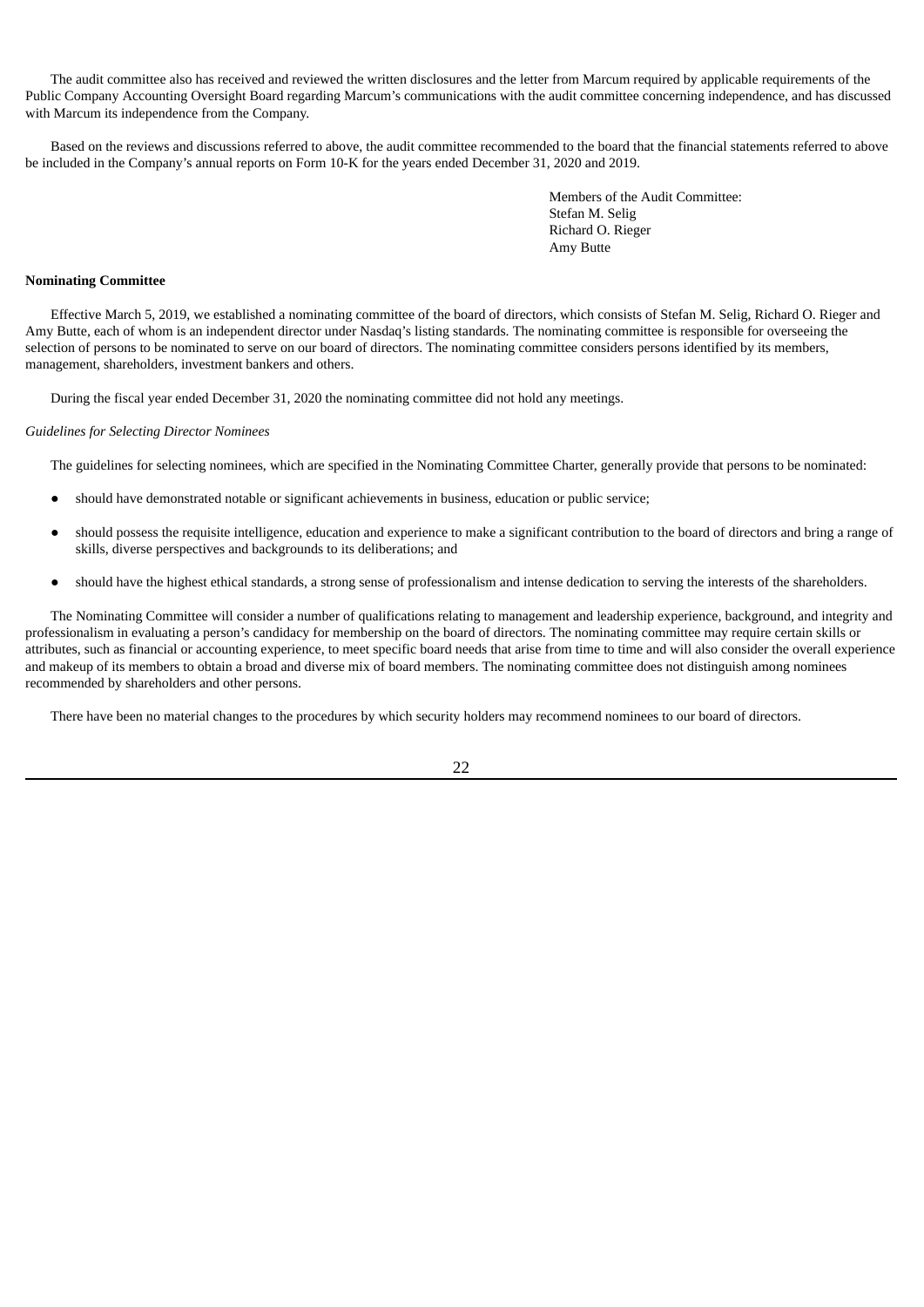## **Compensation Committee**

Effective March 5, 2019, we established a compensation committee of the board of directors, which consists of Stefan M. Selig and Richard O. Rieger, each of whom is an independent director under Nasdaq's listing standards. The compensation committee's duties, which are specified in our Compensation Committee Charter, include, but are not limited to:

- reviewing and approving on an annual basis the corporate goals and objectives relevant to our Chief Executive Officer's compensation, evaluating our Chief Executive Officer's performance in light of such goals and objectives and determining and approving the remuneration (if any) of our Chief Executive Officer based on such evaluation;
- reviewing and approving the compensation of all of our other executive officers;
- reviewing our executive compensation policies and plans;
- implementing and administering our incentive compensation equity-based remuneration plans;
- assisting management in complying with our proxy statement and annual report disclosure requirements;
- approving all special perquisites, special cash payments and other special compensation and benefit arrangements for our executive officers and employees;
- if required, producing a report on executive compensation to be included in our annual proxy statement; and
- reviewing, evaluating, and recommending changes, if appropriate, to the remuneration for directors.

Notwithstanding the foregoing, as indicated below, other than the \$10,000 per month administrative fee, no compensation of any kind, including finders, consulting or other similar fees, will be paid to any of our existing stockholders, including our directors, or any of their respective affiliates, prior to, or for any services they render in order to effectuate, the consummation of a business combination. Accordingly, it is likely that prior to the consummation of an initial business combination, the compensation committee will only be responsible for the review and recommendation of any compensation arrangements to be entered into in connection with such initial business combination.

During the fiscal year ended December 31, 2020, the compensation committee did not hold any meetings.

# **Code of Ethics**

Effective March 5, 2019, we adopted a code of ethics that applies to all of our executive officers, directors, and employees. The code of ethics codifies the business and ethical principles that govern all aspects of our business. We will provide, without charge, upon request, copies of our code of ethics. Requests for copies of our code of ethics should be sent in writing to 135 E. 57<sup>th</sup> St., 18<sup>th</sup> Floor, New York, NY 10022.

## **Independent Auditor's Fees**

The firm of Marcum LLP ("Marcum") acts as the Company's independent registered public accounting firm. Representatives of Marcum will be present at the annual meeting of stockholders and they will be available to respond to appropriate questions submitted by stockholders regarding the company's financial statements for the years ended December 31, 2020 and 2019 at the meeting. The following is a summary of fees paid or to be paid to Marcum for services rendered.

*Audit Fees*. Audit fees consist of fees billed for professional services rendered for the audit of our year-end financial statements and services that are normally provided by Marcum in connection with regulatory filings. The aggregate fees billed by Marcum for professional services rendered for the audit of our annual financial statements, review of the financial information included in our Forms 10-Q for the respective periods and other required filings with the SEC for the year ended December 31, 2020 totaled \$[●]. The above amounts include interim procedures and audit fees, as well as attendance at audit committee meetings.

*Audit-Related Fees.* Audit-related services consist of fees billed for assurance and related services that are reasonably related to performance of the audit or review of our financial statements and are not reported under "Audit Fees." These services include attest services that are not required by statute or regulation and consultations concerning financial accounting and reporting standards. We did not pay Marcum for consultations concerning financial accounting and reporting standards for the year ended December 31, 2020.

*Tax Fees*. We did not pay Marcum for tax planning and tax advice for the year ended December 31, 2020.

*All Other Fees*. We did not pay Marcum for other services for the year ended December 31, 2020.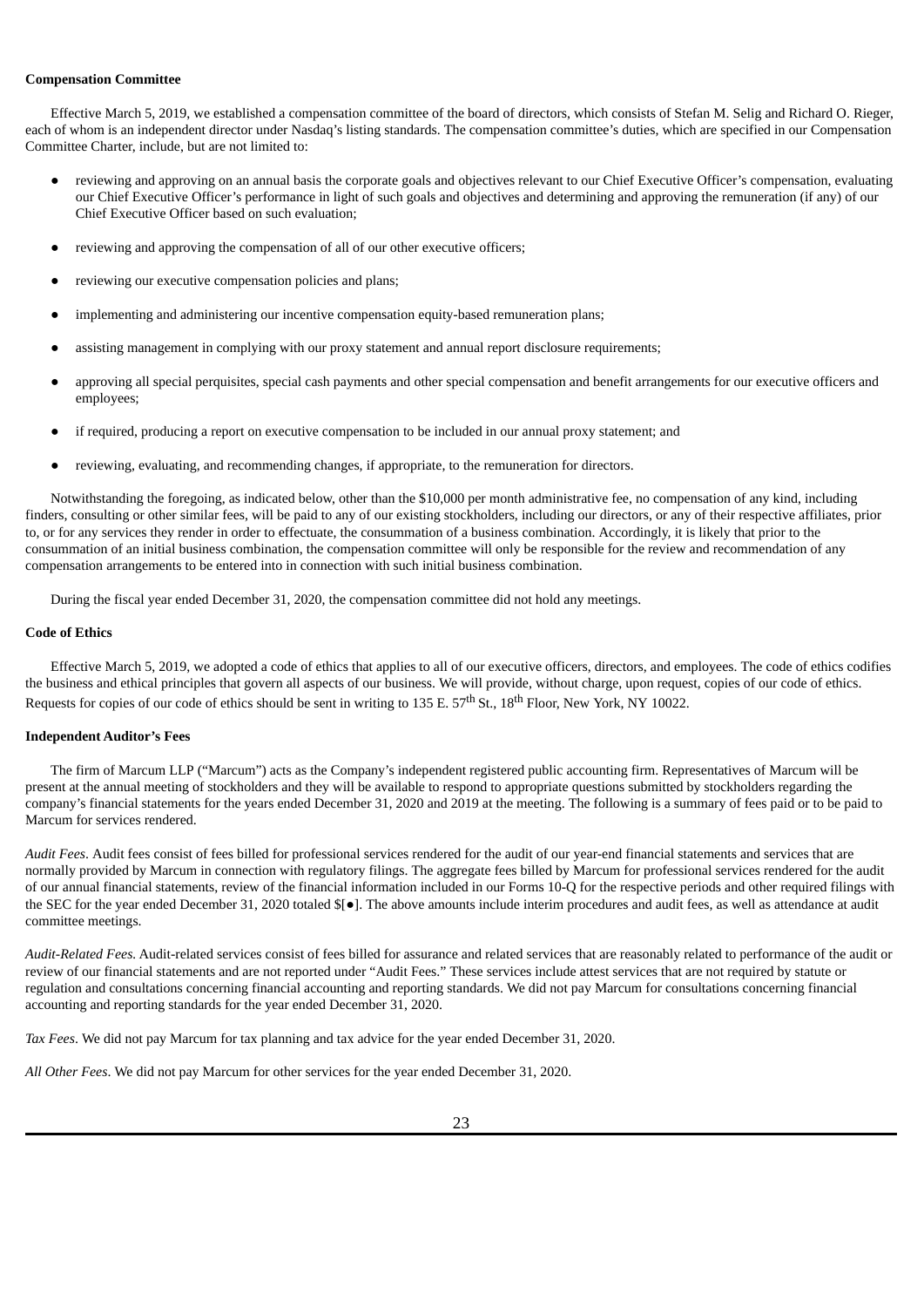#### **Pre-Approval Policy**

Our audit committee was formed upon the consummation of our IPO. As a result, the audit committee did not pre-approve all of the foregoing services, although any services rendered prior to the formation of our audit committee were approved by our board of directors. Since the formation of our audit committee, and on a going-forward basis, the audit committee has and will pre-approve all auditing services and permitted non-audit services to be performed for us by our auditors, including the fees and terms thereof (subject to the de minimis exceptions for non-audit services described in the Exchange Act which are approved by the audit committee prior to the completion of the audit).

#### **Executive Officer and Director Compensation**

No executive officer has received any cash compensation for services rendered to us. Until we consummate the acquisition of a target business we will pay Vogel Partners, LLP, an affiliate of Mr. Vogel, an aggregate fee of \$10,000 per month for providing us with office space and certain office and secretarial services. However, this arrangement is solely for our benefit and is not intended to provide Mr. Vogel compensation in lieu of a salary.

Other than the \$10,000 per month administrative fee, the payment of consulting, success or finder fees to our Sponsor, officers, directors, initial stockholders or their affiliates in connection with the consummation of our initial business combination and the repayment of working capital loans made to us, no compensation or fees of any kind, including finder's, consulting fees and other similar fees, will be paid to our sponsor, initial stockholders, members of our management team or the board of directors, or their respective affiliates, for services rendered prior to or in connection with the consummation of our initial business combination (regardless of the type of transaction that it is). However, they will receive reimbursement for any out-ofpocket expenses incurred by them in connection with activities on our behalf, such as identifying potential target businesses, performing business due diligence on suitable target businesses and business combinations as well as traveling to and from the offices, plants or similar locations of prospective target businesses to examine their operations. There is no limit on the amount of out-of-pocket expenses reimbursable by us.

Since our formation, we have not granted any stock options or stock appreciation rights or any other awards under long-term incentive plans to any of our executive officers or directors.

## **Prohibition on Short Sales and Hedging**

The Company prohibits its officers and directors from entering into transactions involving short sales of our securities. Transactions in put options, call options or other derivative securities that have the effect of hedging the value of our securities are also prohibited.

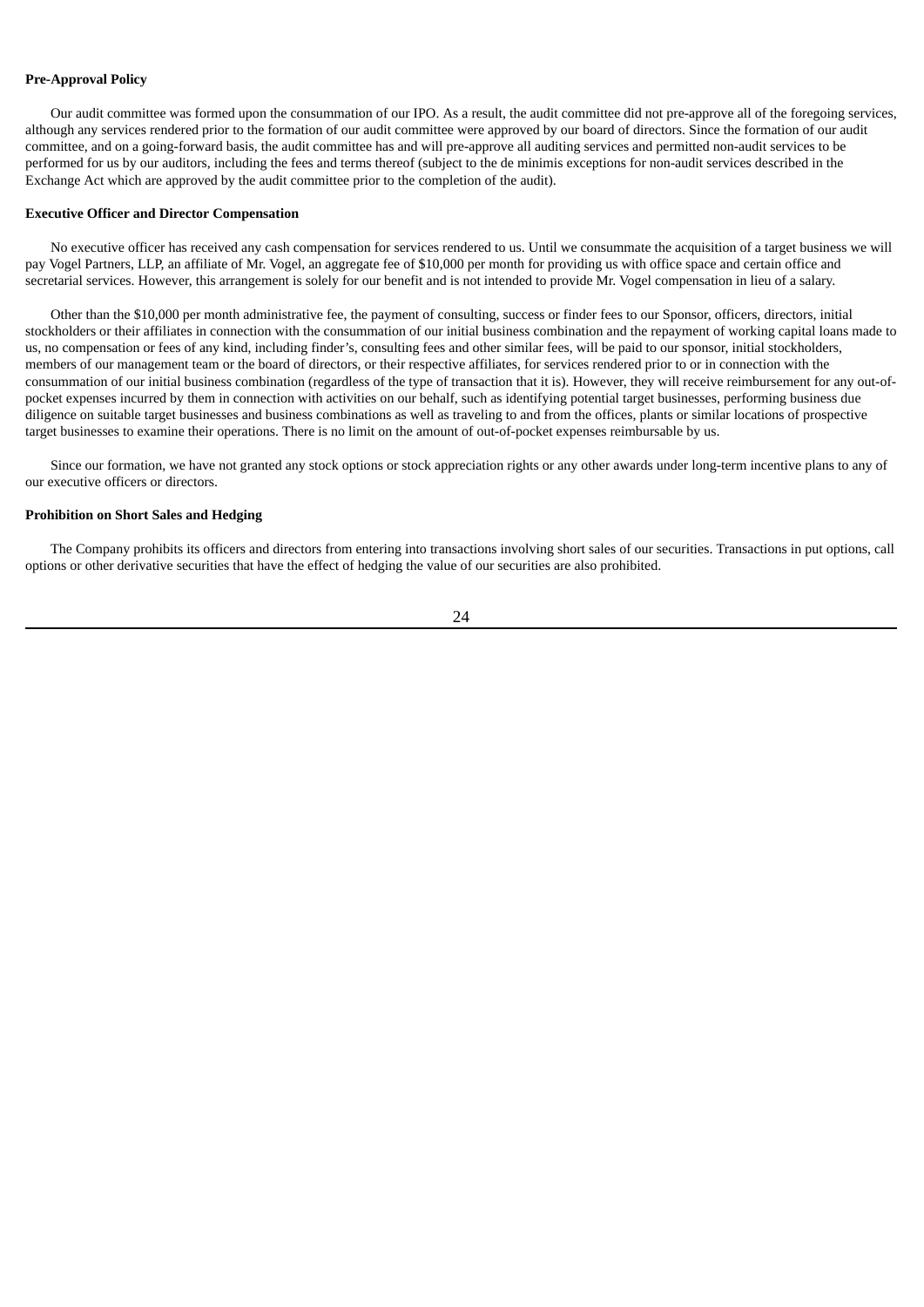# **CERTAIN RELATIONSHIPS AND RELATED PERSON TRANSACTIONS**

## **Related Person Policy**

Our Code of Ethics, which we adopted upon consummation of the IPO, requires us to avoid, wherever possible, all related party transactions that could result in actual or potential conflicts of interests, except under guidelines approved by the board of directors (or the audit committee). Related-party transactions are defined as transactions in which (1) the aggregate amount involved will or may be expected to exceed \$120,000 in any calendar year, (2) we or any of our subsidiaries is a participant, and (3) any (a) executive officer, director or nominee for election as a director, (b) greater than 5% beneficial owner of our shares of common stock, or (c) immediate family member, of the persons referred to in clauses (a) and (b), has or will have a direct or indirect material interest (other than solely as a result of being a director or a less than 10% beneficial owner of another entity). A conflict of interest situation can arise when a person takes actions or has interests that may make it difficult to perform his or her work objectively and effectively. Conflicts of interest may also arise if a person, or a member of his or her family, receives improper personal benefits as a result of his or her position.

We also require each of our directors and executive officers to annually complete a directors' and officers' questionnaire that elicits information about related party transactions.

Our audit committee, pursuant to its written charter, is responsible for reviewing and approving related-party transactions to the extent we enter into such transactions. All ongoing and future transactions between us and any of our officers and directors or their respective affiliates will be on terms believed by us to be no less favorable to us than are available from unaffiliated third parties. Such transactions will require prior approval by our audit committee and a majority of our uninterested "independent" directors, or the members of our board who do not have an interest in the transaction, in either case who had access, at our expense, to our attorneys or independent legal counsel. We will not enter into any such transaction unless our audit committee and a majority of our disinterested "independent" directors determine that the terms of such transaction are no less favorable to us than those that would be available to us with respect to such a transaction from unaffiliated third parties.

These procedures are intended to determine whether any such related party transaction impairs the independence of a director or presents a conflict of interest on the part of a director, employee or officer.

To further minimize potential conflicts of interest, we have agreed not to consummate a business combination with an entity which is affiliated with any of our officers, directors, special advisors or holders of insider shares unless we obtain an opinion from an independent investment banking firm or another independent entity that commonly renders valuation opinions, that the business combination is fair to our unaffiliated stockholders from a financial point of view. Furthermore, in no event will any of our existing officers, directors, special advisors or holders of insider shares, or any entity with which they are affiliated, be paid any finder's fee, consulting fee or other compensation prior to, or for any services they render in order to effectuate, the consummation of a business combination.

#### **Related Person Transactions**

#### *Sponsor Shares*

In November 2018, the sponsor purchased 5,750,000 sponsor shares for an aggregate price of \$25,000. In March 2019, the Company effected a stock dividend of 0.2 share for each share outstanding (the "stock dividend"), resulting in an aggregate of 6,900,000 sponsor shares outstanding.

The sponsor has agreed, subject to certain limited exceptions, not to transfer, assign or sell any of the sponsor shares until, with respect to 50% of the sponsor shares, the earlier of one year after the consummation of a Business Combination and the date on which the closing price of the common stock equals or exceeds \$12.50 per share (as adjusted for stock splits, stock dividends, reorganizations, recapitalizations and the like) for any 20 trading days within a 30-trading day period commencing after a Business Combination and, with respect to the remaining 50% of the sponsor shares, until one year after the consummation of a Business Combination, or earlier, in either case, if, subsequent to a Business Combination, the Company completes a liquidation, merger, stock exchange or other similar transaction which results in all of the Company's stockholders having the right to exchange their shares of common stock for cash, securities or other property.

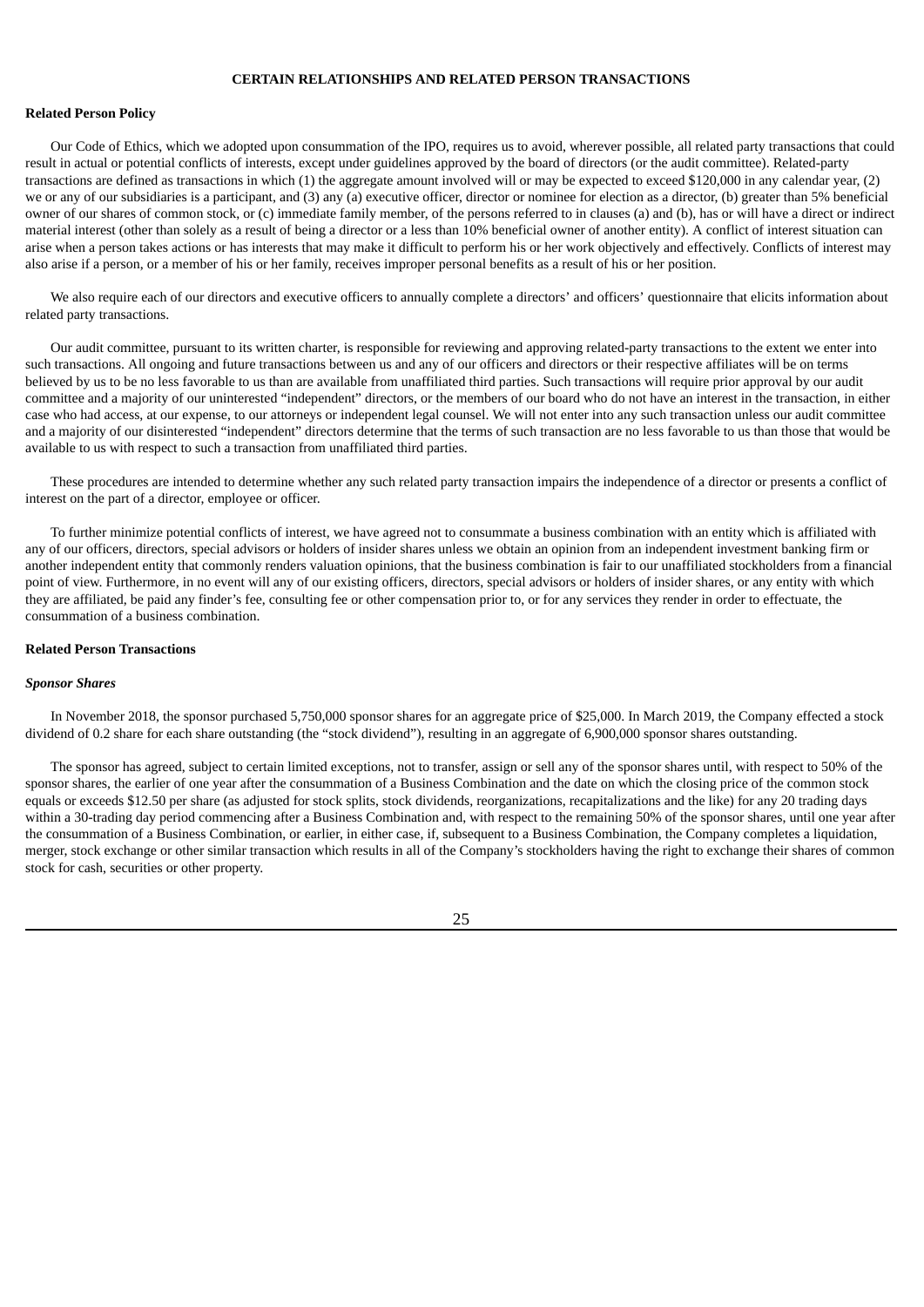## *Promissory Notes*

Mr. Vogel advanced Tuscan an aggregate of \$86,748 to be used for the payment of costs related to the Initial Public Offering. The advances were noninterest bearing, unsecured and due on demand. The advances were repaid upon the consummation of the initial public offering on March 7, 2019.

#### *Private Placement Units*

Simultaneously with the consummation of the initial public offering, Tuscan consummated the private placement of 687,000 private units at a price of \$10.00 per private unit, generating total proceeds of \$6,870,000. The private units were sold to the sponsor and EarlyBirdCapital and its designees. The private units are identical to the units sold in the initial public offering, except that the warrants underlying the private units are non-redeemable and may be exercised on a cashless basis, in each case so long as they continue to be held by the initial purchasers or their permitted transferees. The initial purchasers have agreed not to transfer, assign or sell any of the private units and underlying securities until after the completion of an initial business combination.

#### *Working Capital Loans*

In order to meet Tuscan's working capital needs, the sponsor, initial stockholders, officers and directors or their affiliates may, but are not obligated to, loan Tuscan funds, from time to time or at any time, in whatever amount they deem reasonable in their sole discretion. Each loan would be evidenced by a promissory note. The notes would either be paid upon consummation of our initial business combination, without interest, or, at holder's discretion, up to \$1,500,000 of the notes may be converted into units at a price of \$10.00 per private unit. The units would be identical to the private units. In the event that the initial business combination does not close, we may use a portion of the working capital held outside the trust account to repay such loaned amounts, but no proceeds from our trust account would be used for such repayment. As of the record date, an aggregate of \$[●] had been loaned to Tuscan.

#### *Administrative Service Fee*

Vogel Partners, LLP, an affiliate of Mr. Vogel, has agreed that, until the earlier of the consummation of an initial business combination or Tuscan's liquidation, it will make available to Tuscan certain general and administrative services, including office space, utilities and administrative support, as Tuscan may require from time to time. Tuscan has agreed to pay Vogel Partners, LLP \$10,000 per month for these services. Tuscan believes, based on rents and fees for similar services in the New York City metropolitan area, that the fee charged by Vogel Partners, LLP is at least as favorable as it could have obtained from an unaffiliated person.

## *Registration Rights*

The sponsor and EarlyBirdCapital and its designees, as well as any of our officers, directors or their affiliates who may make working capital loans to us, are entitled to registration rights pursuant to an agreement signed in connection with the IPO. The holders of a majority of these securities are entitled to make up to two demands that we register such securities. The sponsor can elect to exercise these registration rights at any time commencing three months prior to the date on which the sponsor shares are to be released from escrow. The holders of a majority of the private units and units issued in payment of working capital loans made to us (or underlying securities) can elect to exercise these registration rights at any time after we consummate a business combination. In addition, the holders have certain "piggy-back" registration rights with respect to registration statements filed subsequent to the consummation of a business combination. Tuscan will bear the expenses incurred in connection with the filing of any such registration statements.

#### *Tuscan Support Agreement*

In connection with the proposed business combination with Microvast and concurrently with the execution of the Merger Agreement, the sponsor, our officers and directors, Tuscan and Microvast entered into a support agreement pursuant to which our sponsor, officers, and directors agreed to vote all shares of common stock held by such persons in favor of the proposed business combination and each other proposal being submitted for the vote of Tuscan stockholders in connection therewith and abstain from exercising any conversion rights that they may have in connection with the business combination. The sponsor also agreed to pay certain of Tuscan's transaction expenses that exceed a certain cap and to amend the existing escrow agreement to provide for forfeiture of an aggregate of 1,687,500 sponsor shares currently held by it unless certain specified trading prices are met over certain trading periods prior to the fifth anniversary of the consummation of the proposed business combination.

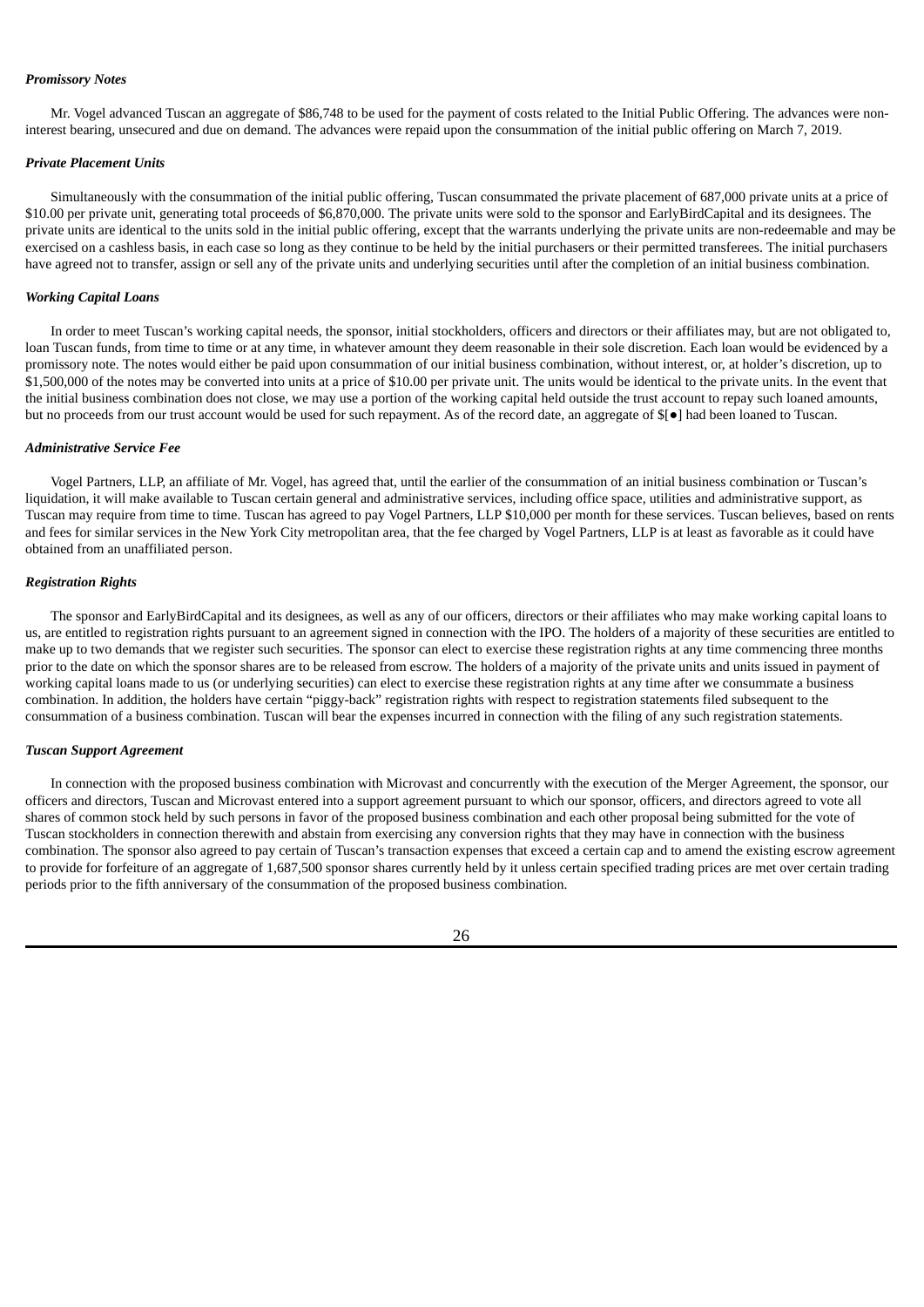# **THE ADJOURNMENT PROPOSAL**

The Company is proposing the Adjournment Proposal to allow the Company to adjourn the annual meeting to a later date or dates to give the Company more time to effectuate the Extension for whatever reason, including to provide additional time to seek approval of the Extension Amendment Proposal. During any such adjournment, the Company's officers, directors and initial stockholders may make purchases of public shares or other arrangements that would increase the likelihood of obtaining a favorable vote on the Extension Amendment Proposal and/or decrease the number of public shares seeking conversion in connection with the Extension Amendment Proposal.

If the Adjournment Proposal is presented to the annual meeting and is not approved by the stockholders, the Company may not be able to adjourn the annual meeting to a later date or dates if necessary. In such event, the Extension may not be effectuated.

#### **Board Recommendation**

The board of directors recommends that stockholders vote "FOR" the approval of the Adjournment Proposal.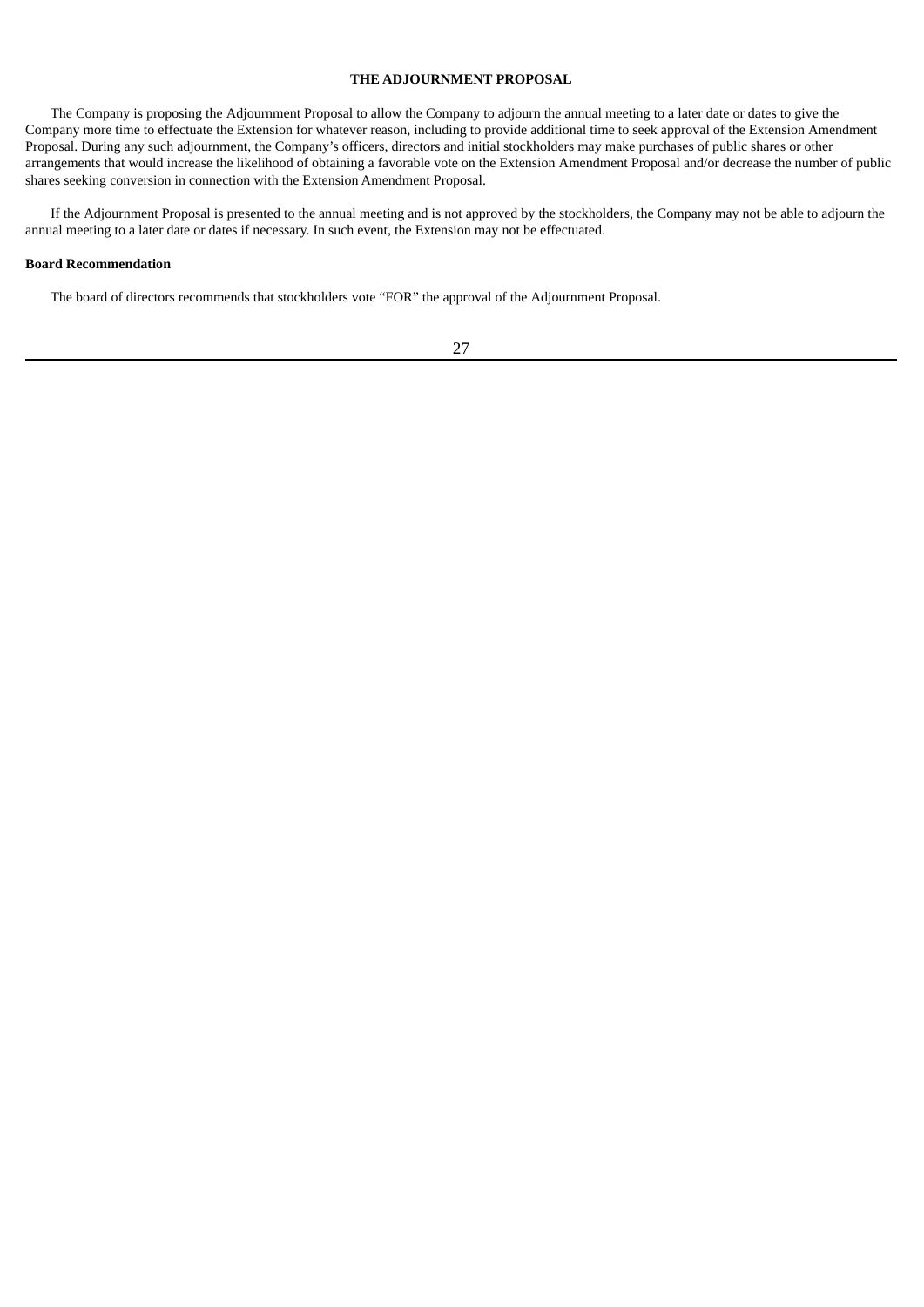# **THE ANNUAL MEETING**

*Date, Time and Place*. The annual meeting of the Company's stockholders will be held at 10:00 a.m., EST on April [●], 2021, virtually at http://[●].

*Voting Power; Record Date*. You will be entitled to vote or direct votes to be cast at the annual meeting, if you owned Company common stock at the close of business on March [●], 2021, the record date for the annual meeting. At the close of business on the record date, there were 35,483,802 shares of common stock outstanding, each of which entitles its holder to cast one vote per proposal. Company warrants do not carry voting rights.

*Proxies; Board Solicitation*. Your proxy is being solicited by the Company's board of directors on the proposals being presented to stockholders at the annual meeting. No recommendation is being made as to whether you should elect to convert your shares. Proxies may be solicited in person or by telephone. If you grant a proxy, you may still revoke your proxy and vote your shares virtually at the annual meeting. [●] is assisting the Company in the proxy solicitation process for this annual meeting. The Company will pay that firm a \$[●] fee plus disbursements for such services at the closing of any proposed business combination.

### **Required Vote**

*Extension Amendment Proposal*. Approval of the Extension Amendment Proposal will require the affirmative vote of the stockholders holding at least 65% of the shares of common stock outstanding on the record date. Abstentions and broker non-votes will have the same effect as votes against the Extension Amendment Proposal.

*Director Election Proposal*. The election of the director nominee requires the affirmative vote of a plurality of the issued and outstanding shares of the Company's common stock represented in person (including virtually) or by proxy at the meeting and entitled to vote thereon. "Plurality" means that the individual who receives the largest number of votes cast "FOR" is elected as a director. Any shares not voted "FOR" any director nominee (whether as a result of an abstention, a direction to withhold authority or a broker non-vote) will not be counted in the nominee's favor.

*Adjournment Proposal*. Approval of the Adjournment Proposal will require the affirmative vote of the holders of a majority of the shares of the Company's common stock represented in person (including virtually) or by proxy at the meeting and entitled to vote thereon. Abstentions will have the same effect as a vote against the Adjournment Proposal. Brokers are entitled to vote on the Adjournment Proposal absent voting instructions from the beneficial holder because the proposal is considered "routine". Consequently, there should be no broker non-votes with respect to the Adjournment Proposal.

The sponsor and all of the Company's directors, executive officers and their affiliates, and the designees of EarlyBirdCapital, Inc., the representative of the underwriters of the Company's IPO are expected to vote any shares of common stock owned by them in favor of the proposals. On the record date, the 7,877,000 sponsor shares, private placement shares, and representative shares represented approximately 22.2% of the Company's issued and outstanding common stock.

In addition, the sponsor and Company's directors, executive officers, EarlyBirdCapital, and their respective affiliates may choose to buy shares of Company public shares in the open market and/or through negotiated private purchases. In the event that purchases do occur, the purchasers may seek to purchase shares from stockholders who would otherwise have voted against the Extension Amendment Proposal and/or elected to convert their shares into a portion of the trust account. Any public shares purchased by affiliates will be voted in favor of the proposals presented at the annual meeting.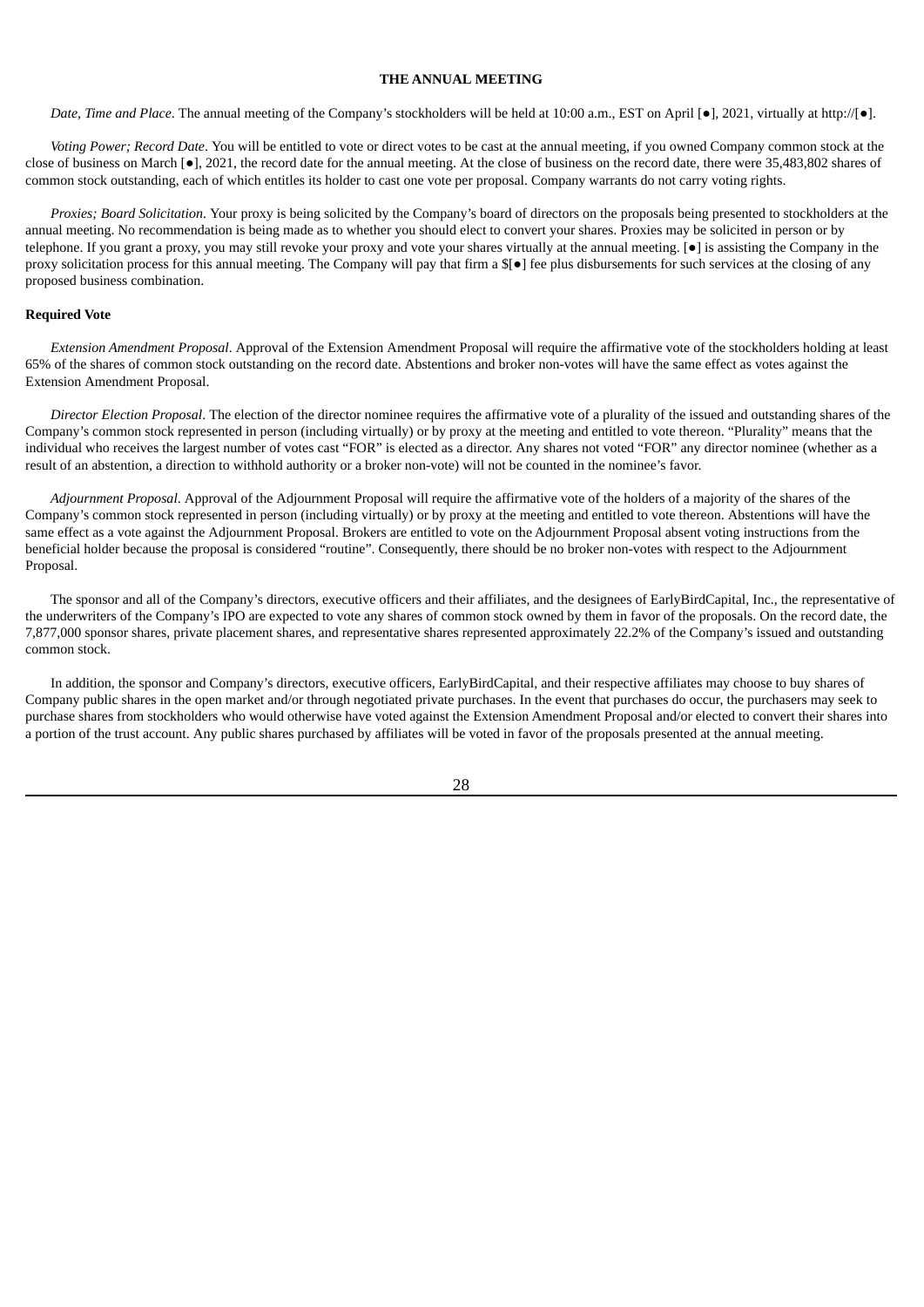# **Interests of the Company's Directors and Officers**

When you consider the recommendation of the Company's board of directors, you should keep in mind that the Company's executive officers and members of the Company's board of directors have interests that may be different from, or in addition to, your interests as a stockholder. These interests include, among other things:

- If the Extension Amendment Proposal is not approved and we do not consummate a business combination by April 30, 2021, the 6,810,000 sponsor shares held by the sponsor, and the 90,000 sponsor shares currently held by the Company's three independent directors, all of which were acquired for an aggregate purchase price of \$25,000 will be worthless (as the holders have waived liquidation rights with respect to such shares), as will the 558,589 shares of common stock and 558,589 private warrants underlying the private units that were acquired by the Sponsor simultaneously with the initial public offering for an aggregate purchase price of approximately \$5.6 million. Such shares of common stock and warrants had an aggregate market value of approximately  $\oint$ [●] based on the last sale price of  $\oint$ [●] and  $\oint$ [●] of the common stock and warrants, respectively, on Nasdaq on the record date.
- The economic interests in the Sponsor held by Tuscan's directors and officers, each of whom is a member of the Sponsor, which gives them an interest in the securities of Tuscan held by the Sponsor, and which interests would also become worthless if Tuscan does not complete a business combination within the applicable time period, include the following:
	- Ms. Butte, an independent director of Tuscan, made an investment in the equity of the sponsor in the amount of \$25,000, which gives Ms. Butte an interest in 2,500 private units and 2,500 additional shares of common stock held by the sponsor, which private units would have a market value of approximately \$[●] and which additional shares of common stock would have a market value of approximately \$[●], based on the last sale price of \$[●] and \$[●] of the units and common stock, respectively, on Nasdaq on [●], 2021.
	- Mr. Selig, an independent director of Tuscan, made an investment in the equity of the sponsor in the amount of \$100,000, which gives Mr. Selig an interest in 10,000 private units and 10,000 additional shares of common stock held by the sponsor, and Mr. Selig has an interest in an additional 125,000 shares of common stock held by the sponsor, which private units would have a market value of approximately \$[●] and which additional shares of common stock (totaling 135,000 shares) would have a market value of approximately \$[●], each based on the last sale price of \$[●] and \$[●] of the units and common stock, respectively, on Nasdaq on [●], 2021.
	- Mr. Rieger, an independent director of Tuscan, made an investment in the equity of the sponsor in the amount of \$250,000, which gives Mr. Rieger an interest in 25,000 private units and 25,000 additional shares of common stock held by the sponsor, which private units would have a market value of approximately \$[●] and which additional shares of common stock would have a market value of approximately \$[●], based on the last sale price of \$[●] and \$[●] of the units and common stock, respectively, on Nasdaq on [●], 2021.
	- Ms. Epstein, the President, Chief Financial Officer and a director of Tuscan, made an investment in the equity of the sponsor in the amount of \$100,000, which gives Ms. Epstein an interest in 10,000 private units and 10,000 additional shares of common stock held by the sponsor, and Ms. Epstein is entitled to receive an additional 400,000 shares of common stock held by the sponsor, which private units would have a market value of approximately \$[●] and which additional shares of common stock (totaling 410,000 shares) would have a market value of approximately \$[●], each based on the last sale price of \$[●] and \$[●] of the units and common stock, respectively, on Nasdaq on [●], 2021.
- Stephen Vogel is expected to be a director of Microvast following the proposed initial business combination with Microvast. As such, in the future he may receive cash fees, stock options or stock awards that the Microvast board determines to pay its directors. If the Extension Amendment Proposal is not approved and the Company does not complete its proposed initial business combination with Microvast, he would not receive such compensation.
- In connection with the IPO, the sponsor has agreed that if the Extension Amendment Proposal is not approved and the Company liquidates, it will be liable under certain circumstances to ensure that the proceeds in the trust account are not reduced by certain claims of target businesses or vendors or other entities that are owed money by the Company for services rendered, contracted for or products sold to the Company.

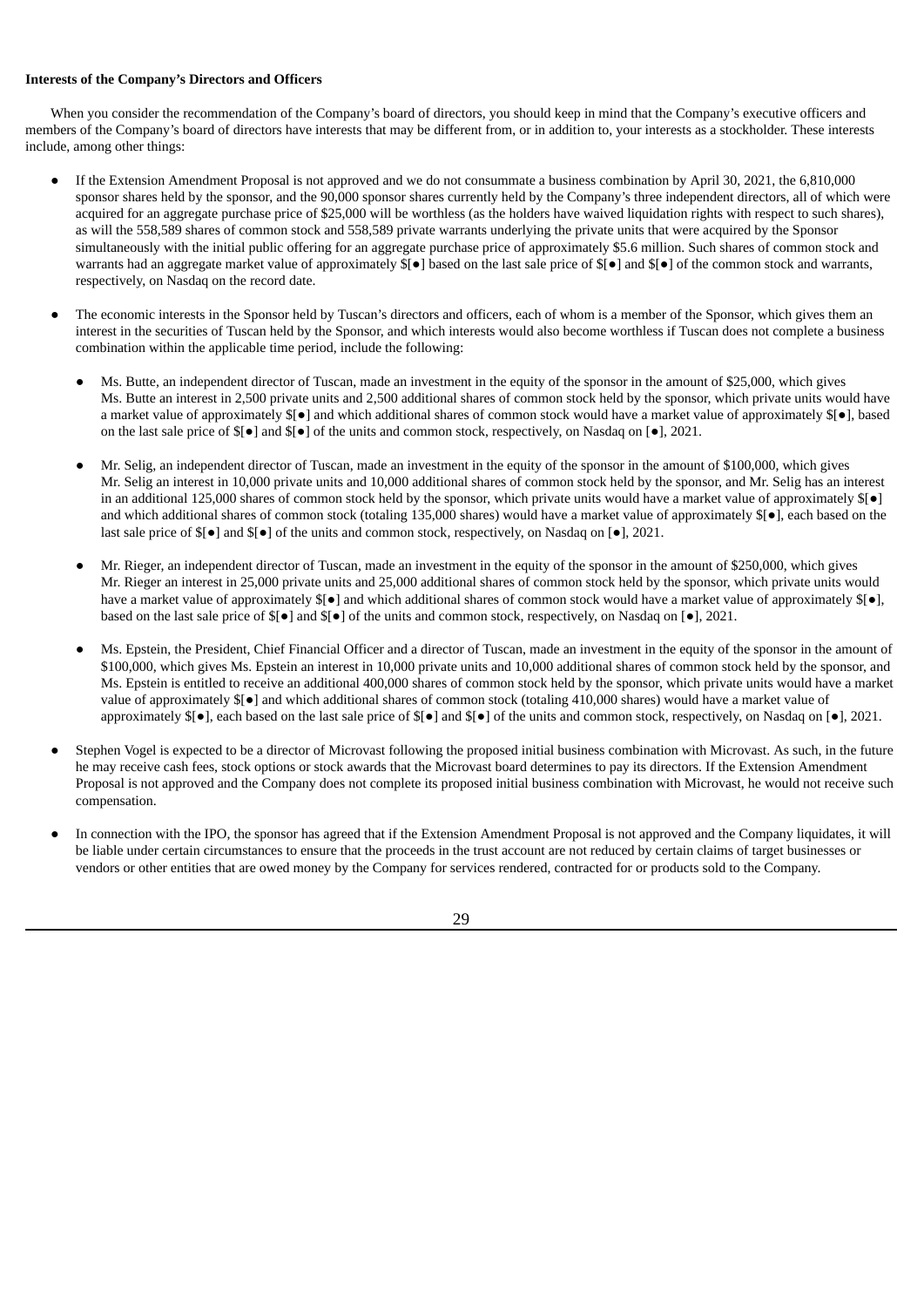- All rights specified in the Company's charter relating to the right of officers and directors to be indemnified by the Company, and of the Company's officers and directors to be exculpated from monetary liability with respect to prior acts or omissions, will continue after a business combination. If the Extension Amendment Proposal is not approved and the Company liquidates, the Company will not be able to perform its obligations to its officers and directors under those provisions.
- If the Company is unable to complete a business combination within the required time period, it will pay the costs of any subsequent liquidation from its remaining assets outside of the trust account. If such funds are insufficient, the sponsor has agreed to pay the funds necessary to complete such liquidation (currently anticipated to be no more than approximately \$15,000) and has agreed not to seek repayment for such expenses.
- The sponsor or its affiliates may loan money to Tuscan through the closing of its initial business combination. Such loans are payable, without interest, at the closing of the initial business combination; provided however that at the sponsor's option, up to \$1,500,000 may be converted into up to 150,000 private units. The sponsor has loaned the Company an aggregate of \$[●] as of the record date. If the Extension Amendment Proposal is not approved and a business combination is not consummated, these loans will not be repaid.
- The Company's officers, directors and their affiliates are entitled to reimbursement of out-of-pocket expenses incurred by them in connection with certain activities on the Company's behalf, such as identifying and investigating possible business targets and business combinations. If the Extension Amendment Proposal is not approved and a business combination is not consummated, these out-of-pocket expenses will not be repaid unless there are funds available outside of the trust account.

Additionally, if the Extension Amendment Proposal is approved and the Extension is implemented and the Company seeks to consummate its initial business combination with Microvast, the officers and directors may have additional interests that are different from yours. Such interests are described in the proxy statement filed by the Company with the SEC for such transaction.

## **Board Recommendation**

**THE BOARD OF DIRECTORS UNANIMOUSLY RECOMMENDS THAT YOU VOTE "FOR" THE EXTENSION AMENDMENT PROPOSAL, "FOR" THE DIRECTOR NOMINEE, AND "FOR" THE ADJOURNMENT PROPOSAL. THE BOARD OF DIRECTORS EXPRESSES NO OPINION AS TO WHETHER YOU SHOULD CONVERT YOUR PUBLIC SHARES.**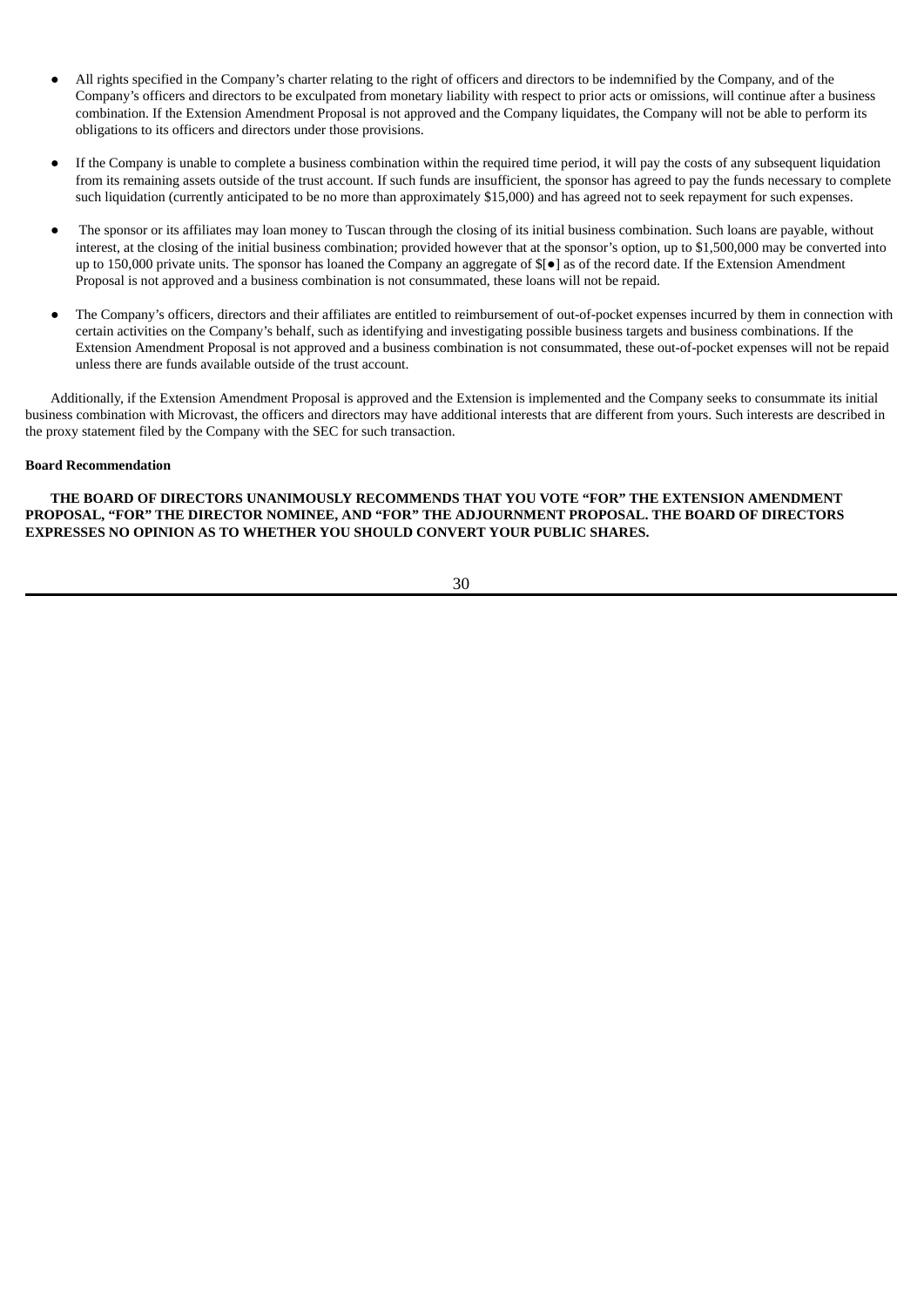# **BENEFICIAL OWNERSHIP OF SECURITIES**

The following table sets forth certain information regarding the beneficial ownership of the Company's common stock as of the record date by:

- each person known by us to be the beneficial owner of more than 5% of our outstanding shares of common stock;
- each of our officers and directors; and
- all our officers and directors as a group.

As of the record date, there were a total of 35,483,802 shares of common stock outstanding. Unless otherwise indicated, all persons named in the table have sole voting and investment power with respect to all shares of common stock beneficially owned by them. The following table does not reflect beneficial ownership of the warrants included in the units offered in the IPO or the private units as such warrants are not exercisable within 60 days of the date of this proxy statement.

| Name and Address of Beneficial Owner <sup>(1)</sup>                | <b>Amount</b> and<br>Nature of<br><b>Beneficial</b><br>Ownership | <b>Approximate</b><br><b>Percentage of</b><br><b>Outstanding</b><br><b>Shares</b> |
|--------------------------------------------------------------------|------------------------------------------------------------------|-----------------------------------------------------------------------------------|
| <b>Officers and Directors:</b>                                     |                                                                  |                                                                                   |
| Stephen A. Vogel                                                   | 7,368,589(2)                                                     | 20.77%                                                                            |
| Ruth Epstein                                                       |                                                                  |                                                                                   |
| <b>Stefan Selig</b>                                                | 30,000(3)                                                        | $*$                                                                               |
| Amy Butte                                                          | 30,000(3)                                                        | $\ast$                                                                            |
| Richard O. Rieger                                                  | 30,000(3)                                                        | $\ast$                                                                            |
| All directors and executive officers as a group (five individuals) | 7,458,589                                                        | 21.02%                                                                            |
| <b>Five Percent Holders:</b>                                       |                                                                  |                                                                                   |
| Tuscan Holdings Acquisition LLC                                    | 7,368,589(2)                                                     | 20.77%                                                                            |
| Alpine Global Management, LLC                                      | 2,036,308(4)                                                     | 5.74%                                                                             |

Less than  $1\%$ .

(1) Unless otherwise indicated, the business address of each of the individuals is 135 E. 57th St., 18th Floor, New York, NY 10022.

(2) Represents securities held by Tuscan Holdings Acquisition LLC, our Sponsor, of which Mr. Vogel is sole managing member. Mr. Vogel disclaims beneficial ownership of the reported shares other than to the extent of his ultimate pecuniary interest therein.

(3) Does not include any securities held by Tuscan Holdings Acquisition LLC, of which each person is a member. Each such person disclaims beneficial ownership of the reported shares other than to the extent of his or her ultimate pecuniary interest therein.

(4) Represents shares held by Alpine Global Management, LLC ("Alpine Global"). Alpine Partners (BVI), L.P. ("Alpine Partners") may be deemed to control the shares held by Alpine Global. The principal place of business of Alpine Global and Alpine Partners is 140 Broadway, 38th Floor, New York, NY 10005. Information derived from a Schedule 13G/A filed on February 24, 2021.

All of the sponsor shares have been placed in escrow with Continental Stock Transfer & Trust Company, as escrow agent, until (i) with respect to 50% of the shares, the earlier of one year after the date of the consummation of our initial business combination and the date on which the closing price of our common stock equals or exceeds \$12.50 per share (as adjusted for share splits, share dividends, reorganizations and recapitalizations) for any 20 trading days within any 30-trading day period commencing after our initial business combination, and (ii) with respect to the other 50% of the shares, one year after the consummation of our initial business combination, or earlier, in either case, if, subsequent to our initial business combination, we consummate a liquidation, merger, share exchange or other similar transaction which results in all of our stockholders having the right to exchange their shares for cash, securities or other property. During the escrow period, the holders of these shares will not be able to sell or transfer their securities except for transfers, assignments or sales to certain permitted transferees.

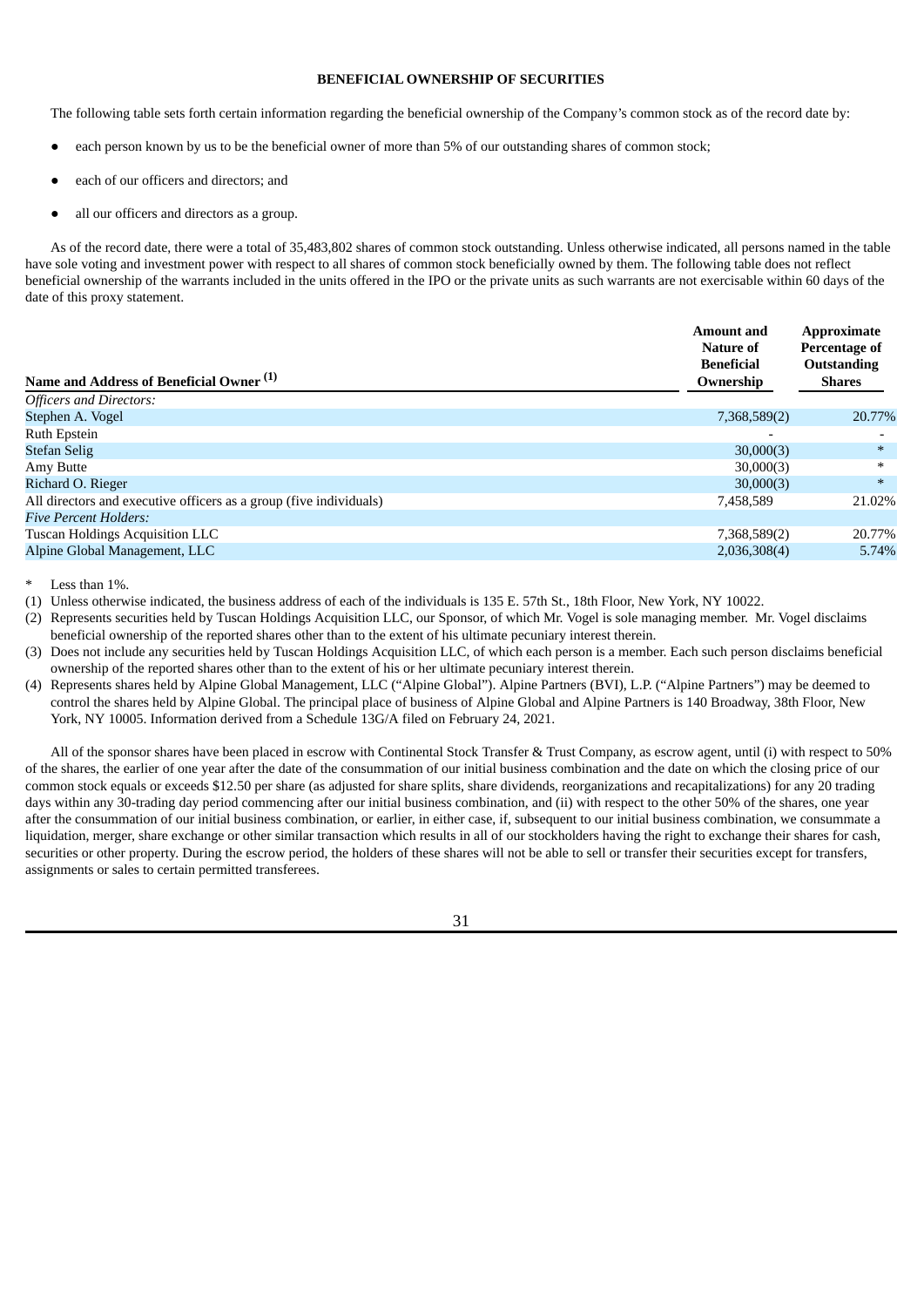# **STOCKHOLDER PROPOSALS**

If the Extension Amendment Proposal is approved and the Extension is implemented, the Company intends to hold a special meeting of stockholders for the purpose of approving its initial business combination and related transactions. Accordingly, the Company's next annual meeting of stockholders would be held at a future date to be determined by the post business-combination company. The Company expects that it would notify stockholders of the deadline for submitting a proposal for inclusion in the proxy statement for its next annual meeting following the completion of an initial business combination. You should direct any proposals to the Company's secretary at the Company's principal office. If you are a stockholder and you want to nominate a person for election to our board of directors or present a matter of business to be considered, under the Company's bylaws you must give timely notice of the nomination or the matter, in writing, to the Company's secretary. To be timely, the notice has to be given between 60 and 90 days before the annual meeting date.

If the Extension Amendment Proposal is not approved and the Company liquidates, there will be no further annual meetings of the Company.

# **DELIVERY OF DOCUMENTS TO STOCKHOLDERS**

Pursuant to the rules of the SEC, the Company and its agents that deliver communications to its stockholders are permitted to deliver to two or more stockholders sharing the same address a single copy of the Company's proxy statement. Upon written or oral request, the Company will deliver a separate copy of the proxy statement to any stockholder at a shared address who wishes to receive separate copies of such documents in the future. Stockholders receiving multiple copies of such documents may likewise request that the Company deliver single copies of such documents in the future. Stockholders may notify the Company of their requests by calling or writing the Company at the Company's principal executive offices at 135 E. 57th Street, 18th Floor, New York, NY 10022.

#### **WHERE YOU CAN FIND MORE INFORMATION**

The Company files reports, proxy statements and other information electronically with the SEC as required by the Exchange Act. You may access information on the Company at the SEC website containing reports, proxy statements and other information at *http://www.sec.gov*. This proxy statement describes the material elements of exhibits and other information attached as annexes to this proxy statement. Information and statements contained in this proxy statement are qualified in all respects by reference to the copy of the relevant document included as an annex to this proxy statement. You may obtain additional information, or additional copies of this proxy statement, at no cost, by contacting us at the following address or telephone number:

> Tuscan Holdings Corp. 135 E. 57th St, 18th Floor New York, NY 10022 Tel: (646) 948-7100

In order to receive timely delivery of the documents in advance of the annual meeting, you must make your request for information no later than March [●], 2021.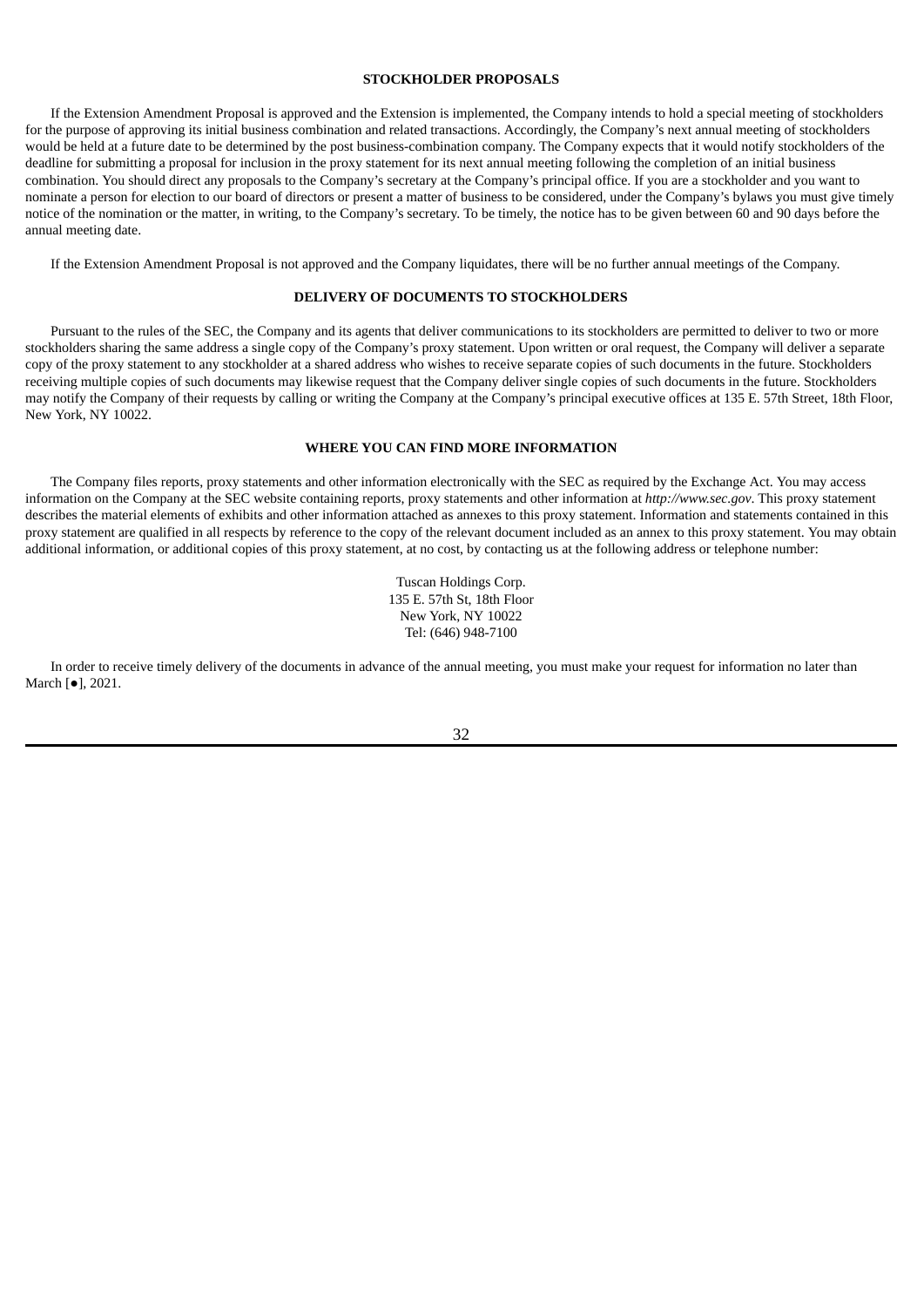# **PROPOSED SECOND AMENDMENT TO THE AMENDED AND RESTATED CERTIFICATE OF INCORPORATION OF TUSCAN HOLDINGS CORP.**

#### **Pursuant to Section 242 of the**

#### **Delaware General Corporation Law**

The undersigned, being a duly authorized officer of **TUSCAN HOLDINGS CORP.** (the "Corporation"), a corporation existing under the laws of the State of Delaware, does hereby certify as follows:

- 1. The name of the Corporation is Tuscan Holdings Corp.
- 2. The Corporation's Certificate of Incorporation was filed in the office of the Secretary of State of the State of Delaware on November 5, 2018, and an Amended and Restated Certificate of Incorporation was filed in the office of the Secretary of State of the State of Delaware on March 5, 2019. A first amendment to the Amended and Restated Certificate of Incorporation was filed in the office of the Secretary of State of the State of Delaware on December 3, 2020.
- 3. This Second Amendment to the Amended and Restated Certificate of Incorporation further amends the Amended and Restated Certificate of Incorporation of the Corporation.
- 4. This Amendment to the Amended and Restated Certificate of Incorporation was duly adopted by the affirmative vote of the stockholders holding at least 65% of the shares of common stock outstanding on the record date at a meeting of stockholders in accordance with ARTICLE SIXTH of the Amended and Restated Certificate of Incorporation and the provisions of Sections 242 the General Corporation Law of the State of Delaware.
- 5. Section F of ARTICLE SIXTH is hereby deleted and replaced in its entirety as follows:

F. In the event that the Corporation does not consummate a Business Combination on or before July 31, 2021 (the "Termination Date"), the Corporation shall (i) cease all operations except for the purposes of winding up, (ii) as promptly as reasonably possible but not more than ten (10) business days thereafter, redeem 100% of the IPO Shares for cash for a redemption price per share equal to the amount then held in the Trust Account, including the interest earned thereon, less any interest for income or franchise taxes payable, divided by the total number of IPO Shares then outstanding (which redemption will completely extinguish such holders' rights as stockholders, including the right to receive further liquidation distributions, if any), subject to applicable law, and (iii) as promptly as reasonably possible following such redemption, subject to approval of the Corporation's then stockholders and subject to the requirements of the GCL, including the adoption of a resolution by the Board pursuant to Section 275(a) of the GCL finding the dissolution of the Corporation advisable and the provision of such notices as are required by said Section 275(a) of the GCL, dissolve and liquidate, subject (in the case of clauses (ii) and (iii) above) to the Corporation's obligations under the GCL to provide for claims of creditors and other requirements of applicable law.

IN WITNESS WHEREOF, I have signed this Amendment to the Amended and Restated Certificate of Incorporation this [●] day of April 2021.

Stephen A. Vogel Chief Executive Officer

A-1